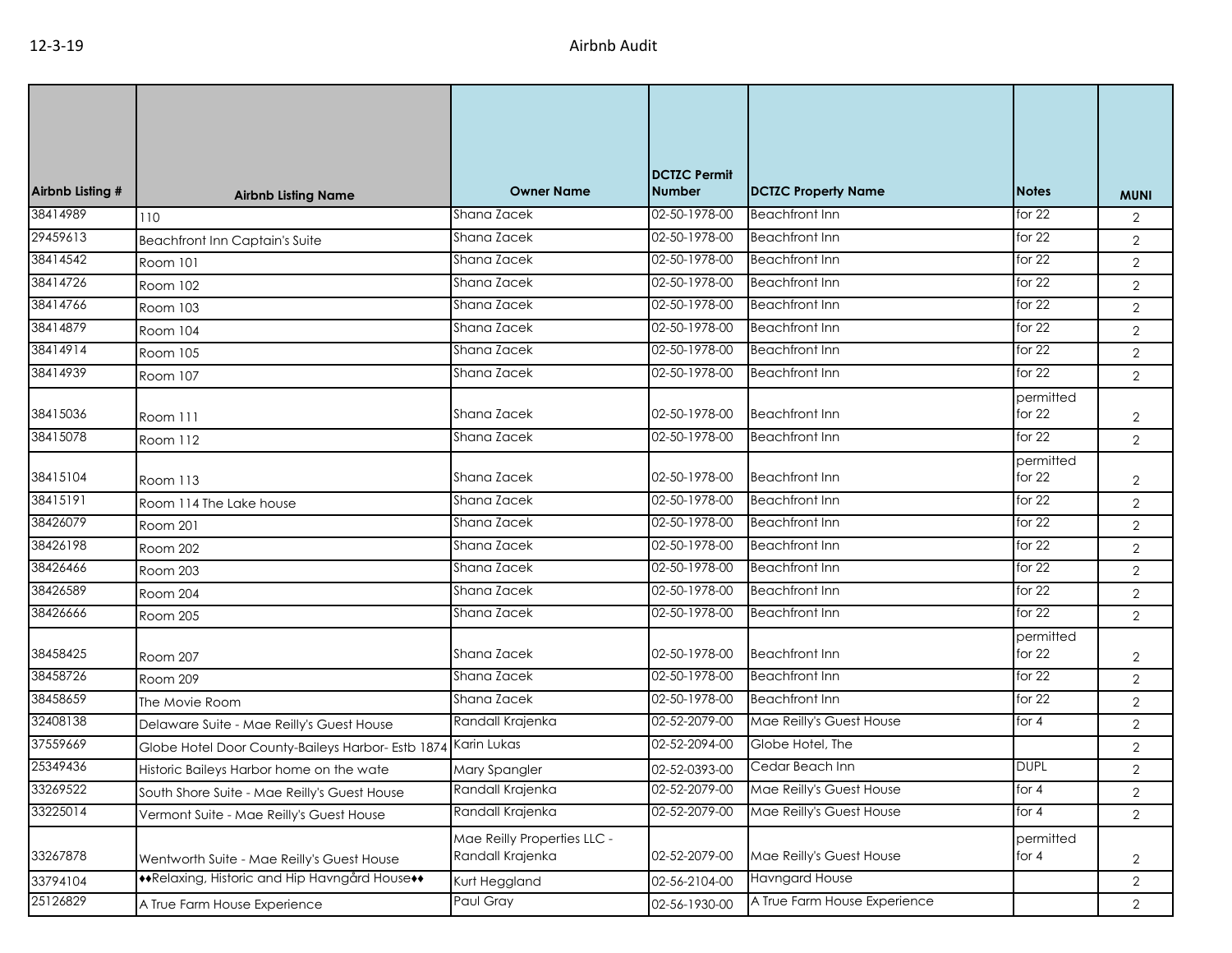| 28416543 |                                                                               |                              | 02-56-2016-00 | Baileys Large Home for Families - Nguyen |                    | 2              |
|----------|-------------------------------------------------------------------------------|------------------------------|---------------|------------------------------------------|--------------------|----------------|
|          | As seen on HGTV Lakefront Bargain Hunt Renovatio Phu Nguyen - Pelican Bay LLC |                              |               |                                          | for $2$            |                |
| 20009178 | Baileys Harbor Near Kangaroo Lake                                             | Alyssa Lebakken              | 02-56-1782-00 | Baileys Harbor Near Kangaroo Lake        |                    | $\overline{2}$ |
| 20697030 | Baileys Harbor Near Kangaroo Lake North Unit                                  | Alyssa Lebakken              | 02-56-1782-00 | Baileys Harbor Near Kangaroo Lake        | for 2              | 2              |
| 23543488 | <b>Baileys Harbor Pioneer Log Cabin</b>                                       | Colin Doherty                | 02-56-1766-00 | Roots Cabin in Baileys                   |                    | $\overline{2}$ |
| 22186390 | Baileys Harbor Yellow Home with a View                                        | Matt Horton                  | 02-56-1826-00 | <b>Baileys Harbor Yellow House</b>       | for $4$            | $\overline{2}$ |
| 26806205 | Cana Point Lakehouse on the Water for large group Cana Pointe LLC             |                              | 02-56-1694-00 | Cana Pointe                              |                    | $\overline{2}$ |
| 38598698 | Carraig Beag Cottage - Charming Down Town Hon Carraig Cottages                |                              | 02-56-0652-09 | Carraig Beag                             | Carraig            | 2              |
| 33398744 | Carraig Mor Cottage - Awesome Downtown Cotta Carraig Cottages                 |                              | 02-56-0653-09 | Carraig Mor                              | Carraig            | 2              |
| 37455372 | Carraigeen Cottage                                                            | <b>Carraig Cottages</b>      | 02-56-1052-09 | Carraigeen Cottage                       | Carraig            | $\overline{2}$ |
| 38024230 | Charming Orchard Cabin/Cottage on 5 Acres                                     | Leonard Pappone              | 02-56-2207-00 | Door County Orchard Cottage              |                    | 2              |
| 38175501 | Charming Wooded Cottage Minutes from Downtow Pam Schmitz                      |                              | 02-56-2178-00 | Baileys on the Rocks Cottages-Schmitz    | permitted<br>for 2 | $\overline{2}$ |
| 38316622 | Cozy Lakeview, Walk to Town                                                   | Pam Schmitz                  | 02-56-2178-00 | Baileys on the Rocks Cottages-Schmitz    | permitted<br>for 2 | $\overline{2}$ |
| 8673729  | Door County Cabin in the Woods                                                | Karen Berndt                 | 02-56-1564-00 | Door County Cabin in the Woods           |                    | $\overline{2}$ |
| 25458028 | Door County Dreaming                                                          | Kate and Robert Lindsley     | 02-56-1960-00 | Door County Dream                        |                    | $\overline{2}$ |
| 17656602 | Door County Retreat on the "Quiet Side"                                       | Diana Wallace                | 02-56-1734-00 | Door County Retreat on the Quiet Side    |                    | $\overline{2}$ |
| 20565326 | Door County Scotland Yard                                                     | Thomas and Michele Bronsky   | 02-56-1794-00 | Door County Scotland Yard Haven          | Permitted for      | $\overline{2}$ |
| 20989165 | Door County Scotland Yard Haven-Native America Thomas and Michele Bronsky     |                              | 02-56-1794-00 | Door County Scotland Yard Haven          | Permitted for      | $\overline{2}$ |
| 11676845 | Door County Vacation Rental Home                                              | Dr. Phil Arnold              | 02-56-1563-00 | West Meadow Rental                       |                    | $\overline{2}$ |
| 37746737 | <b>Harborview</b>                                                             | <b>Timothy Magnin</b>        | 02-56-2158-06 | Harbor View - Magnin                     | <b>DCPM</b>        | 2              |
| 4709576  | Heart of the Door Homestead                                                   | Nicole Henguinet             | 02-56-1455-00 | Heart of the Door Homestead, LLC         |                    | $\overline{2}$ |
| 22163891 | Heggeland                                                                     | Dennis & Jeff Hickey         | 02-56-0200-06 | Heggeland                                | <b>DCPM</b>        | 2              |
| 36067247 | Heyback Beach House near Cana Island                                          | John P & Mary S Heybach      | 02-56-0311-02 | Heybach House                            | lundquist          | 2              |
| 27594171 | Islandview Lake House                                                         | Michael Servais              | 02-56-1893-00 | Islandview Lake House                    |                    | $\overline{2}$ |
| 22163920 | Kangaroo Lake Road Cottage                                                    | <b>Jeff Wiswell</b>          | 02-56-1696-06 | Kangaroo Lake House Wiswell              | <b>DCPM</b>        | $\overline{2}$ |
| 23877408 | Lakeview Cottage in Downtown Baileys Harbor                                   | Christopher & Pamela Schmitz | 02-56-1876-00 | Baileys Harbor Beach House - Schmitz     |                    | $\sqrt{2}$     |
| 23750440 | Lighthouse Cove                                                               | Maureen McGrath              | 02-56-1614-00 | <b>Best of Times</b>                     | <b>Bacon</b>       | $\overline{2}$ |
| 7069697  | Loft • Central • Comfy • Private                                              | Sarah and Brian Bonovich     | 02-56-1644-00 | <b>Wooded Lane Guest House</b>           |                    | $\sqrt{2}$     |
| 28380457 | Meadowland of Baileys Harbor                                                  | James Weikel                 | 32-56-2004-00 | Meadowland of Baileys Harbor             |                    | $\overline{2}$ |
| 23205775 | NEW! Baileys Harbor Studio on Lake Michigan!                                  | James Dillenburg             | 02-56-1257-00 | Shalom Stone                             |                    | $\sqrt{2}$     |
| 22163978 | <b>Our Place</b>                                                              | Family Style Contractor LLC  | 02-56-0339-06 | Our Place on Kangaroo Lake               | <b>DCPM</b>        | $\overline{2}$ |
| 19471677 | <b>Raspberry Fields</b>                                                       | Stewart Dawson               | 02-56-1741-00 | Dawson Farm - Ahrens Road                |                    | $\overline{2}$ |
| 22163997 | Rocky Bottom Lodge                                                            | Natalie & Terry McAllister   | 02-56-0885-06 | Rocky Bottom Lodge                       | <b>DCPM</b>        | $\overline{2}$ |
| 22164003 | <b>Schook Shack</b>                                                           | Cole Family LLC              | 02-56-1607-06 | Schook Shack                             | <b>DCPM</b>        | 2              |
| 23698728 | Seculded Waterfront on North Bay                                              | Eva McKee                    | 02-56-1850-06 | Seculded Waterfront on Northbay          | <b>DCPM</b>        | 2              |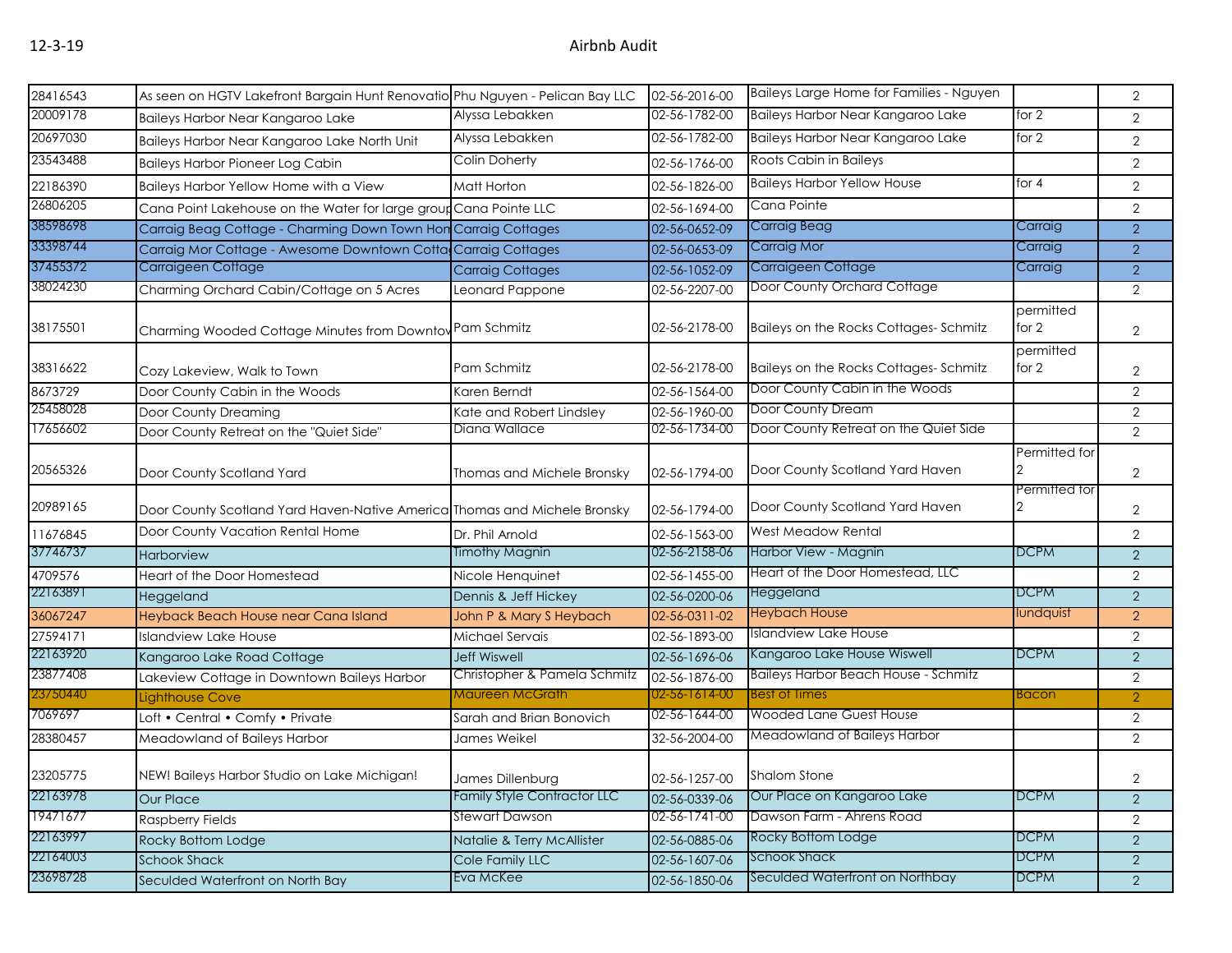| 34908317 | Shakespeare apartment with a view.                                                           | Matt Horton                                   | 02-56-1826-00 | Baileys Harbor Yellow Hse-South Ln<br>Cottage-Shakespeare Apt | permitted<br>for 4   | $\overline{2}$ |
|----------|----------------------------------------------------------------------------------------------|-----------------------------------------------|---------------|---------------------------------------------------------------|----------------------|----------------|
| 24420171 | South Lane Cottage #1                                                                        | Matt Horton                                   | 02-56-1826-00 | <b>Baileys Harbor Yellow House</b>                            | permitted<br>for $4$ | $\overline{2}$ |
| 24420991 | South Lane Cottage #2                                                                        | Matt Horton                                   | 02-56-1826-00 | <b>Baileys Harbor Yellow House</b>                            | permitted<br>for 4   | $\overline{2}$ |
| 28100002 | The Stone House                                                                              | Emil & Mary Baukert                           | 02-56-1974-06 | Stone House - 8112 STH 57                                     | <b>DCPM</b>          | $\overline{2}$ |
| 32437206 | Waterfront Views in Moonlight Bay                                                            | David & Ashley Paplham                        | 02-56-2090-00 | Sitting on the Dock of Moonlight Bay                          |                      | $\overline{2}$ |
| 22164047 | Wildwood Beach Home                                                                          | Laura Thometz                                 | 02-56-1640-06 | Wildwood Beach Home                                           | <b>DCPM</b>          | 2              |
|          |                                                                                              |                                               |               |                                                               |                      |                |
| 3831684  | New-Private-Secluded Home                                                                    | <b>Patrick Donley</b>                         | 06-56-1521-00 | Donely - 6058 CTH OO                                          |                      | 6              |
| 26397865 | 2 Bedroom, 1 Bath Condo overlooking lake                                                     | Jon Pesek                                     | 08-53-1856-00 | Landmark Resort Pesek                                         |                      | 8              |
|          | Bay and Breeze Door County 1 bedroom Water                                                   |                                               |               |                                                               |                      |                |
| 33076453 | view                                                                                         | Christopher and Sara Spencer                  | 08-53-1686-00 | Landmark Resort - Unit 1225 - Spencer                         |                      | 8              |
| 27426270 | Bay View at the Landmark Resort                                                              | Dean Hellwig                                  | 08-53-1984-00 | Landmark Resort - Bay View Bungalow<br>Hellwig                |                      | 8              |
| 28553484 | <b>Bayview Escape</b>                                                                        | Lorie Scarborough - Swanky Pror 08-53-2007-00 |               | Landmark Resort - Zanky Properties LLC                        |                      | 8              |
| 15951113 | <b>Beautiful Waterview Condo</b>                                                             | Kathlyn Geracie                               | 08-53-1689-00 | Landmark Resort- Beautiful Water View<br>Condo                |                      | 8              |
| 21595419 | Big discount off Landmark Rates on beautiful<br>condo                                        | Jewelette Neary                               | 08-53-1817-00 | Landmark Resort-Neary                                         | permitted<br>for 2   | 8              |
| 22011733 | Big discount on Landmark Resort rates on 1BR<br>condo                                        | Jewelette Neary                               | 08-53-1817-00 | Landmark Resort- Neary                                        | permitted<br>for 2   | 8              |
| 7989119  | <b>Breathtaking Water View Condo</b>                                                         | Michael and Leigh Dicks                       | 08-53-1554-00 | Landmark Resort - Dicks Rental                                |                      | 8              |
| 36355412 | Door County Getaway @Landmark Resort                                                         | Michal & Monika Anna Chiu                     | 08-53-2031-00 | Landmark Resort #2230-Peaceful one bed<br>bath - Chiu         |                      | 8              |
| 34258383 | Door County Happy Place                                                                      | Michal & Monika Anna Chiu                     | 08-53-2031-00 | Landmark Resort #2230-Peaceful one bed<br>bath - Chiu         |                      | 8              |
| 27784412 | Egg Harbor Sunset Bluff Condo                                                                | David Polich and Kristine Kappe 08-53-1997-00 |               | Egg Harbor Sunset Bluff Condo                                 |                      | 8              |
| 19082486 | Gorgeous Waterview overlooking the bay of green Matthew A Pidgeon                            |                                               | 08-53-1754-00 | Landmark Resort - Pidgeon - Unit 205                          |                      | 8              |
| 28494097 | Light & Bright Bay View Retreat                                                              | Nicholas David Barber                         | 08-53-1990-00 | Landmark Resort - Nomad Ventures LLC -<br>#110                | permitted<br>for $3$ | 8              |
| 40424353 | <u>NEW! 'The Landmark' Resort Condo - 1 Mi to </u><br>Beach!                                 |                                               |               |                                                               | evolve               | 8              |
| 40235291 | NEW! Condo w/Resort Amenities, 1Mi to Beach +<br>Golf                                        | John Jordan                                   | 08-53-2212-00 | Landmark Resort- Mister Kaplan Invest Unit<br>1220            |                      | 8              |
| 33578702 | NEW! Landmark Resort Condo w/ Spectacular View Good Faith Financial LLC - Tony 08-53-1970-00 |                                               |               | - andmark Resort - Good Faith Financial<br><b>Unit 2324</b>   |                      | 8              |
|          |                                                                                              |                                               |               |                                                               |                      |                |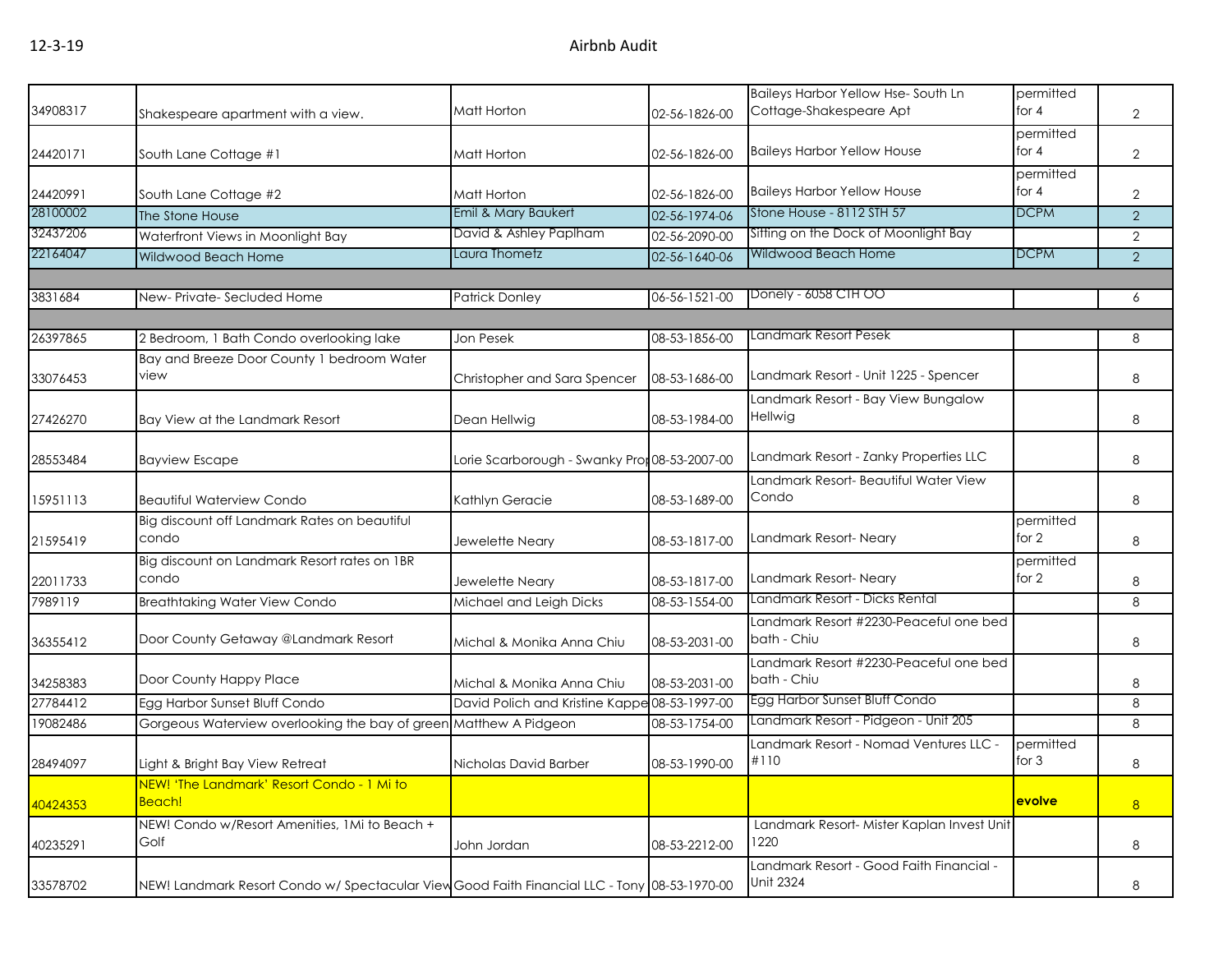|          |                                                                     |                                               |               | Landmark Resort - Our Piece of the Door -<br>Onan #3224           | permitted<br>for 2                                                  |         |
|----------|---------------------------------------------------------------------|-----------------------------------------------|---------------|-------------------------------------------------------------------|---------------------------------------------------------------------|---------|
| 35716622 | NEWLY LISTED - Our Other Piece of the Door                          | Roby Onan                                     | 08-53-1652-00 |                                                                   | permitted                                                           | 8       |
| 33971518 | Newly Updated Lake View Escape                                      | Nicholas David Barber                         | 08-53-1990-00 | Landmark Resort - Nomad Ventures LLC -<br>#110                    | for $3$                                                             | 8       |
|          |                                                                     |                                               |               | Landmark Resort - Our Piece of the Door -                         | permitted                                                           |         |
| 13479701 | Our Piece of the Door                                               | Roby Onan                                     | 08-53-1652-00 | Onan #3224                                                        | for 2                                                               | 8       |
| 23238045 | Quaint Door County Haven                                            | Mark Lorenzo                                  | 08-53-1832-00 | Landmark Resort Lorenzo                                           |                                                                     | 8       |
| 30348565 | Sand Castle - Rare 2 bed/2 ba condo at The<br><b>Landmark</b>       | <b>Lucille Baker</b>                          | 08-53-2156-00 | Landmark Resort - Blue Skies Bungalow<br>#4213                    | SImpleLife                                                          | 8       |
| 34414390 | Scenic Egg Harbor Get Away                                          | Noble Assets Inc.                             | 08-53-2123-00 | Landmark Resort - Noble Assets Inc #1226                          |                                                                     | 8       |
| 30348557 | Seas the Bay - time for summer in Egg Harbor!                       | <b>Michael White</b>                          | 08-53-1834-07 | <b>Landmark Resort White</b>                                      | SImpleLife                                                          | 8       |
| 18287078 | Serene 1 Bed 1 Bath Condo w/ Woods View                             | <b>Brian Wiegland</b>                         | 08-53-1688-00 | Landmark Resort - Door County Getaways-<br>Wiegand                | permitted<br>for 4 units                                            | 8       |
| 26631795 | Serene Lake Retreat                                                 | Natalia Luque                                 | 08-53-1929-00 | Landmark Luque Unit 1232                                          |                                                                     | 8       |
|          |                                                                     |                                               |               | Landmark Resort - Nomad Ventures LLC -                            | permitted                                                           |         |
| 33972329 | Serene Lake View Condo                                              | Nicholas David Barber                         | 08-53-1990-00 | #110                                                              | for $3$                                                             | 8       |
| 6677520  | Sunset Bluff Getaway in Egg Harbor                                  | Michael & Christina Hauge                     | 08-53-0384-00 | Sunset Bluff Condo - Unit 2- Hauge                                |                                                                     | 8       |
| 4950769  | The Treehouse at Plum Bottom                                        | Chad Luberger/ Marlyn &<br>Pamela Moore       | 08-56-1284-00 | The Treehouse at Plum Bottom/The<br>Carriage House at Plum Bottom | for two units<br>owner is<br>hedging<br>bets with<br>three listings | 8       |
| 26360966 | *NEW listing* Shimmering Water cottage on the<br>Lake               | Robert Ray                                    | 08-56-2161-00 | <b>Shimmering Water Cottage</b>                                   |                                                                     | 8       |
| 35570795 | A Waterfront home   Lieffort Lodge   Door County   James R Lieffort |                                               | 08-56-2145-17 | Lieffort Lodge                                                    | Restassure                                                          | 8       |
| 38695375 | <b>Beech Circle Cottage</b>                                         | Karen Jenovai                                 | 08-56-2211-00 | <b>Beech Circle Cottage</b>                                       | Bacon                                                               | 8       |
|          | <b>Bluff Cottage Sunsets NEW CONSTRUCTION Egg</b>                   |                                               |               |                                                                   | permitted                                                           |         |
| 24133770 | Harbor                                                              | Gail Bergman                                  | 08-56-1874-00 | <b>Bluff Cottage</b>                                              | for 4 units                                                         | 8       |
| 13606442 | Cozy Farmhouse Studio                                               | Renee Schwaller and Steve Bea 08-56-1649-00   |               | Farmhouse Studio                                                  |                                                                     | 8       |
| 26020119 | Door Haven                                                          | Ronald & Christine Puszynski                  | 08-56-0099-02 | Door Haven                                                        | lundquist                                                           | 8       |
| 17748137 | Egg Harbor Cottage on the Waters of Green Bay                       | Patti Jo Hedeen                               | 08-55-0302-00 | Sunset on Bay Shore                                               |                                                                     | 8       |
| 20123459 | NEW! 2BR Egg Harbor House on 2 Acres!                               | Kerri Zergoski                                | 08-56-1768-00 | Lodge 42                                                          |                                                                     | 8       |
| 22339046 | <b>Ohlson Chateau</b>                                               | David Ohlson - Charles Chilcote 08-56-0729-06 |               | <b>Ohlson Chateau</b>                                             | <b>DCPM</b>                                                         | $\,8\,$ |
| 25729564 | Pebble Beach House                                                  | Edgar and Nancy Muenzer TRUS 08-56-1962-00    |               | Pebble Beach House                                                |                                                                     | 8       |
| 20403760 | Pet friendly Applewood cottage in Egg Harbor                        | Sharon Hughes                                 | 08-55-0093-00 | Applewood Cottage                                                 |                                                                     | 8       |
| 16987204 | Relaxing Nostalgic Log Home "Green Apple Lodge"                     | Patricia Culliton                             | 08-56-1715-00 | Green Apple Lodge                                                 |                                                                     | 8       |
| 15399898 | Relaxing Waterfront Door County Lake House                          | Brianne & Barry Tegel                         | 08-56-1707-00 | Door County Lake House Tegel                                      |                                                                     | 8       |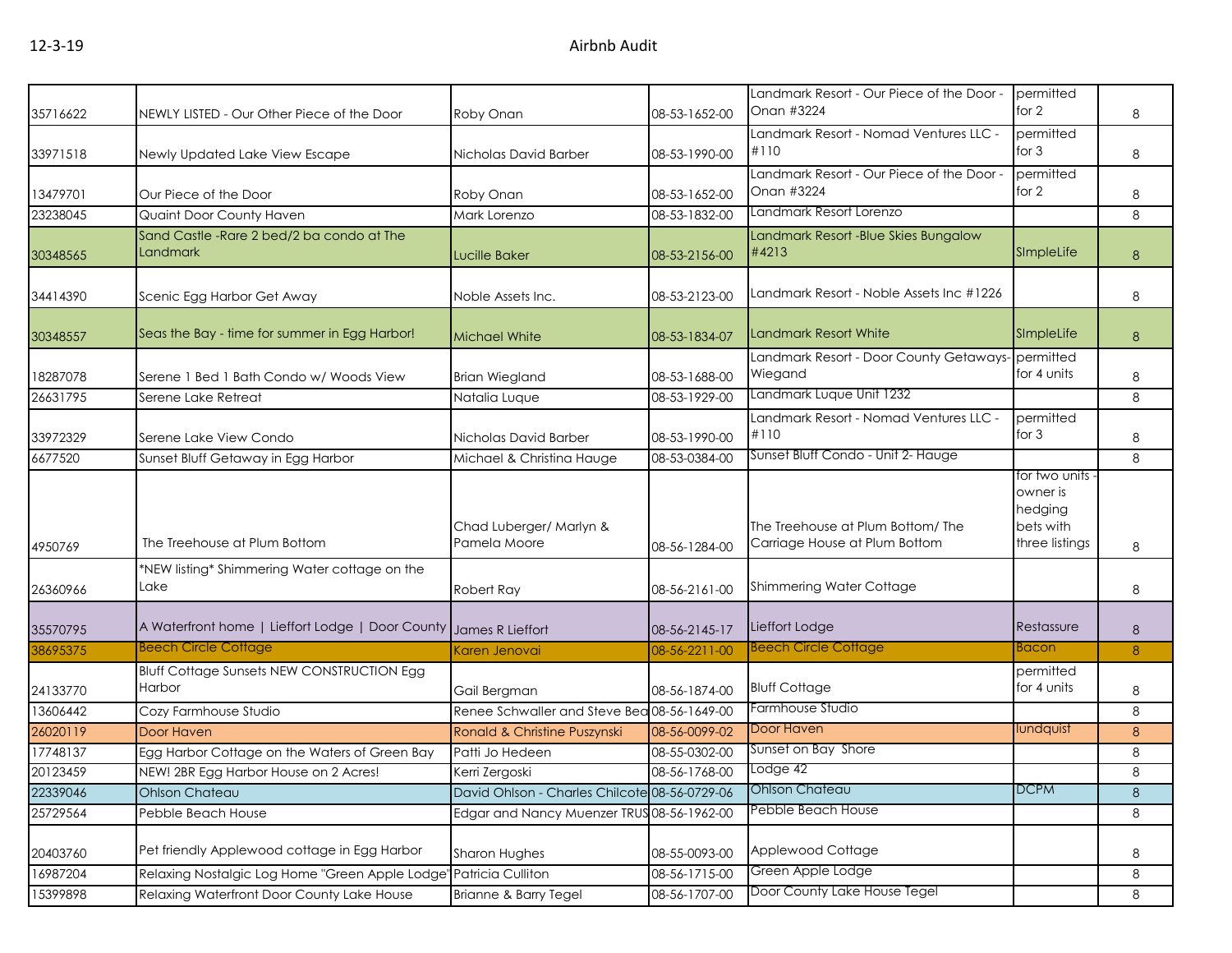| 29054697 | <b>Stones Throw</b>             | <b>Jeff Garbers</b>                           | 08-56-1396-07 | Stone's Throw                                                      | SImpleLife                                                                         | 8 |
|----------|---------------------------------|-----------------------------------------------|---------------|--------------------------------------------------------------------|------------------------------------------------------------------------------------|---|
| 29054699 | <b>Stony Shore Cabin</b>        | <b>Jeff Garbers</b>                           | 08-56-1395-07 | <b>Stony Shores</b>                                                | SimpleLife                                                                         | 8 |
| 22164013 | <b>Sunset Sanctuary</b>         | Daniel & Wanda Kupsco                         | 08-56-1566-06 | <b>Sunset Sanctuary</b>                                            | <b>DCPM</b>                                                                        | 8 |
| 7340588  | The Cabin at Plum Bottom        | Chad Luberger/ Marlyn &<br>Pamela Moore       | 08-56-1284-00 | The Treehouse at Plum Bottom/ The<br>Carriage House at Plum Bottom | permitted<br>for two units<br>owner is<br>hedging<br>bets with<br>three listings   | 8 |
| 28614069 | The Cabin at Shady Grove        | Maureen Gribble                               | 08-56-1925-00 | <b>Shady Grove Gribble</b>                                         |                                                                                    | 8 |
| 8163799  | The Cottage at Plum Bottom      | Chad Luberger/ Marlyn & Pame 08-56-1284-00    |               | The Treehouse at Plum Bottom/ The<br>Carriage House at Plum Bottom | permitted<br>for two units -<br>owner is<br>hedging<br>bets with<br>three listings | 8 |
| 30973479 | White Cliff Landing             | Aymee and David Balison - Balis 08-56-2034-06 |               | <b>White Cliff Landing</b>                                         | <b>DCPM</b>                                                                        | 8 |
| 22164041 | Whitestone at the Water         | Sara Steinhardt & Jon Chapmar 08-56-1316-06   |               | Whitestone at the Water                                            | <b>DCPM</b>                                                                        | 8 |
| 22083085 | Woodwalk Retreat                | Andrew and Jillaine Seefeldt                  | 08-56-1873-00 | Woodwalk Retreat                                                   |                                                                                    | 8 |
| 19117481 | O.B.P. Baliwick Unit            | Claire & Frank Murphy                         | 08-59-1233-16 | <b>Off the Beaten Path</b>                                         | permitted<br>for 4 units<br>permitted                                              | 8 |
| 19119678 | O.B.P. Bunk Unit                | Claire & Frank Murphy                         | 08-59-1233-16 | <b>Off the Beaten Path</b>                                         | for 4 units                                                                        | 8 |
| 19123032 | O.B.P. Kornerstone Unit         | Claire & Frank Murphy                         | 08-59-1233-16 | Off the Beaten Path                                                | permitted<br>for 4 units                                                           | 8 |
| 19120828 | O.B.P. Wildside Unit            | Claire & Frank Murphy                         | 08-59-1233-16 | <b>Off the Beaten Path</b>                                         | permitted<br>for 4 units                                                           | 8 |
|          |                                 |                                               |               |                                                                    |                                                                                    |   |
| 36691575 | <b>Sunset View Apartment</b>    | Sarah Hastings-Sawyer                         | 09-50-0115-00 | Egg Harbor Lodge                                                   | permitted<br>for 25                                                                | 9 |
| 17121280 | Awesome Sunset Condo            | <b>Christine Crowley</b>                      | 09-53-0549-16 | Awesome Sunset Condo - Ridgewood<br>Condo 5                        | Lighthouse                                                                         | 9 |
| 19113075 | Awesome Sunset Condo TOO        | Claire & Frank Murphy                         | 09-53-1445-16 | Awesome Sunset Condo TOO                                           | Lighthouse                                                                         | 9 |
| 9602336  | Downstown Sunset View Apartment | Kathy Navis                                   | 09-53-1576-00 | Sunset View Apartment                                              | permitted<br>for $4$                                                               | 9 |
| 11512240 | Gorgeous View ~ Walk to Town    | Melanie and Richard Parsons                   | 09-53-1609-00 | Ridgewood Bluff Condo - Parson                                     |                                                                                    | 9 |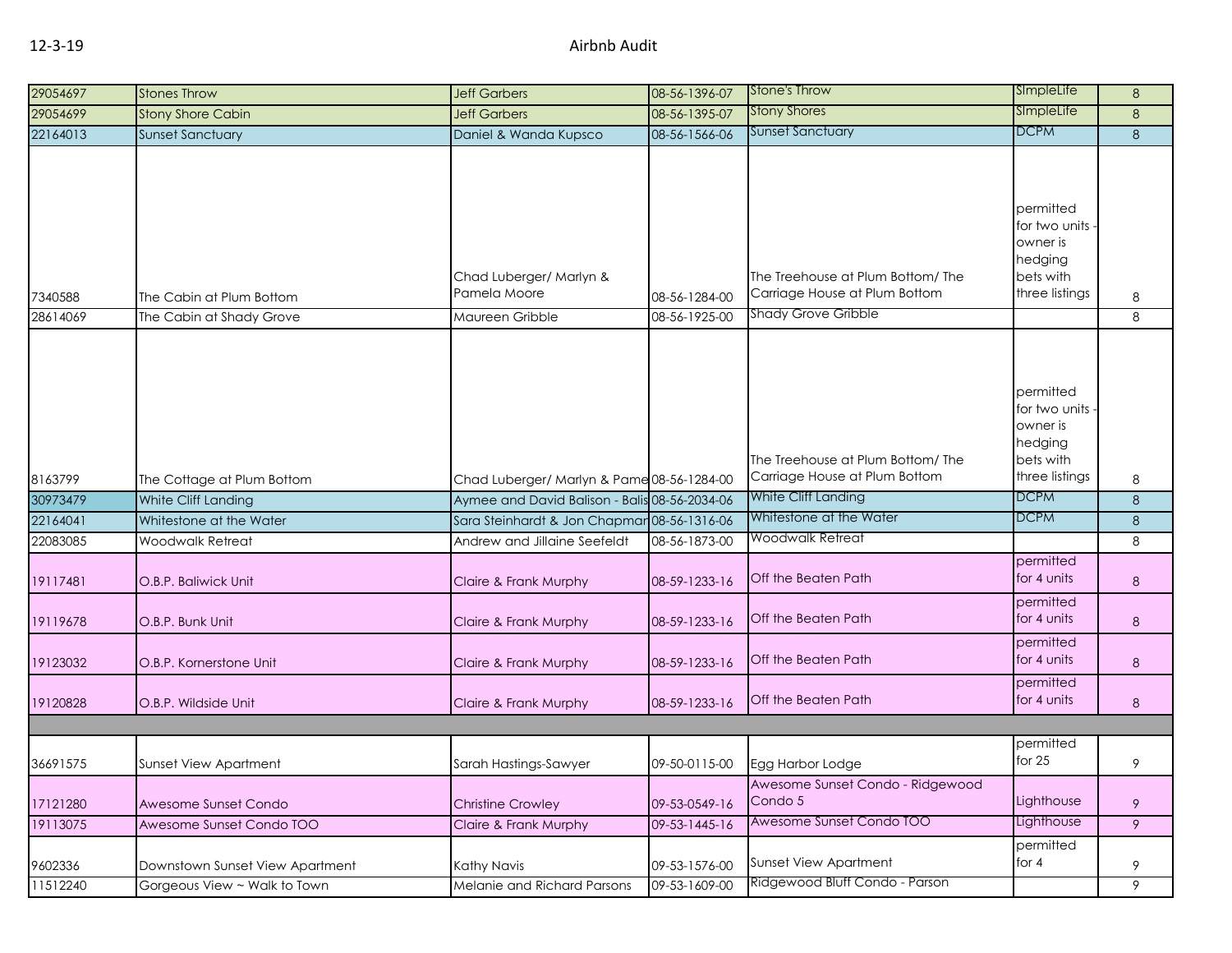|          |                                                                         |                                              |               |                                       | permitted                                    |   |
|----------|-------------------------------------------------------------------------|----------------------------------------------|---------------|---------------------------------------|----------------------------------------------|---|
| 20770425 | Green Door Inn Unit #5                                                  | <b>Kathy Navis</b>                           | 09-53-1576-00 | <b>Sunset View Apartment</b>          | for 4                                        | 9 |
|          |                                                                         |                                              |               |                                       | permitted                                    |   |
| 20771252 | Green Door Inn Unit #6                                                  | <b>Kathy Navis</b>                           | 09-53-1576-00 | Sunset View Apartment                 | for $4$                                      | 9 |
| 25688306 | Modern, updated, Door County condo with pool!                           | Michael and Georgina Styke                   | 09-53-1959-00 | Anchorage Condo - Style               |                                              | 9 |
|          |                                                                         |                                              |               |                                       | permitted                                    |   |
| 15922477 | Treehouse Appartment                                                    | Kathy Navis                                  | 09-53-1576-00 | <b>Sunset View Apartment</b>          | for $4$                                      | 9 |
| 22846687 | <b>Bay Tree Loft</b>                                                    | <b>Jill Sommers</b>                          | 09-56-1839-00 | <b>Bay Tree Loft</b>                  |                                              | 9 |
| 23769295 | <b>Church Street House</b>                                              | Kaaren Northrup - SWNKCN LLC 09-56-1881-16   |               | <b>Church Street House</b>            | Lighthouse                                   | 9 |
|          | Door County Designer Cottage, wooded yard by                            |                                              |               |                                       |                                              |   |
| 28027474 | beach                                                                   | Shawn and Sonny Hennessy                     | 09-56-2010-00 | Cottage - Hennessy                    |                                              | 9 |
|          |                                                                         |                                              |               | Door County Retreat-Sunset Views- Egg |                                              |   |
| 34708260 | Door County Retreat, Sunset Views, Egg Harbor                           | Mark and Elizabeth Sternig                   | 09-56-2146-00 | Harbor                                |                                              | 9 |
| 13812976 | Egg Harbor Bluffwood House                                              | Claire & Frank Murphy                        | 09-56-1232-00 | <b>Blluffwood House</b>               |                                              | 9 |
|          |                                                                         |                                              |               |                                       | permitted                                    |   |
| 20360386 | Egg Harbor Hideaway                                                     | RME Holdings - Robert Esposito 09-56-1780-00 |               | Egg Harbor Hideaway                   | for 2                                        | 9 |
| 13589290 | Egg Harbor Log Cabin                                                    | Karen Berndt                                 | 09-56-1646-00 | Egg Harbor Log Cabin                  |                                              | 9 |
|          | Egg Harbor waterfront 4 bedroom ~ incredible                            |                                              |               |                                       |                                              |   |
| 20975595 | views                                                                   | Mary Zeller                                  | 09-56-1882-00 | Point Beach Home                      |                                              | 9 |
| 22280403 | Lighthouse Place                                                        | Frank & Claire Murphy                        | 09-56-1830-16 | Lighthouse Place                      |                                              | 9 |
|          |                                                                         |                                              |               | Egg Harbor Hideaway                   | permitted<br>for $2-$<br>combined<br>listing |   |
| 27360482 | Modern Craftsman Home and Hideaway                                      | RME Holdings - Robert Esposito 09-56-1780-00 |               |                                       |                                              | 9 |
| 22446412 | Modern Craftsman Home in Egg Harbor                                     | RME Holdings - Robert Esposito 09-56-1780-00 |               | Egg Harbor Hideaway                   | permitted<br>for 2                           | 9 |
| 22163979 | On the Water Escape                                                     | Jan & Craig Bilgen                           | 09-55-0817-06 | On the Water Escape                   | <b>DCPM</b>                                  | 9 |
| 525258   | Quiaint Cozy A-Frame in Door County                                     | Tim & Kristin Mahoney                        | 09-56-1308-00 | Quaint Cozy A-Frame                   |                                              | 9 |
| 23697711 | Scenic Home in Egg Harbor                                               | Massoud Maleki                               | 09-56-1086-06 | Scenic Home in Egg Harbor             | <b>DCPM</b>                                  | 9 |
| 31711362 | The Flats on Church Street - #101                                       | Egg Bnb LLC                                  | 09-56-2071-00 | Flats on Church Street                | permitted<br>for $4$                         | 9 |
| 32686901 | The Flats on Church Street - #102                                       | Egg Bnb LLC                                  | 09-56-2071-00 | Flats on Church Street                | permitted<br>for $4$                         | 9 |
| 32687171 | The Flats on Church Street - #103                                       | Egg Bnb LLC                                  | 09-56-2071-00 | Flats on Church Street                | permitted<br>for 4                           | 9 |
| 33310719 | The Flats on Church Street - #104                                       | Egg Bnb LLC                                  | 09-56-2071-00 | Flats on Church Street                | permitted<br>for $4$                         | 9 |
| 16542621 | Village Cottage - walkable to waterfront and town A Village Cottage LLC |                                              | 09-55-0735-00 | A Village Cottage LLC                 | permitted<br>for 2                           | 9 |
| 16911381 | Village Cottage- close to shops, dining, & water                        | A Village Cottage LLC                        | 09-55-0735-00 | A Village Cottage LLC                 | permitted<br>for 2                           | 9 |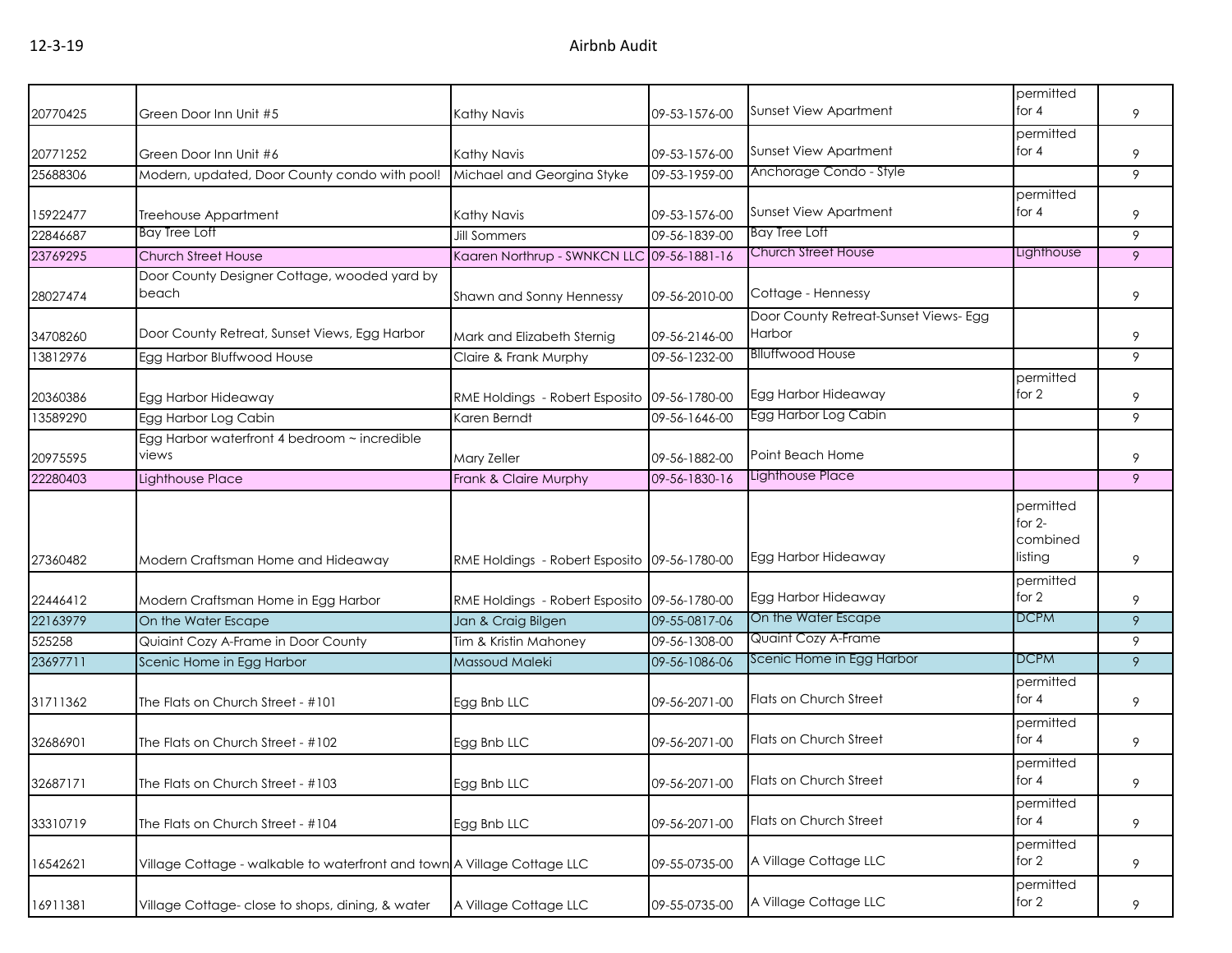| 22339056             | White Cliff Cottage                                                         | Michael & Dawn McCole                            | 09-56-0894-06                  | White Cliff Cottage                      | <b>DCPM</b>        | 9  |
|----------------------|-----------------------------------------------------------------------------|--------------------------------------------------|--------------------------------|------------------------------------------|--------------------|----|
|                      |                                                                             |                                                  |                                |                                          |                    |    |
|                      |                                                                             |                                                  |                                |                                          | permitted          |    |
| 31743342             | Waterfront Studio with Private Beach in Ephraim #1                          | Evergreen Beachside, LLC                         | 11-50-1479-00                  | Evergreen Beachside Vacation Rentals     | for $4$            | 11 |
|                      |                                                                             |                                                  |                                |                                          | permitted          |    |
| 32305284             | Waterfront Studio with Private Beach in Ephraim #2 Evergreen Beachside, LLC |                                                  | 11-50-1479-00                  | Evergreen Beachside Vacation Rentals     | for 4              | 11 |
|                      |                                                                             |                                                  |                                |                                          | permitted          |    |
| 32304716             | Waterfront Studio with Private Beach in Ephraim #3 Evergreen Beachside, LLC |                                                  | 11-50-1479-00                  | Evergreen Beachside Vacation Rentals     | for $4$            | 11 |
|                      |                                                                             |                                                  |                                |                                          | permitted          |    |
| 32305079             | Waterfront Studio with Private Beach in Ephraim #4 Evergreen Beachside, LLC |                                                  | 11-50-1479-00                  | Evergreen Beachside Vacation Rentals     | for 4              | 11 |
| 36116048             | Cozy Brook North Cottage @ Ephraim Beach                                    | <b>Robert Carlisle</b>                           | 11-51-0430-00                  | <b>Ephraim Village Cottages</b>          |                    | 11 |
| 36114162             | Cozy Brook South Cottage @ Ephraim Beach                                    | <b>Robert Carlisle</b>                           | 11-51-0430-00                  | <b>Ephraim Village Cottages</b>          |                    | 11 |
| 35942416             | Ephraim Beach at Bayview (Lower Unit)                                       | <b>Robert Carlisle</b>                           | 11-51-0430-00                  | <b>Ephraim Village Cottages</b>          |                    | 11 |
| 35941818             | Ephraim Beach at Bayview (Upper Unit - Water View Robert Carlisle           |                                                  | 11-51-0430-00                  | <b>Ephraim Village Cottages</b>          |                    | 11 |
|                      |                                                                             |                                                  |                                |                                          |                    |    |
| 35938228             | Shady Rest North - a Short Walk to Ephraim Beach                            | <b>Robert Carlisle</b>                           | 11-51-0430-00                  | <b>Ephraim Village Cottages</b>          |                    | 11 |
|                      |                                                                             |                                                  |                                |                                          |                    |    |
| 35916033             | Shady Rest South - a Short Walk to Ephraim Beach                            | <b>Robert Carlisle</b>                           | 11-51-0430-00                  | <b>Ephraim Village Cottages</b>          |                    | 11 |
| 35996063             | The Cedars Near Ephraim Beach                                               | Robert Carlisle                                  | 11-51-0430-00                  | Ephraim Village Cottages                 |                    | 11 |
|                      |                                                                             |                                                  |                                |                                          | permitted          |    |
| 7746988              | #1 Peninsula Park and Island View                                           | James Lindbloom                                  | 11-56-1558-00                  | Peninsula Park and Island View           | for 2              | 11 |
|                      |                                                                             |                                                  |                                |                                          | permitted          |    |
| 7833318              | #2 Peninsula Park and Island View                                           | James Lindbloom                                  | 11-56-1558-00                  | Peninsula Park and Island View           | for 2              | 11 |
| 22163846             | <b>Bay View Cottage</b>                                                     | <b>Rick Wegman</b>                               | 11-56-1498-06                  | <b>Bay View Cottage</b>                  | <b>DCPM</b>        | 11 |
| 22163819             | <b>BD Thorp House</b>                                                       | <b>BD Thorp</b>                                  | 11-56-0809-06                  | Thorpe House, The                        | <b>DCPM</b>        | 11 |
|                      | Big & Beautiful Ephraim Vacation House and<br>Gardens                       |                                                  |                                | <b>Green Gables</b>                      |                    |    |
| 31168096             |                                                                             | Colin Welford                                    | 11-56-2133-00                  | <b>Binkhaven the Rosemailing Cottage</b> |                    | 11 |
| 35809467             | Binkhaven - A Norwegian Fairytale                                           | Cathcart Holdings LLC - Elliot Tai 11-56-2028-00 |                                | Harbor View Ephraim - Corbett            |                    | 11 |
| 20916442             | Boutique Home in Door County w/Eagle Harbor Vie Carol S Corbett             |                                                  | 11-56-1806-00                  | Cedar Barn Rental                        | <b>DCPM</b>        | 11 |
| 22163826             | Cedar Barn                                                                  | Jennifer & Bjorn Larson                          | 11-56-1635-06                  | Cedar Glen                               | <b>DCPM</b>        | 11 |
| 22337314             | Cedar Glen                                                                  | John & Rachel Rothschild                         | 11-55-0758-06                  |                                          |                    | 11 |
|                      |                                                                             |                                                  |                                | Moretti - 10438 Water St - Nordic Hearth |                    |    |
| 39965933<br>22339193 | Charming & Historic Cottage in Door County                                  | Donna Moretti                                    | 11-56-1677-00                  | Coral Hill Cottage                       | <b>DCPM</b>        | 11 |
| 22163862             | Coral Hill Cottage                                                          | Leslee and Morrie Goldman                        | 11-56-1258-06                  | fownline                                 | DCPM               | 11 |
| 27084618             | Cottage on Townline                                                         | Roy Elquist                                      | 11-56-1069-06                  | Eagle Harbor Cottage Loft                |                    | H  |
|                      | Eagle Harbor Cottage Loft                                                   | Meredith (Dee) Brestin                           | 11-56-1988-00                  |                                          |                    | 11 |
|                      |                                                                             |                                                  |                                | <b>Green Gables</b>                      | permitted<br>for 2 |    |
| 37902032<br>23698434 | Elegant Retreat in the Heart of Door County                                 | Colin Welford                                    | 11-56-2133-00                  | Ephraim Boat House                       | <b>DCPM</b>        | 11 |
| 26892652             | <b>Ephraim Boat House</b><br>Ephraim Home.                                  | Robert and Nicole Collins<br>David Vartanian     | 11-56-1708-06<br>11-56-1088-00 | Vartanian - 3235 Holand Rd               |                    | 11 |
|                      |                                                                             |                                                  |                                | Norra Skoggen                            |                    | 11 |
| 34809243             | Great Value Big Families! Luxury in $\heartsuit$ of Door!                   | Brian & Amanda Jenkins                           | 11-56-1407-00                  |                                          |                    | 11 |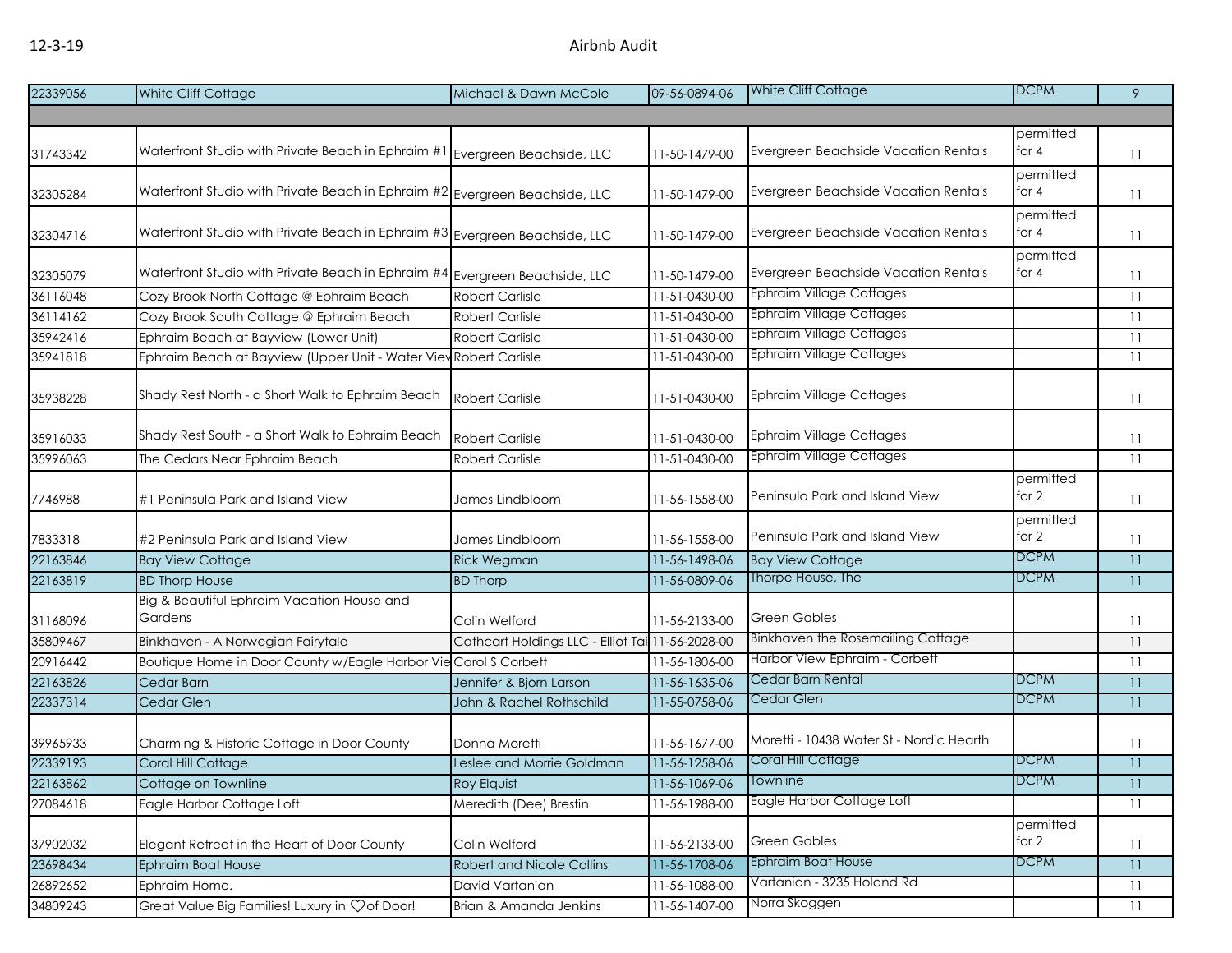| 22163884 | <b>Harbor House</b>                                              | <b>Windsor McCutcheon</b> | 11-56-1724-06 | Harbor House on North Shore                     | <b>DCPM</b>           | 11              |
|----------|------------------------------------------------------------------|---------------------------|---------------|-------------------------------------------------|-----------------------|-----------------|
| 13769377 | <b>Hollis House</b>                                              | Daniel & Lori Schwefel    | 11-56-1659-00 | Hollis House                                    |                       | 11              |
| 22163929 | Kulma Cottages 1                                                 | Gregg & Janice Kulma      | 11-55-0279-06 | Kulma Cottages                                  | <b>DCPM</b>           | 11              |
| 22163935 | Kulma Cottages 2                                                 | Gregg & Janice Kulma      | 11-55-0279-06 | Kulma Cottages                                  | <b>DCPM</b>           | 11              |
| 22163944 | Kulma Cottages 3                                                 | Gregg & Janice Kulma      | 11-55-0279-06 | Kulma Cottages                                  | <b>DCPM</b>           | 11              |
| 24052610 | Natures Window                                                   | <b>Bill Anderson</b>      | 11-56-1958-00 | Natures Window                                  |                       | 11              |
| 26845264 | NEW 'The Carriage House' Walk to Peninsula St<br>Park            | Deborah Eckert            | 11-55-0680-00 | <b>Park Place Cottages</b>                      | permitted<br>for $5$  | 11              |
| 26845266 | NEW! 'Butternut Cottage' in Central Door County!                 | Deborah Eckert            | 11-55-0680-00 | <b>Park Place Cottages</b>                      | permitted<br>for $5$  | 11              |
| 26845401 | NEW! 'Cherry Cottage' near Peninsula State Park!                 | Deborah Eckert            | 11-55-0680-00 | <b>Park Place Cottages</b>                      | permitted<br>for $5$  | 11              |
| 26845261 | NEW! Cozy Ephraim 'Cedar Cottage' w/Private<br>Deck!             | Deborah Eckert            | 11-55-0680-00 | <b>Park Place Cottages</b>                      | permitted<br>for $5$  | 11              |
| 28719025 | NEW! Ephraim Cottage w/Green Bay View - Near B Tony Schmeltz     |                           | 11-56-1718-00 | Blue Shutter & Mooring Cottage                  | permitted<br>for 2    | 11              |
| 37971066 | NEW! Ephraim Home w/ Yard - Walk to Lake Michig Carol S Corbett  |                           | 11-56-1806-00 | Harbor View Ephraim - Corbett                   |                       | 11              |
| 28719023 | NEW! Lakefront Ephraim Cottage - Walk to Beach!                  | <b>Tony Schmeltz</b>      | 11-56-1718-00 | Blue Shutter & Mooring Cottage                  | permitted<br>for 2    | 11              |
| 26845402 | NEW! Updated Ephraim 'Pine Cottage' w/ Deck!                     | Deborah Eckert            | 11-55-0680-00 | <b>Park Place Cottages</b>                      | permitted<br>for $5$  | 11              |
| 22163987 | Park's Edge Lakeshore Home                                       | Jacob and Greta Odders    | 11-56-1818-06 | Parks Edge Lakeshore Beach House                | <b>DCPM</b>           | 11              |
| 15152902 | Peninsula Park and Island View - 3 bedroom house James Lindbloom |                           | 11-56-1558-00 | Peninsula Park and Island View                  | permitted<br>for 2    | 11              |
| 24993392 | Remodeled Ephraim cottage 500' from the water!                   | 3039 Cedar Street LLC     | 11-56-1763-00 | Ephraim Cottage - 3039 Cedar Street LLC         |                       | 11              |
| 13549163 | Rustic Elegance                                                  | Daniel & Laurel Simons    | 11-56-1656-00 | Elegant Home in Ephraim                         |                       | 11              |
| 22750642 | Sunny Studio in Perfect Location                                 | Laurel Ciohon             | 11-56-1853-00 | Ephraim Modern Guesthouse - Ciohon              |                       | 11              |
| 22164019 | The Beach                                                        | Chris & Kirsten Bungener  | 11-56-0954-06 | The Beach                                       | <b>DCPM</b>           | 11              |
|          |                                                                  |                           |               |                                                 |                       |                 |
| 23629319 | <b>Fish Creek Retreat</b>                                        |                           |               | 30+ days only                                   |                       | 12 <sup>°</sup> |
| 7213011  | Tuckers Retreat                                                  |                           |               | 30+ days only                                   |                       | 12              |
| 35609837 | Blue Jay Cottage. Fish Creek access! Downtown                    | Carol Vande Walle         | 12-50-0387-00 | Peninsula Park View                             |                       | 12              |
| 35224872 | Chestnut Cottage at Peninsula Park-View                          | Carol Vande Walle         | 12-50-0387-00 | Peninsula Park View                             |                       | 12              |
| 30904112 | Countryside Cottage 5                                            | Sandra Solomon            | 12-50-1042-00 | Julies Park Café & Motel - Countryside<br>Motel | permitted<br>for $40$ | 12              |
| 30904456 | Countryside Cottage 6                                            | Sandra Solomon            | 12-50-1042-00 | Julies Park Café & Motel - Countryside<br>Motel | permitted<br>for $40$ | 12              |
| 30229308 | Countryside Cottage/Duplex Unit 7                                | Sandra Solomon            | 12-50-1042-00 | Julies Park Café & Motel - Countryside<br>Motel | permitted<br>for $40$ | 12              |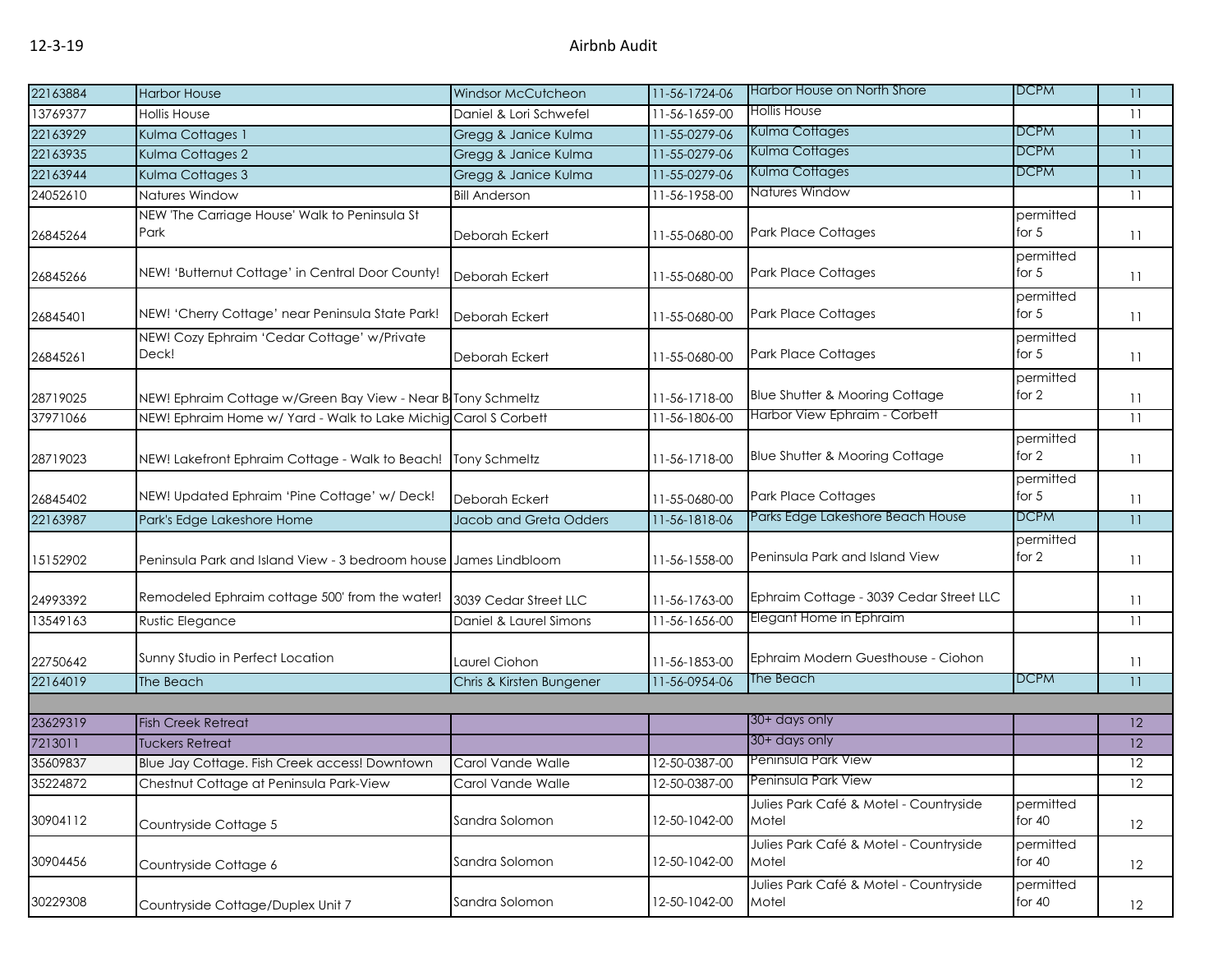|          |                                                     |                                              |               | Julies Park Café & Motel - Countryside   | permitted         |                   |
|----------|-----------------------------------------------------|----------------------------------------------|---------------|------------------------------------------|-------------------|-------------------|
| 29003329 | Countryside Cottage/Duplex- Unit 8                  | Sandra Solomon                               | 12-50-1042-00 | Motel                                    | for 40            | 12                |
| 26007168 | Evergreen                                           | Carol Vande Walle                            | 12-50-0387-00 | Peninsula Park View                      |                   | 12                |
| 22015884 | Julies Park Café Suite                              | Sandra Salomon                               | 12-50-1042-00 | Julies Park Café and Motel               |                   | 12                |
|          | Peninsula Parkview Sunset Meadow Whirlpool          |                                              |               |                                          |                   |                   |
| 35514974 | Cottage                                             | Carol Vande Walle                            | 12-50-0387-00 | Peninsula Park View                      |                   | $12 \,$           |
| 35515408 | Starling Cottage. Fish Creek access! downtown       | Carol Vande Walle                            | 12-50-0387-00 | Peninsula Park View                      |                   | 12                |
| 23008138 | <b>Fish Creek Country Resort - I Bedroom Suites</b> |                                              |               |                                          | Wholesaler        | 12                |
| 37886362 | Fun Family Times in the heart of Door County        |                                              |               |                                          | <u>Wholesaler</u> | 12                |
|          |                                                     |                                              |               |                                          | permitted         |                   |
| 36825938 | Double room-Ensuite-Standard-Deluxe Room 7          | <b>William Tressler</b>                      | 12-52-0174-00 | Whistling Swan                           | for 7             | 12                |
|          |                                                     |                                              |               |                                          | permitted         |                   |
| 36825808 | Double room-Ensuite-Standard-Room 1                 | <b>William Tressler</b>                      | 12-52-0174-00 | Whistling Swan                           | for 7             | 12                |
|          |                                                     |                                              |               |                                          | permitted         |                   |
| 36825836 | Double room-Ensuite-Standard-Room 2                 | <b>William Tressler</b>                      | 12-52-0174-00 | Whistling Swan                           | for 7             | 12                |
|          |                                                     |                                              |               |                                          | permitted         |                   |
| 36825887 | Double room-Ensuite-Standard-Room 4                 | <b>William Tressler</b>                      | 12-52-0174-00 | Whistling Swan                           | for 7             | $12 \overline{ }$ |
|          |                                                     |                                              |               |                                          | permitted         |                   |
| 36825919 | Double room-Ensuite-Standard-Room 6                 | <b>William Tressler</b>                      | 12-52-0174-00 | Whistling Swan                           | for 7             | 12                |
|          |                                                     |                                              |               |                                          | permitted         |                   |
| 36825858 | Double room-Ensuite-Standard-Suite 3                | <b>William Tressler</b>                      | 12-52-0174-00 | Whistling Swan                           | for 7             | $12 \,$           |
|          |                                                     |                                              |               |                                          | permitted         |                   |
| 36825902 | Double room-Ensuite-Standard-Suite 5                | <b>William Tressler</b>                      | 12-52-0174-00 | Whistling Swan                           | for 7             | 12                |
| 15634038 | Brookpoint Condo 2 BR, 2 BA                         | Karen Berndt                                 | 12-53-1681-00 | Brook Point Condo #5- Berndt             |                   | 12                |
|          |                                                     |                                              |               |                                          | permitted         |                   |
| 29654419 | Condo in Fish Creek by Peninsula State Park (A7)    | Evergreen Hill Condo Owners As 12-53-0357-00 |               | Evergreen Hill                           | for $15$          | 12                |
|          |                                                     |                                              |               |                                          |                   |                   |
| 22268447 | Downtown Fish Creek with a View                     | <b>Stacey Berndt</b>                         | 12-53-1855-00 | Downtown Fish Creek with a View - Berndt |                   | 12                |
| 24189891 | Elegant Creekside Cottage (on Fish Creek)           | Patricia Culliton                            | 12-53-1890-00 | Creekside Cottage                        |                   | 12                |
|          |                                                     |                                              |               |                                          | permitted         |                   |
| 29659682 | Evergreen A3                                        | Evergreen Hill Condo Owners As 12-53-0357-00 |               | Evergreen Hill                           | for $15$          | 12                |
|          |                                                     |                                              |               |                                          | permitted         |                   |
| 29660011 | Evergreen A8                                        | Evergreen Hill Condo Owners As 12-53-0357-00 |               | Evergreen Hill                           | for $15$          | 12                |
|          |                                                     |                                              |               |                                          | permitted         |                   |
| 29660194 | Evergreen B!                                        | Evergreen Hill Condo Owners As 12-53-0357-00 |               | Evergreen Hill                           | for $15$          | 12                |
|          |                                                     |                                              |               |                                          | permitted         |                   |
| 29659642 | Evergreen B3                                        | Evergreen Hill Condo Owners As 12-53-0357-00 |               | Evergreen Hill                           | for $15$          | 12                |
|          |                                                     |                                              |               |                                          | permitted         |                   |
| 29708652 | Evergreen B4                                        | Evergreen Hill Condo Owners As 12-53-0357-00 |               | Evergreen Hill                           | for $15$          | 12                |
|          |                                                     |                                              |               |                                          | permitted         |                   |
| 29756847 | Evergreen B5                                        | Evergreen Hill Condo Owners As 12-53-0357-00 |               | Evergreen Hill                           | for $15$          | 12                |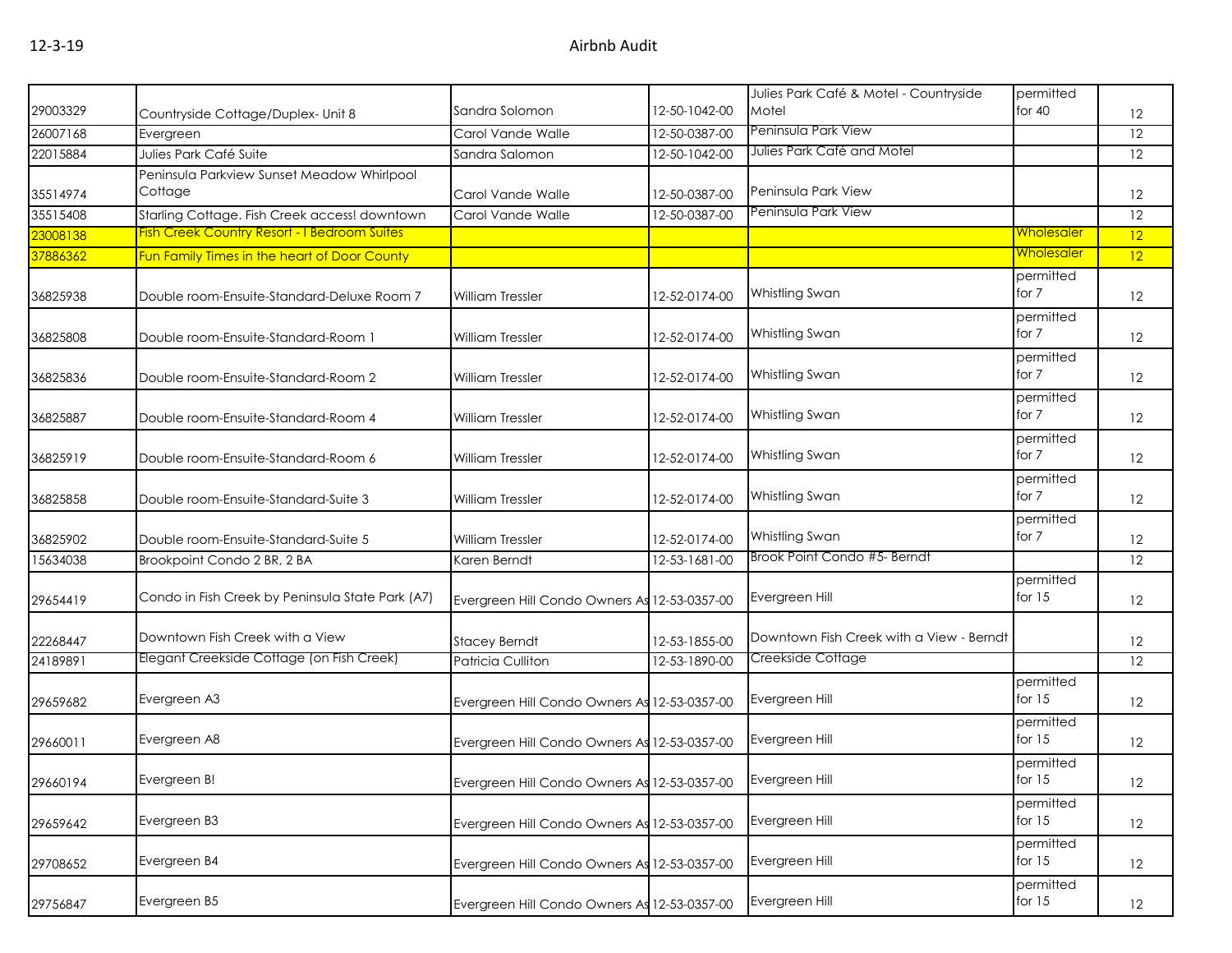| 29709704 | Evergreen B6                                                              | Evergreen Hill Condo Owners As 12-53-0357-00 |               | Evergreen Hill                                 | permitted<br>for $15$ | $12 \overline{ }$ |
|----------|---------------------------------------------------------------------------|----------------------------------------------|---------------|------------------------------------------------|-----------------------|-------------------|
| 29002621 | Evergreen Hill Condo - B2                                                 | Evergreen Hill Condo Owners As 12-53-0357-00 |               | Evergreen Hill                                 | permitted<br>for 15   | $12 \overline{ }$ |
| 29001809 | Evergreen Hill Condo A1                                                   | Evergreen Hill Condo Owners As 12-53-0357-00 |               | Evergreen Hill                                 | permitted<br>for $15$ | 12                |
| 29513817 | Evergreen Hill Condo A2 - By Peninsula State Park                         | Evergreen Hill Condo Owners As 12-53-0357-00 |               | Evergreen Hill                                 | permitted<br>for $15$ | 12                |
| 29513197 | Evergreen Hill Condo A4 - by Peninsula State Park                         | Evergreen Hill Condo Owners As 12-53-0357-00 |               | Evergreen Hill                                 | permitted<br>for $15$ | 12                |
| 29654280 | Evergreen Hill Condo-A5                                                   | Evergreen Hill Condo Owners As 12-53-0357-00 |               | Evergreen Hill                                 | permitted<br>for $15$ | $12 \overline{ }$ |
| 29513544 | Evergreen Hill Condo B7 - By Peninsula State Park                         | Evergreen Hill Condo Owners As 12-53-0357-00 |               | Evergreen Hill                                 | permitted<br>for $15$ | 12                |
| 20308419 | Luxury tri-Level Condo Downtown Fish Creek                                | Jonathan Glapa                               | 12-53-1791-00 | Luxury Tri-Level Fish Creek - Glapa            |                       | 12                |
| 24376818 | NEW! 'Cliff Cottage' Door County Home-Walk to<br>Bay!                     | Cottage Row LLC - Jen Ciesar                 | 12-53-1979-00 | <b>Cliff Cottage</b>                           |                       | $12 \overline{ }$ |
| 31457675 | Stay by Peninsula State Park, Condo A6                                    | Evergreen Hill Condo Owners As               | 12-53-0357-00 | Evergreen Hill                                 | permitted<br>for $15$ | 12                |
| 32493673 | #1 Finch Cottage - Breakfast Not Included - Thorp<br>House Inn & Cottages | Thorp House LLC - Matthew J<br>Ranzau        | 12-54-2047-00 | Thorp House Inn and Cottages LLC               | permitted<br>for 11   | $12 \overline{ }$ |
| 32494315 | #2 Teal Cottage - Breakfast Not Included - Thorp<br>House Inn & Cottages  | Thorp House LLC - Matthew J<br>Ranzau        |               | 12-54-2047-00 Thorp House Inn and Cottages LLC | permitted<br>for 11   | $12 \overline{ }$ |
| 32590423 | #3 Dove Cottage - Breakfast Not Included - Thorp<br>House Inn & Cottages  | Thorp House LLC - Matthew J<br>Ranzau        |               | 12-54-2047-00 Thorp House Inn and Cottages LLC | permitted<br>for $11$ | 12                |
| 32590795 | #4 Lark Cottage - Breakfast Not Included - Thorp<br>House Inn & Cottages  | Thorp House LLC - Matthew J<br>Ranzau        | 12-54-2047-00 | Thorp House Inn and Cottages LLC               | permitted<br>for 11   | $12 \overline{ }$ |
| 32590983 | #5 Quail Cottage - Breakfast Not Included - Thorp<br>House Inn & Cottages | Thorp House LLC - Matthew J<br>Ranzau        | 12-54-2047-00 | Thorp House Inn and Cottages LLC               | permitted<br>for 11   | 12                |
| 32591090 | #6 Wren Cottage - Breakfast Not Included - Thorp<br>House Inn & Cottages  | Thorp House LLC - Matthew J<br>Ranzau        | 12-54-2047-00 | Thorp House Inn and Cottages LLC               | permitted<br>for 11   | 12                |
| 5278540  | Irish Hospitality in Fish Creek WI                                        | Megan O'Meara                                | 12-54-0685-00 | O'Meara's Cottage Loft                         |                       | 12                |
| 23398401 | A Retreat Art Gallery Stay in Door County                                 | <b>Wendy Carpenter</b>                       | 12-56-1975-00 | A Retreat Art Gallery Stay in Door County      |                       | 12                |
| 22163840 | A Rileys Retreat                                                          | Bryan and Tracy Bigari                       | 12-56-1482-06 | A Rileys Retreat                               | <b>DCPM</b>           | 12                |
| 32206576 | Artist's Retreat Luxury Home in Charming setting                          | Paul and Katherine Munck                     | 12-56-1519-02 | <b>An Artists Retreat</b>                      | lundquist             | 12                |
| 26019754 | <b>Birch Bluff</b>                                                        | <b>Eleanor J Warntjes</b>                    | 12-56-1845-02 | <b>Birch Bluff</b>                             | lundquist             | 12                |
| 26149128 | <b>Button Marsh Farm</b>                                                  | <b>David Harris</b>                          | 12-56-1919-06 | <b>Button Marsh Farm</b>                       | <b>DCPM</b>           | 12                |
| 38599705 | Carraig Dale Cottage - A Peaceful Oasis                                   | <b>Carraig Cottages</b>                      | 12-56-1276-09 | <b>Carraig Dale</b>                            | carraig               | 12                |
| 38600512 | Carraig Nua House- A luxurious Door County<br>Retreat                     | <b>Carraig Cottages</b>                      | 12-56-1277-09 | Carraig Nua                                    | carraig               | 12                |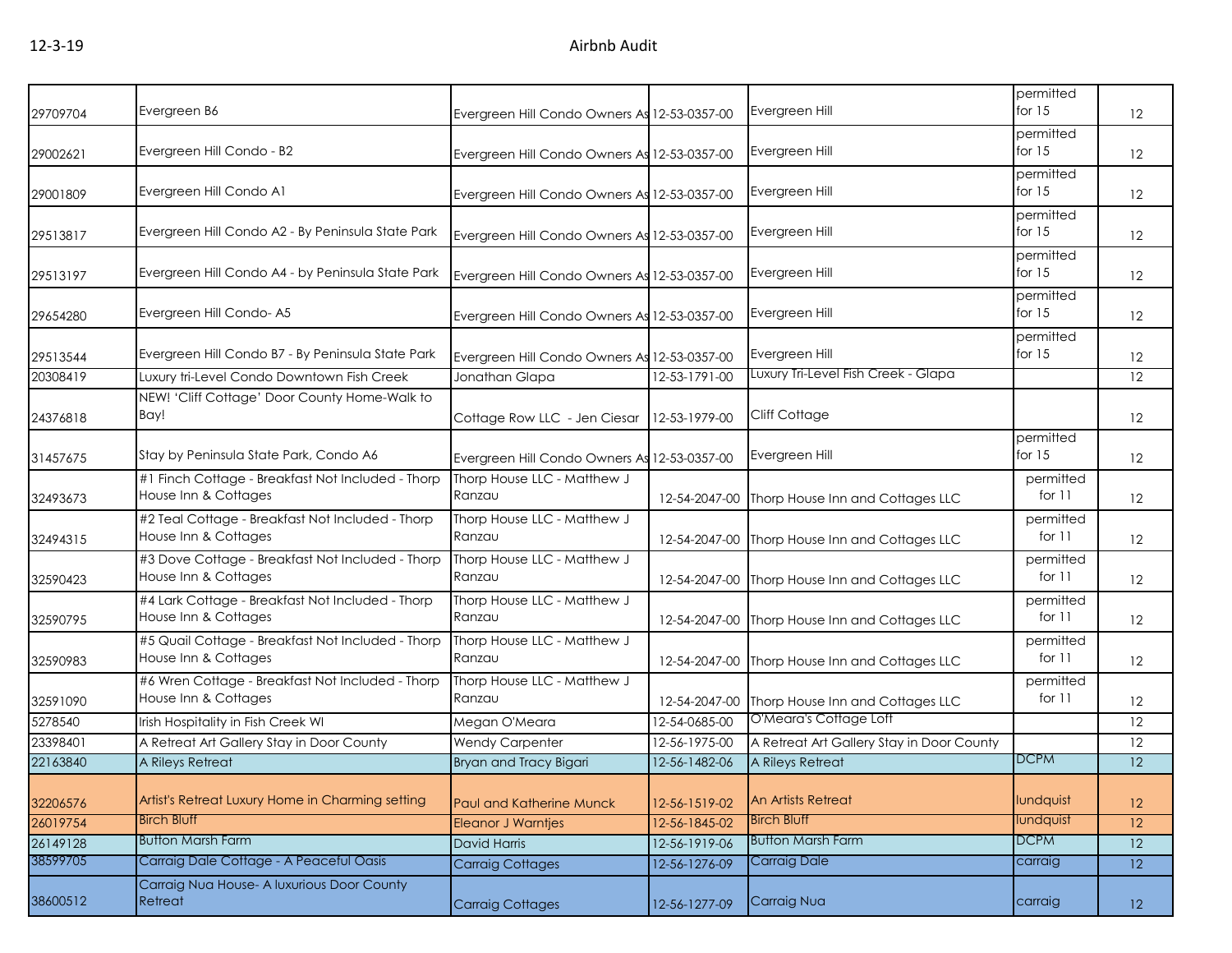| 1894636  | Cedar Creek Lodge II                                               | Michael Servais                              | 12-56-1357-00 | Cedar Creek Lodge #2                                       |             | 12              |
|----------|--------------------------------------------------------------------|----------------------------------------------|---------------|------------------------------------------------------------|-------------|-----------------|
| 13496429 | Cedarwood Vacation Home                                            | Jay and Carla Marr                           | 12-55-0778-00 | Cedarwood Marr                                             |             | 12              |
|          | Cottage in the Creek- Centrally Located DoCo                       |                                              |               |                                                            |             |                 |
| 35918147 | Oasis                                                              | <b>Irish Stories LLC</b>                     | 12-56-2077-00 | Centrally Located Fish Creek Cottage                       |             | 12              |
| 22163831 | Cottage Row on the Rocks                                           | Apfelbach Family Trust, LLC                  | 12-56-1494-06 | Cottage Row on the Rocks                                   | <b>DCPM</b> | 12              |
| 38127570 | Cottage Row Waterfront                                             | Harris Family Trust                          | 12-56-0876-02 | <b>Cottage Row Waterfront Harris</b>                       | lundquist   | 12              |
| 12588724 | Country Chalet of Fish Creek                                       | Dennis & Marla Sunstron                      | 12-55-0830-00 | Country Chalet                                             |             | 12              |
| 16497330 | COZY DC HOME RETREAT IN FISH CREEK, WI                             | Steven Pachonphai                            | 12-56-1692-00 | DC HOME Pachonphai                                         |             | 12              |
| 35616070 | Cuckoo's Nest: Solitude & Nature Near Everything                   | Cuckoo's Nest LLC                            | 12-56-2167-00 | Cuckoo's Nest                                              |             | 12              |
| 26021111 | <b>Daisy Patch Retreat</b>                                         | Tierney Home Rental LLC - Cath 12-56-1798-02 |               | <b>Tierney Home</b>                                        | lundquist   | 12              |
| 22163833 | Eagle Harbor View                                                  | Nancy Claypool                               | 12-56-1570-06 | Eagle Harbor View                                          | <b>DCPM</b> | 12              |
| 18941540 | <b>Ellmann House</b>                                               | Steve Ellmann                                | 12-56-0369-00 | <b>Ellman House</b>                                        |             | $\overline{12}$ |
| 36517340 | <b>Field House</b>                                                 | Michael & Jaye Meyer                         | 12-56-1282-02 | A Field House                                              | lundquist   | 12              |
| 36177607 | <b>Fish Creek Beach House</b>                                      | <b>Wickman LLC</b>                           | 12-56-2142-06 | <b>Fish Creek Beach House</b>                              | <b>DCPM</b> | 12              |
| 34174821 | <b>Fish Creek Cottage</b>                                          | <b>Steven Rieck</b>                          | 12-56-2129-00 | Fish Creek Cottage - Rieck                                 |             | 12              |
| 36178650 | <b>Fish Creek Road House</b>                                       | <b>Wickman LLC</b>                           | 12-56-2141-06 | Road House, The - 4086 Main St                             | <b>DCPM</b> | 12              |
| 12964179 | Fish Creek, WI: Sweet log cabin & meditation paths Robin Bienemann |                                              | 12-56-1665-00 | Sweet Log Cabin Bienneman                                  |             | 12              |
| 31948544 | Foxlea Guest House in Fish Creek                                   | <b>Rymar Properties LLC</b>                  | 12-56-2055-00 | Foxlea Farms                                               |             | 12              |
| 28693376 | <b>Garden House</b>                                                | Marise Redman                                | 12-56-2065-00 | Garden House - 9130 STH 42- Redmann                        |             | 12              |
| 22163877 | <b>Gibraltar House</b>                                             | Paul & Amy Devine                            | 12-56-1439-06 | Gibraltar House                                            | <b>DCPM</b> | 12              |
| 26989763 | <b>Homestead Park House</b>                                        | <b>PDW Rentals LLC</b>                       | 12-56-1801-00 | Park House                                                 |             | 12              |
| 35875588 | House on the Hill                                                  | <b>Brett Lecy</b>                            | 12-56-2147-06 | <b>Fish Creek Central Hom</b>                              | <b>DCPM</b> | 12              |
| 34395537 | Kaye's Hideaway                                                    | Kaye's Hideaway                              | 12-56-2054-00 | Paul Kaye                                                  |             | 12              |
| 10015145 | Lawler Guest House - Blue                                          | Greg and Dan Lawler                          | 12-56-1573-00 | Lawler Guest House Blue                                    |             | 12              |
| 38405636 | Lawler Guest House - Green                                         | Greg and Dan Lawler                          | 12-56-2218-00 | Lawler Guest House Green                                   |             | 12              |
| 22339034 | Log Retreat at Fish Creek                                          | <b>William Anderson</b>                      | 12-56-1225-06 | Log Retreat at Fish Creek                                  | <b>DCPM</b> | $\overline{12}$ |
| 28431338 | Maple Grove Cottage                                                | Maple Grove Cottage LLC                      | 12-56-1330-00 | Maple Grove Cottage                                        |             | 12              |
| 28127081 | Maple Grove Landing (Brand New Rental)                             | Rick and Rachel Chomeau                      | 12-56-2003-00 | Maple Grove Landing Chomeau                                |             | $\overline{12}$ |
| 36606925 | Modern Hygge Farmhouse - Baileys Harbor/Fish Creshelly Sprinkman   |                                              | 12-56-2217-00 | Modern Farmhouse - Sprinkman                               |             | 12              |
| 26845405 | NEW Family-Friendly Fish Creek 'Cape House'<br>w/Yard              | Deborah, Carl & Joan Eckert                  | 12-56-0679-00 | Eckert Vacation Home - Cape Cod House<br><b>Fish Creek</b> |             | 12              |
| 32662963 | Newly renovated farmhouse in Fish Creek on 25<br>acre              | <b>JJ JETS LLC</b>                           | 12-56-2078-00 | Tirangle Farmhouse                                         |             | 12              |
| 34178567 | Perfect for weekend getaways and family<br>reunions                | Ken Riche                                    | 12-56-1241-00 | Riche - 9419 Tree Top                                      |             | 12              |
| 31150450 | Private Fish Creek cottage in the woods.                           | Steven and Lana Amenda                       | 12-56-2091-00 | Private Fish Creek Cottage - Amenda                        |             | 12              |
| 5123586  | Relax & Refocus at Hesed House                                     | Rebecca and Richard Van Sistin 12-56-2038-00 |               | <b>Hesed House</b>                                         |             | 12              |
| 23254660 | Rustic Custom Home - 3 Min from Fish Creek<br>Harbor!              | <b>Beth Ciesar</b>                           | 12-56-1858-00 | <b>Bluff Barn</b>                                          |             | 12              |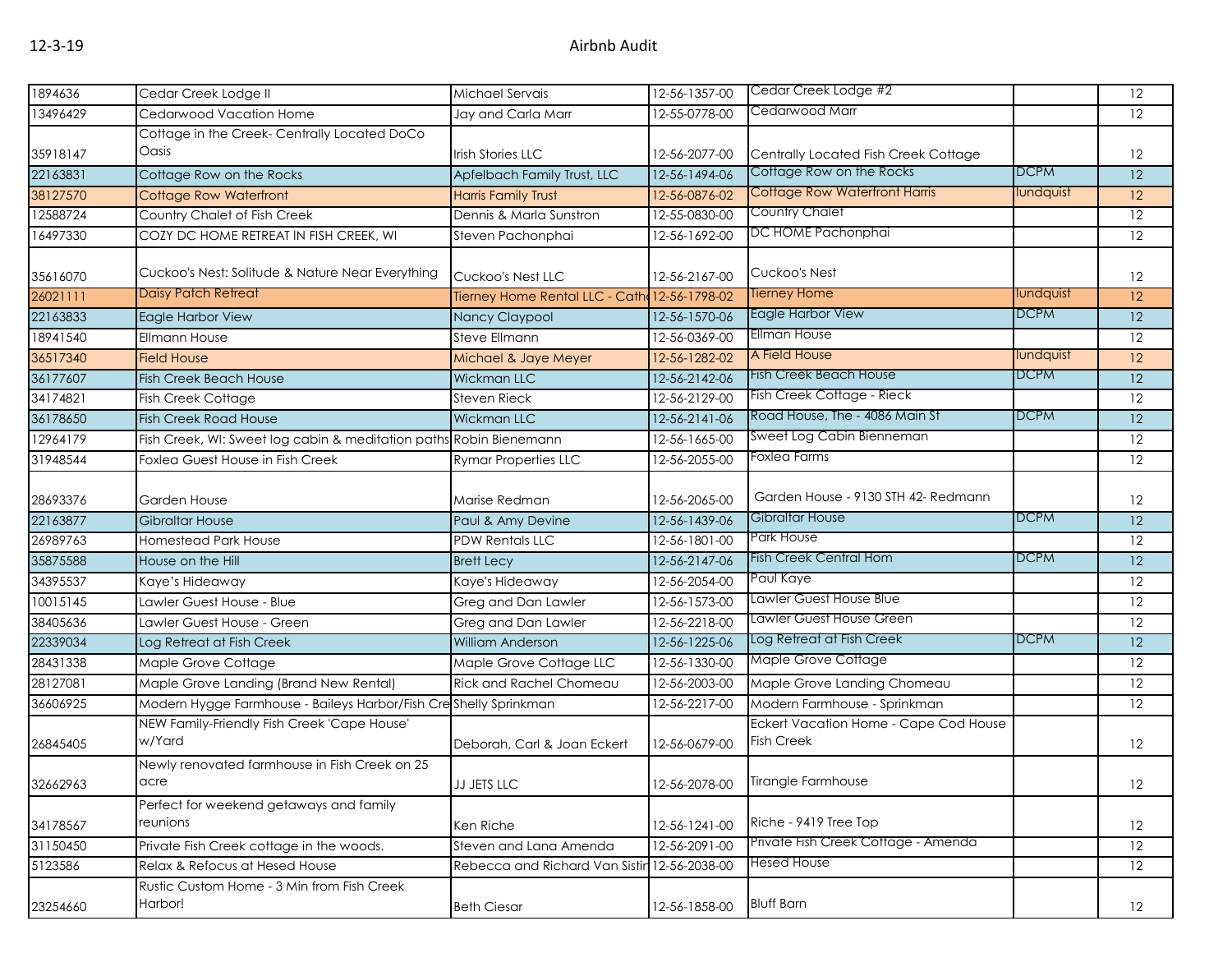| 30973224 | The Cottage                                           | Michael and Mary Marcon                      | 12-56-2002-06 | Marcon Workshop and Cottage                   | <b>DCPM</b>                                              | 12              |
|----------|-------------------------------------------------------|----------------------------------------------|---------------|-----------------------------------------------|----------------------------------------------------------|-----------------|
| 23233934 | The House on High Rock Creek                          | Karen L Wagner Trust & Andrew                | 12-56-1938-00 | House on High Rock Creek                      |                                                          | 12              |
| 30973300 | The Workshop                                          | Michael and Mary Marcon                      | 12-56-2002-06 | Marcon Workshop and Cottage                   | <b>DCPM</b>                                              | 12              |
|          |                                                       |                                              |               |                                               |                                                          |                 |
| 26231098 | Forest hideaway Home                                  | <b>Ransom Flanders</b>                       | 14-56-1961-00 | Forestville Hideaway Home                     |                                                          | 14              |
|          |                                                       |                                              |               |                                               |                                                          |                 |
| 19709930 | Beach House Whispering Pines Door Co, lake view       | <b>Beth Ann Meyer</b>                        | 15-56-1793-00 | <b>Whispering Pines</b>                       | permitted<br>for $2$                                     | 15              |
| 19706345 | Beach House Whispering Pines, Door Co, forest<br>view | <b>Beth Ann Meyer</b>                        | 15-56-1793-00 | <b>Whispering Pines</b>                       | permitted<br>for 2                                       | 15              |
| 27421061 | Beautiful Waterfront Cottage on Clark Lake            | Kari and Scott Hunt                          | 15-56-1998-00 | Beautiful Waterfront Cottage on Clark<br>Lake |                                                          | 15              |
| 25625710 | Beechwood Lodge                                       | Jessica Porter                               | 15-56-1956-00 | <b>Beechwood Lodge Porter</b>                 |                                                          | 15              |
| 11659022 | Classic Farm House in Egg Harbor (upper unit)         | Tim Raduenz                                  | 15-56-1601-00 | Raduenz 6551 CTHT                             |                                                          | 15              |
| 14400793 | Door County Lakeside Retreat                          | Janet Slater                                 | 15-56-1085-00 | Lakeside Paradise Slater                      |                                                          | 15              |
| 25284585 | Jacksonport Home                                      | <b>Robert Geitner</b>                        | 15-56-1944-00 | Jacksonport Home Geitner                      |                                                          | $\overline{15}$ |
| 22163921 | Kangaroo South Shore                                  | Michael K & Mary Lou H Sercher 15-56-1157-06 |               | Kangaroo South Shore                          | <b>DCPM</b>                                              | $\overline{15}$ |
| 34023502 | Logan Creek Cottage                                   | <b>Robert Geitner</b>                        | 15-56-2105-00 | Logan Creek Cottage                           |                                                          | 15              |
| 29701170 | NEW! Door County Lake Cabin on Private<br>Peninsula   | Jeremy and Caitlyn Jeffery                   | 15-56-2060-00 | The Point on Clark Lake                       |                                                          | 15              |
| 40470866 | <b>Recently Renovated Cozy Log Cabin on 4 Acres</b>   | <b>Christine Skogg</b>                       |               |                                               |                                                          | 15              |
| 22164036 | Vans Log Home                                         | Robert & Marilyn Van Lieshout                | 15-56-0308-06 | Vans Log Home                                 | DCPM                                                     | 15              |
|          |                                                       |                                              |               |                                               |                                                          |                 |
| 28561474 | Beach Harbor Resort - C Upper                         | Jon Hanson                                   | 27-51-0807-00 | <b>Beach Harbor Resort</b>                    | 36 (35<br>beach<br>harbor $+1$<br>unit at 6404<br>CTH C) | 27              |
|          |                                                       |                                              |               |                                               | 36 (35<br>beach                                          |                 |
| 33826439 | Studio Cottage                                        | Jon Hanson                                   | 27-51-0807-00 | <b>Beach Harbor Resort</b>                    | harbor $+1$<br>unit at 6404<br>CTH C)                    | 27              |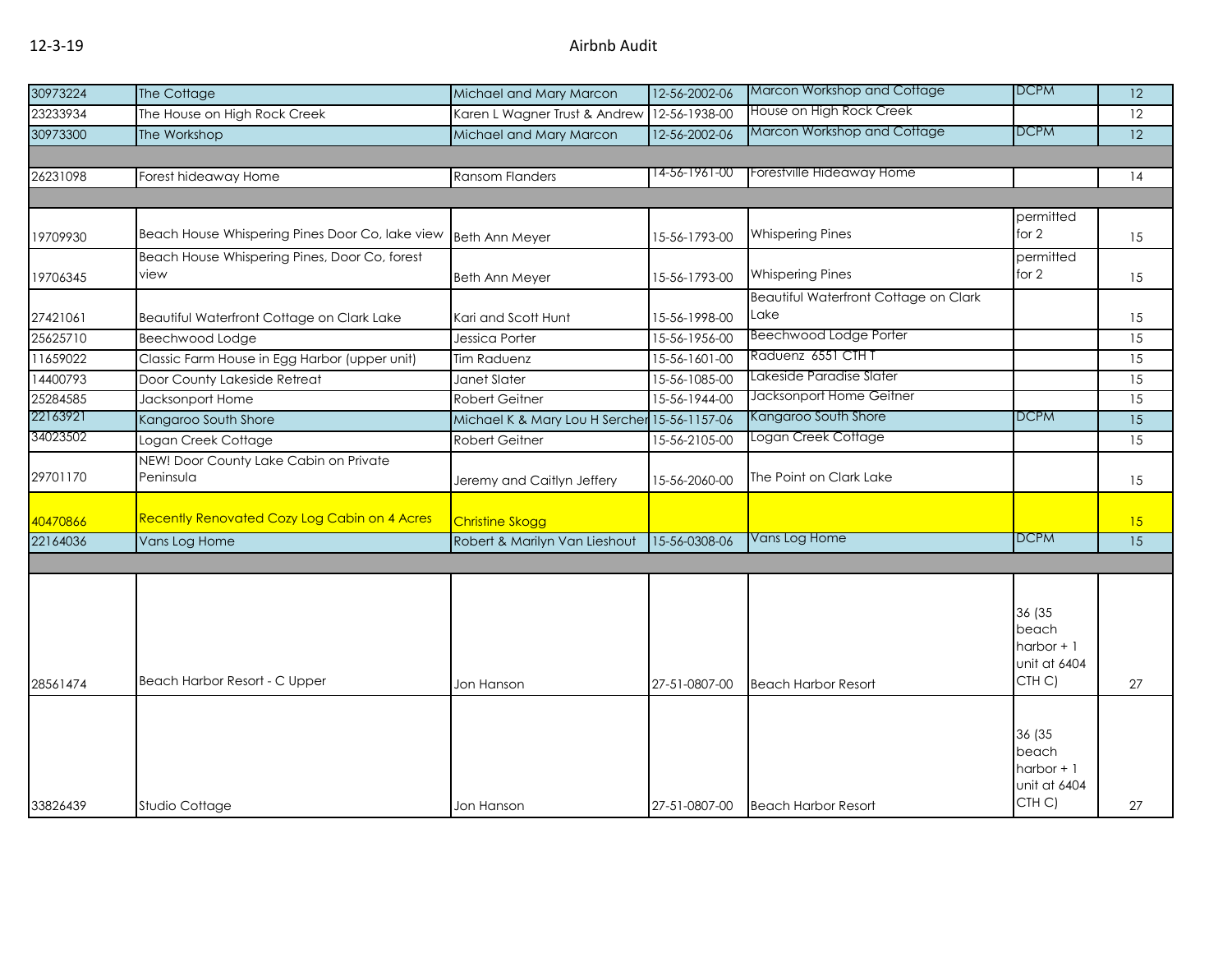| 36 (35<br>beach<br>harbor $+1$<br>unit at 6404<br>CTH C)<br>33284391<br>Waterfront Beach House Cottage<br>27-51-0807-00<br><b>Beach Harbor Resort</b><br>27<br>Jon Hanson<br>Cabots Point<br><b>DCPM</b><br>22163859<br>Cabot's Point Properties LLC<br>27-56-1729-06<br>27<br>Cabots point<br>Door County Cabin next to Lighthouse<br>24010019<br>Door County Cabin next to working lighthouse<br>Bay Area Property Managemen 27-56-1900-00<br>Door County Country Home<br>9953250<br>27-55-0737-00<br>Door County Country Home<br>Terry Kinney<br>Kendig Snake Island<br>Lane Kendig and Elaine Carmic 27-56-1156-00<br>185416<br>Door County Waterfront Cottage<br>English Blubell Cottage<br>26157331<br>English Bluebell Cottage<br>Reginald Peter Jackson<br>27-56-1955-00<br><b>Harbor Cottage Retreat</b><br>18022339<br><b>Harbor Cottage Retreat</b><br>27-56-1723-00<br>Ray Ambrosius<br>27-56-2184-00<br>35999204<br>Log Cabin House on the Water (Waterfront)<br>Log Cabin House on the Water<br><b>Rachel Messner</b><br>$27 - 55 - 0471 - 17$<br>restassure<br>23881936<br><b>Steven C Sullivan</b><br>Meredith House<br><b>Meredith House</b><br>Nasewaupee Trail Log Home react<br>5/29/18<br>25447356<br>Nasewaupee Trail Log Home<br>27-56-1841-00<br>Terry Kinney<br>Shed, The - Vander Velden<br>25189877<br>Quiet Country Shed Surrounded by Nature's Beaut<br>Glen Vander Velden<br>27-56-1912-00<br>Sand Bay Door County Waterfront cottage<br>Sand Bay Door County Waterfront Cottage<br>37080488<br>Donn Rozz, Robert Paul<br>27-56-2179-00<br>Secluded Retreat Near Potawatomi State Park<br>27-56-2233-00<br>20965365<br>Glen and Gloria La Plante<br>Secluded Retreat Near Potawatomi State Park<br>Big Island<br>22983752<br>27-56-1861-00<br>Sunrise Cabin in Sturgeon Bay, Door County<br>Claire Miller & Justin Berken<br>owner<br><b>Big Island</b><br>22983092<br>Sunset Cabin in Sturgeon Bay, Door County<br>27-56-1861-00<br>Claire Miller & Justin Berken<br>owner<br>Sunshine's Bayshore Vacation Cottage<br>20512078<br>Sunshine's Bayshore Vacation Cottage<br>27-56-1796-00<br>Lyle Handeland<br>Sunshine's Wooded Retreat<br>33704069<br>Sunshine's Wooded Retreat - Door County<br>27-56-2093-00<br>Nina Handeland<br>27-56-2011-00<br>28741299<br>The Bungalow at Potawatomi State Park<br>Bungalow at Potawatomi Park-Isaacson<br>Andy Isaacson<br>Waterfront Cottage - Knutter<br>14142417<br>Waterfront Cottage on Sturgeon Bay<br>27-56-1680-00<br>Louise Knutter<br>McDermott<br>19736390<br>Cliffdwellers Resort Studio Cottage<br>Laurence McDermott<br>27-53-2168-00<br>Hideaway, The Herman<br><b>DCPM</b><br>22163909<br><b>Gregory Herman</b><br>32-53-0955-06<br>Hideaway<br>Hideaway #203<br><b>DCPM</b><br>38572013<br>32-53-2198-06<br>Hideaway #203<br>Karen Nystrom<br>Hummingbird B&B<br>Kathleen Schmidt<br>13368133<br>Delightful 2 Bdrm B&B<br>32-54-1638-00<br>22163817<br>32-56-1409-06<br><b>A</b> Pearl<br><b>DCPM</b><br>A Pearl<br>Jeffrey & Alliscon Ockwood<br><b>DCPM</b><br>23698547<br><b>Appleport Sunrise</b><br>Kathleen and Edward Callahan 32-56-1913-06<br><b>Appleport Sunrise</b><br>Arnie's Sanctuary<br><b>DCPM</b><br>22163843<br>32-56-1352-06<br>Arnie's Sanctuary<br>James Arneson<br><b>Aunt Sallys</b><br><b>DCPM</b><br>22163815<br><b>Aunt Sallys</b><br>32-56-1238-06<br>William Bell<br><b>Beechers Cabin</b><br><b>DCPM</b><br>22163849<br><b>Beechers Cabin</b><br>32-56-1571-06<br>Susan Szabo & Mark Beecher<br><b>Bells Cottage</b><br><b>DCPM</b><br>22163853<br>32-56-1131-06<br>Matt & Ryan Bell |                       |  |  |                 |
|------------------------------------------------------------------------------------------------------------------------------------------------------------------------------------------------------------------------------------------------------------------------------------------------------------------------------------------------------------------------------------------------------------------------------------------------------------------------------------------------------------------------------------------------------------------------------------------------------------------------------------------------------------------------------------------------------------------------------------------------------------------------------------------------------------------------------------------------------------------------------------------------------------------------------------------------------------------------------------------------------------------------------------------------------------------------------------------------------------------------------------------------------------------------------------------------------------------------------------------------------------------------------------------------------------------------------------------------------------------------------------------------------------------------------------------------------------------------------------------------------------------------------------------------------------------------------------------------------------------------------------------------------------------------------------------------------------------------------------------------------------------------------------------------------------------------------------------------------------------------------------------------------------------------------------------------------------------------------------------------------------------------------------------------------------------------------------------------------------------------------------------------------------------------------------------------------------------------------------------------------------------------------------------------------------------------------------------------------------------------------------------------------------------------------------------------------------------------------------------------------------------------------------------------------------------------------------------------------------------------------------------------------------------------------------------------------------------------------------------------------------------------------------------------------------------------------------------------------------------------------------------------------------------------------------------------------------------------------------------------------------------------------------------------------------------------------------------------------------------------------------------------------------------------------------------------------------------------------------------------------------------------------------------------------------------------------------------------------------------------------------------------------------------------------------------------------------------------------------------------------------------------------------------------------------------------------------------------------------|-----------------------|--|--|-----------------|
|                                                                                                                                                                                                                                                                                                                                                                                                                                                                                                                                                                                                                                                                                                                                                                                                                                                                                                                                                                                                                                                                                                                                                                                                                                                                                                                                                                                                                                                                                                                                                                                                                                                                                                                                                                                                                                                                                                                                                                                                                                                                                                                                                                                                                                                                                                                                                                                                                                                                                                                                                                                                                                                                                                                                                                                                                                                                                                                                                                                                                                                                                                                                                                                                                                                                                                                                                                                                                                                                                                                                                                                                            |                       |  |  |                 |
|                                                                                                                                                                                                                                                                                                                                                                                                                                                                                                                                                                                                                                                                                                                                                                                                                                                                                                                                                                                                                                                                                                                                                                                                                                                                                                                                                                                                                                                                                                                                                                                                                                                                                                                                                                                                                                                                                                                                                                                                                                                                                                                                                                                                                                                                                                                                                                                                                                                                                                                                                                                                                                                                                                                                                                                                                                                                                                                                                                                                                                                                                                                                                                                                                                                                                                                                                                                                                                                                                                                                                                                                            |                       |  |  |                 |
|                                                                                                                                                                                                                                                                                                                                                                                                                                                                                                                                                                                                                                                                                                                                                                                                                                                                                                                                                                                                                                                                                                                                                                                                                                                                                                                                                                                                                                                                                                                                                                                                                                                                                                                                                                                                                                                                                                                                                                                                                                                                                                                                                                                                                                                                                                                                                                                                                                                                                                                                                                                                                                                                                                                                                                                                                                                                                                                                                                                                                                                                                                                                                                                                                                                                                                                                                                                                                                                                                                                                                                                                            |                       |  |  |                 |
|                                                                                                                                                                                                                                                                                                                                                                                                                                                                                                                                                                                                                                                                                                                                                                                                                                                                                                                                                                                                                                                                                                                                                                                                                                                                                                                                                                                                                                                                                                                                                                                                                                                                                                                                                                                                                                                                                                                                                                                                                                                                                                                                                                                                                                                                                                                                                                                                                                                                                                                                                                                                                                                                                                                                                                                                                                                                                                                                                                                                                                                                                                                                                                                                                                                                                                                                                                                                                                                                                                                                                                                                            |                       |  |  | 27              |
|                                                                                                                                                                                                                                                                                                                                                                                                                                                                                                                                                                                                                                                                                                                                                                                                                                                                                                                                                                                                                                                                                                                                                                                                                                                                                                                                                                                                                                                                                                                                                                                                                                                                                                                                                                                                                                                                                                                                                                                                                                                                                                                                                                                                                                                                                                                                                                                                                                                                                                                                                                                                                                                                                                                                                                                                                                                                                                                                                                                                                                                                                                                                                                                                                                                                                                                                                                                                                                                                                                                                                                                                            |                       |  |  | 27              |
|                                                                                                                                                                                                                                                                                                                                                                                                                                                                                                                                                                                                                                                                                                                                                                                                                                                                                                                                                                                                                                                                                                                                                                                                                                                                                                                                                                                                                                                                                                                                                                                                                                                                                                                                                                                                                                                                                                                                                                                                                                                                                                                                                                                                                                                                                                                                                                                                                                                                                                                                                                                                                                                                                                                                                                                                                                                                                                                                                                                                                                                                                                                                                                                                                                                                                                                                                                                                                                                                                                                                                                                                            |                       |  |  | 27              |
|                                                                                                                                                                                                                                                                                                                                                                                                                                                                                                                                                                                                                                                                                                                                                                                                                                                                                                                                                                                                                                                                                                                                                                                                                                                                                                                                                                                                                                                                                                                                                                                                                                                                                                                                                                                                                                                                                                                                                                                                                                                                                                                                                                                                                                                                                                                                                                                                                                                                                                                                                                                                                                                                                                                                                                                                                                                                                                                                                                                                                                                                                                                                                                                                                                                                                                                                                                                                                                                                                                                                                                                                            |                       |  |  | 27              |
|                                                                                                                                                                                                                                                                                                                                                                                                                                                                                                                                                                                                                                                                                                                                                                                                                                                                                                                                                                                                                                                                                                                                                                                                                                                                                                                                                                                                                                                                                                                                                                                                                                                                                                                                                                                                                                                                                                                                                                                                                                                                                                                                                                                                                                                                                                                                                                                                                                                                                                                                                                                                                                                                                                                                                                                                                                                                                                                                                                                                                                                                                                                                                                                                                                                                                                                                                                                                                                                                                                                                                                                                            |                       |  |  | 27              |
|                                                                                                                                                                                                                                                                                                                                                                                                                                                                                                                                                                                                                                                                                                                                                                                                                                                                                                                                                                                                                                                                                                                                                                                                                                                                                                                                                                                                                                                                                                                                                                                                                                                                                                                                                                                                                                                                                                                                                                                                                                                                                                                                                                                                                                                                                                                                                                                                                                                                                                                                                                                                                                                                                                                                                                                                                                                                                                                                                                                                                                                                                                                                                                                                                                                                                                                                                                                                                                                                                                                                                                                                            |                       |  |  | 27              |
|                                                                                                                                                                                                                                                                                                                                                                                                                                                                                                                                                                                                                                                                                                                                                                                                                                                                                                                                                                                                                                                                                                                                                                                                                                                                                                                                                                                                                                                                                                                                                                                                                                                                                                                                                                                                                                                                                                                                                                                                                                                                                                                                                                                                                                                                                                                                                                                                                                                                                                                                                                                                                                                                                                                                                                                                                                                                                                                                                                                                                                                                                                                                                                                                                                                                                                                                                                                                                                                                                                                                                                                                            |                       |  |  | 27              |
|                                                                                                                                                                                                                                                                                                                                                                                                                                                                                                                                                                                                                                                                                                                                                                                                                                                                                                                                                                                                                                                                                                                                                                                                                                                                                                                                                                                                                                                                                                                                                                                                                                                                                                                                                                                                                                                                                                                                                                                                                                                                                                                                                                                                                                                                                                                                                                                                                                                                                                                                                                                                                                                                                                                                                                                                                                                                                                                                                                                                                                                                                                                                                                                                                                                                                                                                                                                                                                                                                                                                                                                                            |                       |  |  | 27              |
|                                                                                                                                                                                                                                                                                                                                                                                                                                                                                                                                                                                                                                                                                                                                                                                                                                                                                                                                                                                                                                                                                                                                                                                                                                                                                                                                                                                                                                                                                                                                                                                                                                                                                                                                                                                                                                                                                                                                                                                                                                                                                                                                                                                                                                                                                                                                                                                                                                                                                                                                                                                                                                                                                                                                                                                                                                                                                                                                                                                                                                                                                                                                                                                                                                                                                                                                                                                                                                                                                                                                                                                                            |                       |  |  | 27              |
|                                                                                                                                                                                                                                                                                                                                                                                                                                                                                                                                                                                                                                                                                                                                                                                                                                                                                                                                                                                                                                                                                                                                                                                                                                                                                                                                                                                                                                                                                                                                                                                                                                                                                                                                                                                                                                                                                                                                                                                                                                                                                                                                                                                                                                                                                                                                                                                                                                                                                                                                                                                                                                                                                                                                                                                                                                                                                                                                                                                                                                                                                                                                                                                                                                                                                                                                                                                                                                                                                                                                                                                                            |                       |  |  | 27              |
|                                                                                                                                                                                                                                                                                                                                                                                                                                                                                                                                                                                                                                                                                                                                                                                                                                                                                                                                                                                                                                                                                                                                                                                                                                                                                                                                                                                                                                                                                                                                                                                                                                                                                                                                                                                                                                                                                                                                                                                                                                                                                                                                                                                                                                                                                                                                                                                                                                                                                                                                                                                                                                                                                                                                                                                                                                                                                                                                                                                                                                                                                                                                                                                                                                                                                                                                                                                                                                                                                                                                                                                                            |                       |  |  | 27              |
|                                                                                                                                                                                                                                                                                                                                                                                                                                                                                                                                                                                                                                                                                                                                                                                                                                                                                                                                                                                                                                                                                                                                                                                                                                                                                                                                                                                                                                                                                                                                                                                                                                                                                                                                                                                                                                                                                                                                                                                                                                                                                                                                                                                                                                                                                                                                                                                                                                                                                                                                                                                                                                                                                                                                                                                                                                                                                                                                                                                                                                                                                                                                                                                                                                                                                                                                                                                                                                                                                                                                                                                                            |                       |  |  | 27              |
|                                                                                                                                                                                                                                                                                                                                                                                                                                                                                                                                                                                                                                                                                                                                                                                                                                                                                                                                                                                                                                                                                                                                                                                                                                                                                                                                                                                                                                                                                                                                                                                                                                                                                                                                                                                                                                                                                                                                                                                                                                                                                                                                                                                                                                                                                                                                                                                                                                                                                                                                                                                                                                                                                                                                                                                                                                                                                                                                                                                                                                                                                                                                                                                                                                                                                                                                                                                                                                                                                                                                                                                                            |                       |  |  | 27              |
|                                                                                                                                                                                                                                                                                                                                                                                                                                                                                                                                                                                                                                                                                                                                                                                                                                                                                                                                                                                                                                                                                                                                                                                                                                                                                                                                                                                                                                                                                                                                                                                                                                                                                                                                                                                                                                                                                                                                                                                                                                                                                                                                                                                                                                                                                                                                                                                                                                                                                                                                                                                                                                                                                                                                                                                                                                                                                                                                                                                                                                                                                                                                                                                                                                                                                                                                                                                                                                                                                                                                                                                                            |                       |  |  | 27              |
|                                                                                                                                                                                                                                                                                                                                                                                                                                                                                                                                                                                                                                                                                                                                                                                                                                                                                                                                                                                                                                                                                                                                                                                                                                                                                                                                                                                                                                                                                                                                                                                                                                                                                                                                                                                                                                                                                                                                                                                                                                                                                                                                                                                                                                                                                                                                                                                                                                                                                                                                                                                                                                                                                                                                                                                                                                                                                                                                                                                                                                                                                                                                                                                                                                                                                                                                                                                                                                                                                                                                                                                                            |                       |  |  | 27              |
|                                                                                                                                                                                                                                                                                                                                                                                                                                                                                                                                                                                                                                                                                                                                                                                                                                                                                                                                                                                                                                                                                                                                                                                                                                                                                                                                                                                                                                                                                                                                                                                                                                                                                                                                                                                                                                                                                                                                                                                                                                                                                                                                                                                                                                                                                                                                                                                                                                                                                                                                                                                                                                                                                                                                                                                                                                                                                                                                                                                                                                                                                                                                                                                                                                                                                                                                                                                                                                                                                                                                                                                                            |                       |  |  | 27              |
|                                                                                                                                                                                                                                                                                                                                                                                                                                                                                                                                                                                                                                                                                                                                                                                                                                                                                                                                                                                                                                                                                                                                                                                                                                                                                                                                                                                                                                                                                                                                                                                                                                                                                                                                                                                                                                                                                                                                                                                                                                                                                                                                                                                                                                                                                                                                                                                                                                                                                                                                                                                                                                                                                                                                                                                                                                                                                                                                                                                                                                                                                                                                                                                                                                                                                                                                                                                                                                                                                                                                                                                                            |                       |  |  | $\overline{27}$ |
|                                                                                                                                                                                                                                                                                                                                                                                                                                                                                                                                                                                                                                                                                                                                                                                                                                                                                                                                                                                                                                                                                                                                                                                                                                                                                                                                                                                                                                                                                                                                                                                                                                                                                                                                                                                                                                                                                                                                                                                                                                                                                                                                                                                                                                                                                                                                                                                                                                                                                                                                                                                                                                                                                                                                                                                                                                                                                                                                                                                                                                                                                                                                                                                                                                                                                                                                                                                                                                                                                                                                                                                                            |                       |  |  | 27              |
|                                                                                                                                                                                                                                                                                                                                                                                                                                                                                                                                                                                                                                                                                                                                                                                                                                                                                                                                                                                                                                                                                                                                                                                                                                                                                                                                                                                                                                                                                                                                                                                                                                                                                                                                                                                                                                                                                                                                                                                                                                                                                                                                                                                                                                                                                                                                                                                                                                                                                                                                                                                                                                                                                                                                                                                                                                                                                                                                                                                                                                                                                                                                                                                                                                                                                                                                                                                                                                                                                                                                                                                                            |                       |  |  |                 |
|                                                                                                                                                                                                                                                                                                                                                                                                                                                                                                                                                                                                                                                                                                                                                                                                                                                                                                                                                                                                                                                                                                                                                                                                                                                                                                                                                                                                                                                                                                                                                                                                                                                                                                                                                                                                                                                                                                                                                                                                                                                                                                                                                                                                                                                                                                                                                                                                                                                                                                                                                                                                                                                                                                                                                                                                                                                                                                                                                                                                                                                                                                                                                                                                                                                                                                                                                                                                                                                                                                                                                                                                            |                       |  |  | 32              |
|                                                                                                                                                                                                                                                                                                                                                                                                                                                                                                                                                                                                                                                                                                                                                                                                                                                                                                                                                                                                                                                                                                                                                                                                                                                                                                                                                                                                                                                                                                                                                                                                                                                                                                                                                                                                                                                                                                                                                                                                                                                                                                                                                                                                                                                                                                                                                                                                                                                                                                                                                                                                                                                                                                                                                                                                                                                                                                                                                                                                                                                                                                                                                                                                                                                                                                                                                                                                                                                                                                                                                                                                            |                       |  |  | 32              |
|                                                                                                                                                                                                                                                                                                                                                                                                                                                                                                                                                                                                                                                                                                                                                                                                                                                                                                                                                                                                                                                                                                                                                                                                                                                                                                                                                                                                                                                                                                                                                                                                                                                                                                                                                                                                                                                                                                                                                                                                                                                                                                                                                                                                                                                                                                                                                                                                                                                                                                                                                                                                                                                                                                                                                                                                                                                                                                                                                                                                                                                                                                                                                                                                                                                                                                                                                                                                                                                                                                                                                                                                            |                       |  |  | 32              |
|                                                                                                                                                                                                                                                                                                                                                                                                                                                                                                                                                                                                                                                                                                                                                                                                                                                                                                                                                                                                                                                                                                                                                                                                                                                                                                                                                                                                                                                                                                                                                                                                                                                                                                                                                                                                                                                                                                                                                                                                                                                                                                                                                                                                                                                                                                                                                                                                                                                                                                                                                                                                                                                                                                                                                                                                                                                                                                                                                                                                                                                                                                                                                                                                                                                                                                                                                                                                                                                                                                                                                                                                            |                       |  |  | 32              |
|                                                                                                                                                                                                                                                                                                                                                                                                                                                                                                                                                                                                                                                                                                                                                                                                                                                                                                                                                                                                                                                                                                                                                                                                                                                                                                                                                                                                                                                                                                                                                                                                                                                                                                                                                                                                                                                                                                                                                                                                                                                                                                                                                                                                                                                                                                                                                                                                                                                                                                                                                                                                                                                                                                                                                                                                                                                                                                                                                                                                                                                                                                                                                                                                                                                                                                                                                                                                                                                                                                                                                                                                            |                       |  |  | 32              |
|                                                                                                                                                                                                                                                                                                                                                                                                                                                                                                                                                                                                                                                                                                                                                                                                                                                                                                                                                                                                                                                                                                                                                                                                                                                                                                                                                                                                                                                                                                                                                                                                                                                                                                                                                                                                                                                                                                                                                                                                                                                                                                                                                                                                                                                                                                                                                                                                                                                                                                                                                                                                                                                                                                                                                                                                                                                                                                                                                                                                                                                                                                                                                                                                                                                                                                                                                                                                                                                                                                                                                                                                            |                       |  |  | 32              |
|                                                                                                                                                                                                                                                                                                                                                                                                                                                                                                                                                                                                                                                                                                                                                                                                                                                                                                                                                                                                                                                                                                                                                                                                                                                                                                                                                                                                                                                                                                                                                                                                                                                                                                                                                                                                                                                                                                                                                                                                                                                                                                                                                                                                                                                                                                                                                                                                                                                                                                                                                                                                                                                                                                                                                                                                                                                                                                                                                                                                                                                                                                                                                                                                                                                                                                                                                                                                                                                                                                                                                                                                            |                       |  |  | 32              |
|                                                                                                                                                                                                                                                                                                                                                                                                                                                                                                                                                                                                                                                                                                                                                                                                                                                                                                                                                                                                                                                                                                                                                                                                                                                                                                                                                                                                                                                                                                                                                                                                                                                                                                                                                                                                                                                                                                                                                                                                                                                                                                                                                                                                                                                                                                                                                                                                                                                                                                                                                                                                                                                                                                                                                                                                                                                                                                                                                                                                                                                                                                                                                                                                                                                                                                                                                                                                                                                                                                                                                                                                            |                       |  |  | 32              |
|                                                                                                                                                                                                                                                                                                                                                                                                                                                                                                                                                                                                                                                                                                                                                                                                                                                                                                                                                                                                                                                                                                                                                                                                                                                                                                                                                                                                                                                                                                                                                                                                                                                                                                                                                                                                                                                                                                                                                                                                                                                                                                                                                                                                                                                                                                                                                                                                                                                                                                                                                                                                                                                                                                                                                                                                                                                                                                                                                                                                                                                                                                                                                                                                                                                                                                                                                                                                                                                                                                                                                                                                            | <b>Bells' Cottage</b> |  |  | 32              |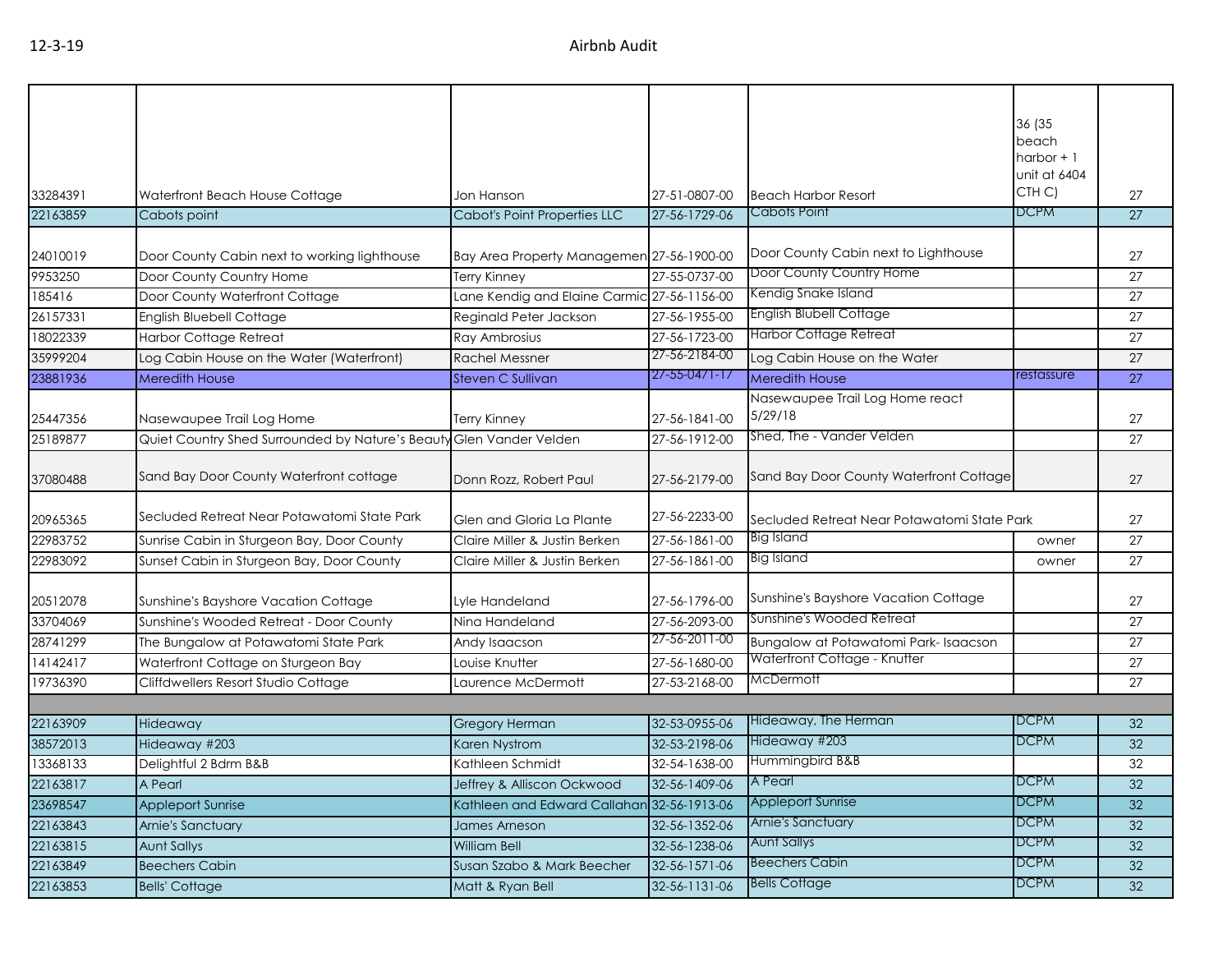| Gretchen Cunliffe-Owen<br><b>Birch Isle</b><br>35162816<br>32-56-1922-02<br><b>Birch Isle</b><br><b>Blackberry Acres</b><br>23005364<br><b>Blackberry Acres</b><br>32-56-1847-00<br>Chad Ewald<br><b>Brenner Tower</b><br>22163856<br>32-56-1227-06<br><b>Brenner Tower</b><br><b>Brenner Tower LLC</b><br><b>Bumpfy Hill</b><br><b>Bumpfy Hill</b><br>35262306<br>32-56-2132-06<br>Donna & Kirk Scattergood<br>Cabin at the tip of the Door<br>Cabin at the Tip of the Door<br>36554021<br><b>Scott Studebaker</b><br>32-56-1747-02 | Lundquist<br><b>DCPM</b><br><b>DCPM</b><br>Lundquist<br>Lundquist<br><b>DCPM</b> | 32<br>32<br>32<br>32<br>32 |
|--------------------------------------------------------------------------------------------------------------------------------------------------------------------------------------------------------------------------------------------------------------------------------------------------------------------------------------------------------------------------------------------------------------------------------------------------------------------------------------------------------------------------------------|----------------------------------------------------------------------------------|----------------------------|
|                                                                                                                                                                                                                                                                                                                                                                                                                                                                                                                                      |                                                                                  |                            |
|                                                                                                                                                                                                                                                                                                                                                                                                                                                                                                                                      |                                                                                  |                            |
|                                                                                                                                                                                                                                                                                                                                                                                                                                                                                                                                      |                                                                                  |                            |
|                                                                                                                                                                                                                                                                                                                                                                                                                                                                                                                                      |                                                                                  |                            |
|                                                                                                                                                                                                                                                                                                                                                                                                                                                                                                                                      |                                                                                  |                            |
| 26020396<br><b>Camp Door</b><br><b>Camp Door</b><br><b>Jonathan Ocker</b><br>32-56-1844-02                                                                                                                                                                                                                                                                                                                                                                                                                                           |                                                                                  | 32                         |
| Cappy Cottage<br>22337471<br><b>Hakes Family Trust</b><br>32-56-1132-06<br>Cappy Cottage                                                                                                                                                                                                                                                                                                                                                                                                                                             |                                                                                  | 32                         |
| Cedar Dell Chalet<br>22163823<br>Cedar Dell Chalet<br>32-56-1203-06<br><b>Vicky Kalscheur</b>                                                                                                                                                                                                                                                                                                                                                                                                                                        | <b>DCPM</b>                                                                      | 32                         |
| 30926930<br><b>Cedar Tree Cottages</b><br>32-56-1202-02<br><b>Cedar Tree Cottages</b><br><b>Glen and Laurie Moegenburg</b>                                                                                                                                                                                                                                                                                                                                                                                                           | Lundquist                                                                        | 32                         |
| Doc's Hideaway<br>9818691<br>Charming 1880's Log Cabin<br>Terry & Kermit Bott<br>32-55-0770-00                                                                                                                                                                                                                                                                                                                                                                                                                                       |                                                                                  | 32                         |
| Charming Bluff Cottage abuts Waterfront &<br><b>Bluffside Cottage Van Gemert</b><br>Orchards<br>Kathleen Van Gemert<br>32-56-1908-00<br>23255108                                                                                                                                                                                                                                                                                                                                                                                     |                                                                                  | 32                         |
| Zehnder - Colorful Cozy Cottage Windside                                                                                                                                                                                                                                                                                                                                                                                                                                                                                             |                                                                                  |                            |
| Colorful, Cozy Cottage in a Quiet Town<br>#3<br>32-56-1992-00<br>25949863<br>Mathias Zehender                                                                                                                                                                                                                                                                                                                                                                                                                                        |                                                                                  | 32                         |
| Cottage Hideaway<br>21026430<br>32-55-0710-00<br>Cottage Hideaway<br>Mary Jahnke                                                                                                                                                                                                                                                                                                                                                                                                                                                     |                                                                                  | 32                         |
| County Lane Home<br>36176625<br>Country Lane Home<br>Greg & Suzanne Sunstrom<br>32-56-2144-06                                                                                                                                                                                                                                                                                                                                                                                                                                        | <b>DCPM</b>                                                                      | 32                         |
| DOOR 42<br>27550326<br>32-56-1976-00<br>DOOR 42<br>Shawn and Kim Marshall                                                                                                                                                                                                                                                                                                                                                                                                                                                            |                                                                                  | 32                         |
| Door County Lakefront Cottage<br>634251<br>Door County Lakefront Cottage<br><b>Diane Christell</b><br>32-56-1250-00                                                                                                                                                                                                                                                                                                                                                                                                                  |                                                                                  | $\overline{32}$            |
| <b>Vandelay Shore</b><br>24741359<br>Eagle Sands Beach Lodge<br>Matthew P Shumway<br>32-56-1870-06                                                                                                                                                                                                                                                                                                                                                                                                                                   | <b>DCPM</b>                                                                      | 32                         |
| East Haven<br>22163835<br>32-56-1592-06<br>East Haven<br><b>Barnara Moline</b>                                                                                                                                                                                                                                                                                                                                                                                                                                                       | <b>DCPM</b>                                                                      | 32                         |
| <b>EBDC-Raduenz</b><br>1036370<br>32-56-0930-00<br><b>Eclectic Style Cottage</b><br><b>Tim Raduenz</b>                                                                                                                                                                                                                                                                                                                                                                                                                               |                                                                                  | 32                         |
| Granpa's House Rental Door Co WI<br>1807644<br>First Floor with Forest View<br>32-56-1341-00<br>Loren & Helen Fandrei                                                                                                                                                                                                                                                                                                                                                                                                                |                                                                                  | 32                         |
| <b>Garret Bay Bluff</b><br>22163867<br><b>Garret Bay Bluff</b><br>32-56-1641-06<br><b>William Berry</b>                                                                                                                                                                                                                                                                                                                                                                                                                              | <b>DCPM</b>                                                                      | 32                         |
| Garret Bay Getaway<br>20802710<br><b>Garrett Bay Getaway</b><br>Kenneth Hays & Sally Wheelock 32-56-1802-00                                                                                                                                                                                                                                                                                                                                                                                                                          |                                                                                  | 32                         |
| Welcome Home-12625 STH 42<br>18686076<br>Get Ready to hear Welcome Home<br>32-56-1756-00<br>Charlene K Berg                                                                                                                                                                                                                                                                                                                                                                                                                          |                                                                                  | 32                         |
| Gunderson Cabin on the Water<br>37805022<br><b>Gunderson Cabin</b><br><b>Edward Patera</b><br>32-56-2186-00                                                                                                                                                                                                                                                                                                                                                                                                                          |                                                                                  | 32                         |
| Hoffman's Up North<br>22163913<br>Hoffman's Up North<br>Hoffman's Up North LLC - Matthe 32-56-1463-06                                                                                                                                                                                                                                                                                                                                                                                                                                | <b>DCPM</b>                                                                      | 32                         |
| <b>Krause Cottage</b><br>22163924<br>Krause Cottage<br>Douglas & Ellen Krause<br>32-56-1466-06                                                                                                                                                                                                                                                                                                                                                                                                                                       | <b>DCPM</b>                                                                      | 32                         |
| Lakeview Lodge<br>23682161<br>Lee Hildebrand - Lakeview Lodg 32-56-1804-06<br>Lakeview Lodge                                                                                                                                                                                                                                                                                                                                                                                                                                         | <b>DCPM</b>                                                                      | 32                         |
| Le Jardin<br>22163958<br>Le Jardin<br><b>Jeff Brozek</b><br>32-56-2067-06                                                                                                                                                                                                                                                                                                                                                                                                                                                            | <b>DCPM</b>                                                                      | 32                         |
| 26019632<br>Old Lime Kiln Cottage<br>32-56-1107-02<br>Lime Kiln Cottage<br><b>Carol B Sills</b>                                                                                                                                                                                                                                                                                                                                                                                                                                      | Lundquist                                                                        | 32                         |
| Lovely Apartment in Sister Bay-Dimitrov<br>26960062<br>Lovely Apt in Sister Bay<br>Stoyan Dimitrov<br>32-56-2006-00                                                                                                                                                                                                                                                                                                                                                                                                                  |                                                                                  | 32                         |
| 35222861<br>Moose Manor<br>David & Cory Erickson<br>32-56-2085-02<br><b>MOOSE MANOR</b>                                                                                                                                                                                                                                                                                                                                                                                                                                              | Lundquisi                                                                        | 32                         |
| Never Want to Leave Cottage<br>27154178<br>32-56-1996-00<br>Never Want to Leave Cottage<br>Herman and Camille Unger                                                                                                                                                                                                                                                                                                                                                                                                                  |                                                                                  | 32                         |
| 36416958<br><b>Rowleys Bay Cabins</b><br>NEW! Cottage in Roweleys Bay w/ Deck & Grill!<br>32-55-0014-00<br><b>Mary Cole</b>                                                                                                                                                                                                                                                                                                                                                                                                          | evolve                                                                           | 32                         |
| 36417068<br><b>Rowleys Bay Cabins</b><br>NEW! Rowleys Bay Cottage w/Grill Near Fall Foliage Mary Cole<br>32-55-0014-00                                                                                                                                                                                                                                                                                                                                                                                                               | evolve                                                                           | 32                         |
| Beach Road Cottage - Schwalbach<br>38669989<br>NEW! Updated Home w/Deck, 2 Mi to Sister Bay BecBrian and Alissa Schwalbach<br>32-56-2200-00                                                                                                                                                                                                                                                                                                                                                                                          | evolve                                                                           | 32                         |
| Northwoods Cottage<br>19476764<br>North Woods Cottage<br><b>Robert Grant</b><br>32-56-1749-00                                                                                                                                                                                                                                                                                                                                                                                                                                        |                                                                                  | 32                         |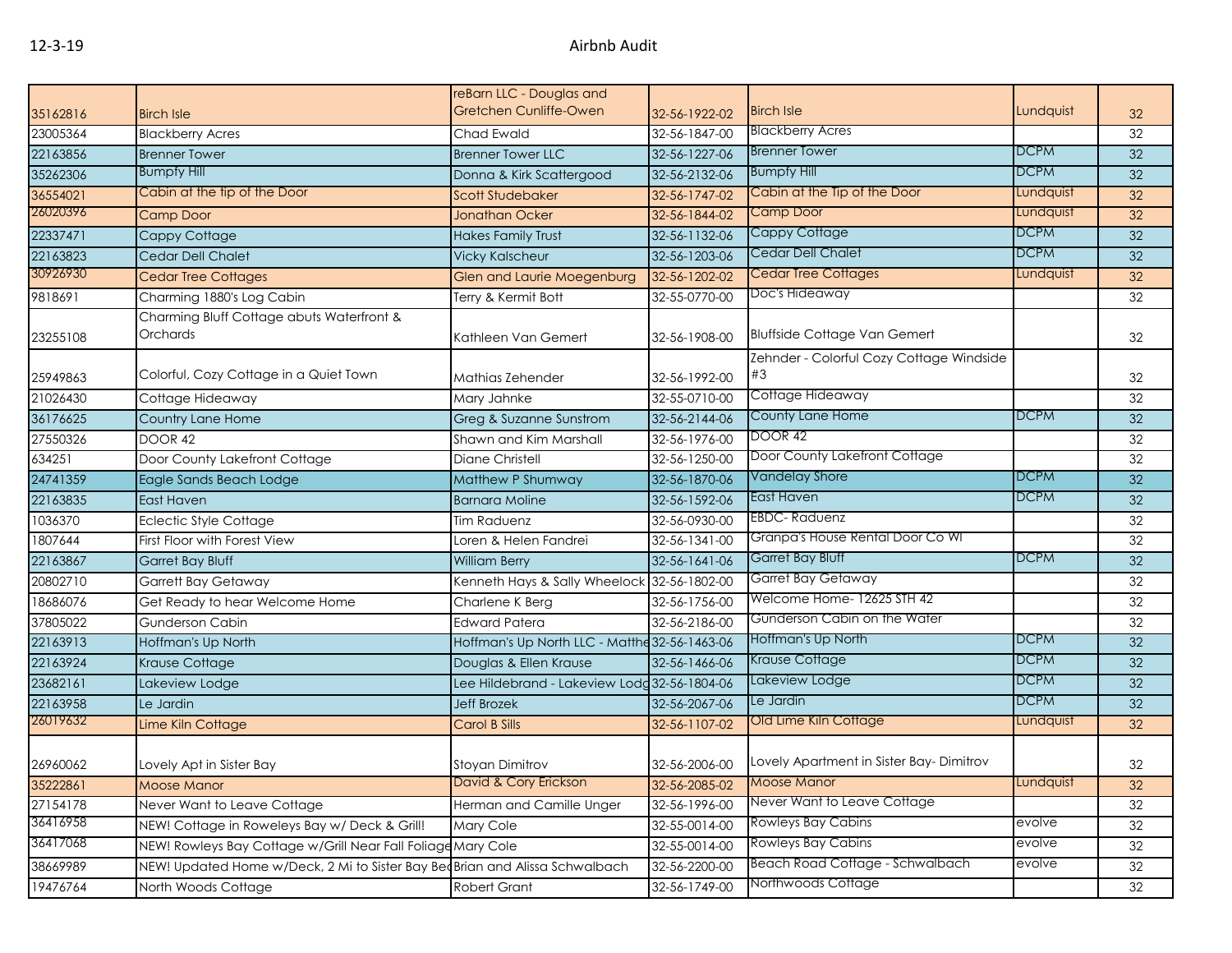|          |                                                                             |                                                         |               |                                                                  | previously                      |    |
|----------|-----------------------------------------------------------------------------|---------------------------------------------------------|---------------|------------------------------------------------------------------|---------------------------------|----|
| 40304839 | Northern Lights Farmhouse                                                   | Randall J Daubner                                       | 32-56-1722-00 | Timberline Road - Daubner                                        | permitted                       | 32 |
| 38484779 | Peaceful Studio Loft on Outskirts of Sister Bay                             | Sunwise Turn LLC- Eryka Fiedler                         | 32-56-2171-00 | Sunwise Turn                                                     |                                 | 32 |
| 22163990 | Porcupine Shores                                                            | Brian Bartell - Kim Winburn                             | 32-56-1603-06 | Porcupine Shores                                                 | <b>DCPM</b>                     | 32 |
| 23052847 | Rothaus/Europe Lake                                                         | Roman and Claudia Apuzzo                                | 32-56-1849-00 | Europe Lake Cottage-Apuzzo -501 Europe Lake                      |                                 | 32 |
| 22163998 | <b>Rustic Cottage</b>                                                       | Sandra Berg                                             | 32-56-1387-06 | <b>Rustic Cottage</b>                                            | <b>DCPM</b>                     | 32 |
| 6795558  | Rustic Summer Sleeping House                                                | Tim and Kathleen Kay                                    | 32-56-1523-00 | Three Sisters Farm                                               | permnitted<br>for $3$           | 32 |
| 31885024 | Sand Bay Beach Cabin (Waterfront w/ private<br>beach)                       | Tom & Tanya Wismar - Sand<br><b>Bay Beach Cabin LLC</b> | 32-56-1880-00 | Sand Bay Beach Cabin LLC - Wismar                                |                                 | 32 |
| 17656861 | Schwandt Cottage                                                            | Georgina Schwandt                                       | 32-55-0177-00 | <b>Schwandt Cottage</b>                                          |                                 | 32 |
| 31074495 | Serendipity Meadow 7-acre oasis in Door County W Cecilia and Dennis Lindell |                                                         | 32-56-1963-00 | Serendipity Meadow                                               |                                 | 32 |
| 26095414 | Serenity Now                                                                | <b>Todd and Michelle Cox</b>                            | 32-56-1838-00 | Sister Bay Respite                                               |                                 | 32 |
| 22339050 | <b>Shadow Lawn</b>                                                          | <b>John Peterson</b>                                    | 32-56-0190-06 | Shadown Lawn                                                     | <b>DCPM</b>                     | 32 |
| 24307299 | Sister Bay Log Home with a View                                             | Van Moreau Properties LLC                               | 32-56-1932-00 | Sister Bay Log Home with a view                                  |                                 | 32 |
| 896385   | Sunny Cottage in Ellson Bay                                                 | Deborah "Sophie" Taubert Geha 32-55-0124-00             |               | <b>Terra Cottages</b><br><b>Architecturally Designed Charmer</b> | permitted<br>for five units     | 32 |
| 7998854  | Sweet Door County Cabin                                                     | Shelly Sprinkman                                        | 32-56-1682-00 |                                                                  |                                 | 32 |
| 2336212  | Terra Cottages #2                                                           | Deborah "Sophie" Taubert Geha 32-55-0124-00             |               | <b>Terra Cottages</b>                                            | permitted<br>for five units     | 32 |
| 14648663 | Terra Cottages #4                                                           | Deborah "Sophie" Taubert Geha 32-55-0124-00             |               | <b>Terra Cottages</b>                                            | permitted<br>for five units     | 32 |
| 896560   | Terra Cottages Gills Rock 3                                                 | Deborah "Sophie" Taubert Geha 32-55-0124-00             |               | <b>Terra Cottages</b>                                            | permitted<br>for five units     | 32 |
| 897991   | Terra Cottages Gills Rock, Door Co.                                         | Deborah "Sophie" Taubert Geha 32-55-0124-00             |               | <b>Terra Cottages</b>                                            | permitted<br>for five units     | 32 |
| 6798124  | The Cabbage, a 1969 A frame                                                 | Kimberly Hazen                                          | 32-56-1496-00 | Hazen Cabbage                                                    |                                 | 32 |
| 22164029 | The Nest                                                                    | Paul O'Keefe                                            | 32-56-1514-06 | Nest, The                                                        | <b>DCPM</b>                     | 32 |
| 8346814  | Three Sister Meadow Private Room                                            | Tim and Kathleen Kay                                    | 32-56-1523-00 | Three Sisters Farm                                               | permitted<br>for three<br>units | 32 |
| 8036265  | Three Sisters "Sweet" Retreat                                               | Tim and Kathleen Kay                                    | 32-56-1523-00 | Three Sisters Farm                                               | permitted<br>for three<br>units | 32 |
| 31650868 | <b>Tree Top Getaway</b>                                                     | Kayla Gensler                                           | 32-56-2040-00 | Tree Top Getaway                                                 |                                 | 32 |
| 24230129 | Unique architect designed home on waterfront blu Kimberly Hazen             |                                                         | 32-56-1971-00 | Vinkelhus-Vest                                                   |                                 | 32 |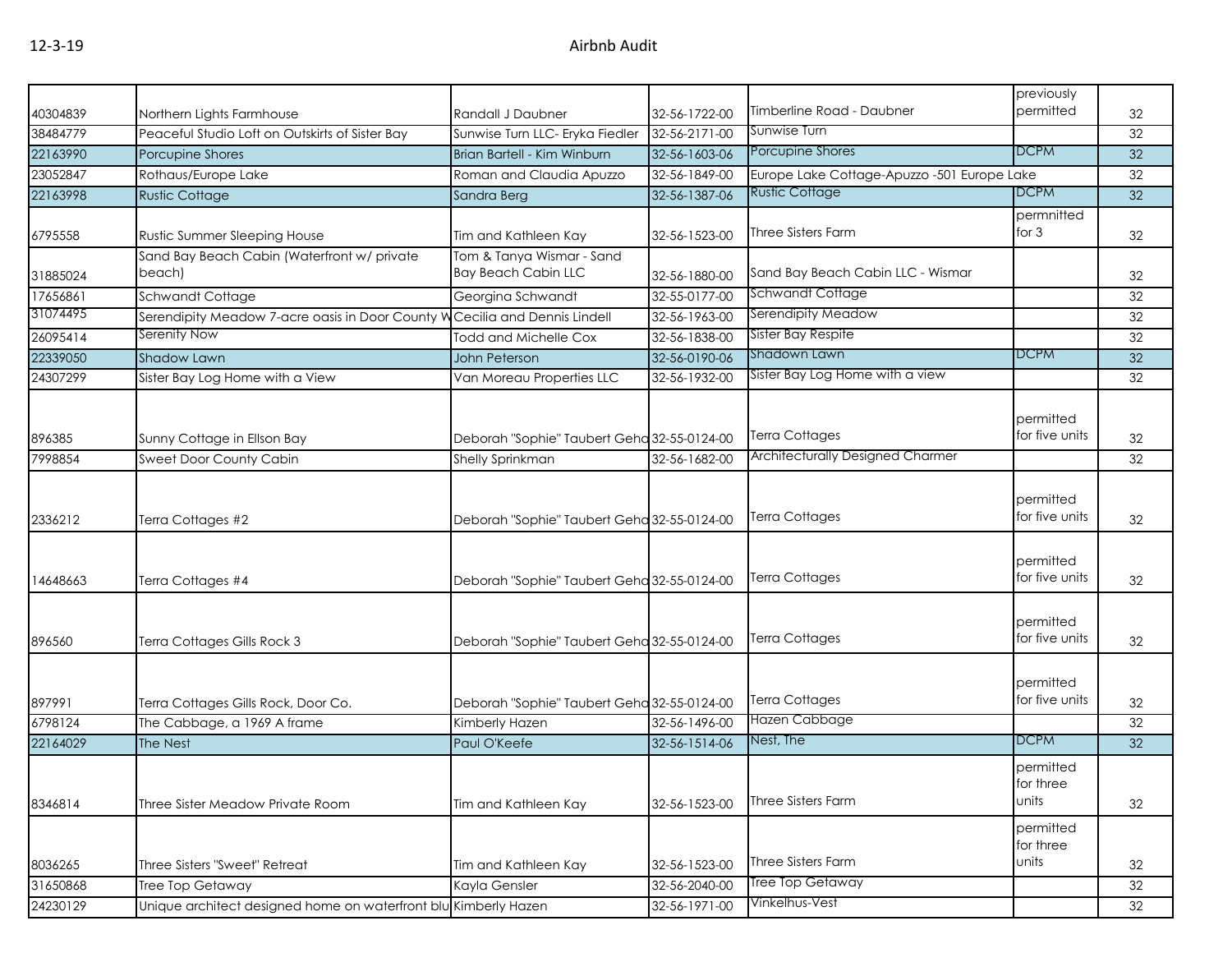| 34750391 | Windermere                                                             | <b>Barton Warner</b>                             | 32-56-2103-06 | Windermere                                                   |                       | 32 |
|----------|------------------------------------------------------------------------|--------------------------------------------------|---------------|--------------------------------------------------------------|-----------------------|----|
| 22164049 | <b>Windmill Place</b>                                                  | Michael & Vicki Bowers                           | 32-56-1134-06 | Windmill - 10104 Town Line Dr                                | <b>DCPM</b>           | 32 |
| 33129311 | Your million dollar view of the Bay awaits you                         | Sandra Rice                                      | 32-56-2137-00 | Rice - 11243 Bayview Road                                    |                       | 32 |
| 26565068 | Chanticleer Guest House-Garden Room                                    | Chanticleer Guest House, Inc.                    | 33-54-0006-00 | <b>Chanticleer Guest House</b>                               | permitted<br>for $12$ | 33 |
| 26537104 | Chanticleer Guest House-Granary Room                                   | Chanticleer Guest House, Inc.                    | 33-54-0006-00 | <b>Chanticleer Guest House</b>                               | permitted<br>for $12$ | 33 |
| 26564676 | Chanticleer Guest House-Loft Room                                      | Chanticleer Guest House, Inc.                    | 33-54-0006-00 | <b>Chanticleer Guest House</b>                               | permitted<br>for $12$ | 33 |
| 26565824 | Chanticleer Guest House-Rose Room                                      | Chanticleer Guest House, Inc.                    | 33-54-0006-00 | <b>Chanticleer Guest House</b>                               | permitted<br>for $12$ | 33 |
| 26565527 | Chanticleer Guest House-Sunflower Room                                 | Chanticleer Guest House, Inc.                    | 33-54-0006-00 | <b>Chanticleer Guest House</b>                               | permitted<br>for $12$ | 33 |
| 28359743 | Beautiful home on the best sand beach in Door<br>Co.                   | Gary and Marion Ciepluch                         | 33-56-2009-00 | Beautiful Home on the Best Sand Beach in<br>Do Co - Ciepluch |                       | 33 |
| 23546503 | Birmingham's Barn by the Bay                                           | Birmingham's of Sturgeon Bay                     | 33-55-0163-00 | <b>Birminghams Cottages</b>                                  |                       | 33 |
| 3047435  | Cottage on Lake in State Park                                          | Barb & Gil Hoffman                               | 33-56-1429-00 | Cottage on Lake                                              |                       | 33 |
| 23582450 | Door County Beach Retreat                                              | <b>Bill Thorton</b>                              | 33-55-0726-00 | Door County Beach Retreat                                    |                       | 33 |
| 13328872 | Door County Dream House                                                | Fred Suchy                                       | 33-56-0695-00 | Door County Dream Home                                       |                       | 33 |
| 15048452 | Door County Escape!                                                    | Ann Johnson                                      | 33-56-1660-00 | Clark Lake Cottage - Johnson                                 |                       | 33 |
| 36114538 | Door County Family Home perfect for your Group!                        | Birmingham's of Sturgeon Bay                     | 33-55-0163-00 | <b>Birminghams Cottages</b>                                  |                       | 33 |
| 22939300 | Elegant Farmhouse with Massage                                         | <b>Russell Burie</b>                             | 33-56-1851-00 | Elegant Farmhouse                                            |                       | 33 |
| 31488590 | Fantastic Family Cottage on Sand Beach                                 | Kaftan Family LLP                                | 33-55-0777-00 | Kaftan - 4830 Bark Road                                      |                       | 33 |
| 28484110 | Featured in Door County Magazine Luxury Homes                          | Travis & Jolyn Boland                            | 33-56-0620-00 | Whitefish Bay - Boland 4967 Cave Point Dr                    |                       | 33 |
| 39088182 | Glidden Cottage                                                        | Justin & Lindsey Bohrer                          | 33-56-1954-00 | Bayside Cottage -- Bohrer - 3815 Bayshore                    | permitted<br>for 2    | 33 |
| 22164023 | <b>Green House</b>                                                     | A&J Properties, LLC                              | 33-56-1493-06 | Green House                                                  | <b>DCPM</b>           | 33 |
| 4860774  | Huge House on Glidden Drive                                            | Mary & Ray Spangler                              | 33-56-0400-00 | Mary's Beach House                                           |                       | 33 |
| 22163954 | Lakeside Haven                                                         | Kathy Richmond                                   | 33-56-1240-06 | Lakeside Haven                                               | <b>DCPM</b>           | 33 |
| 25742101 | Lodge on Laurie Lane                                                   | Shirley Becker Trust - Polly Kerkm 33-56-1492-17 |               | Lodge on Laurie Lane                                         | restassure            | 33 |
| 28407162 | Log Cabin on the nicest sand beach in Door Count Log Cabin Rentals LLC |                                                  | 33-56-1447-00 | Log Cabin on the Water                                       |                       | 33 |
| 18834422 | Midship at Three's Company                                             | Jon Hanson                                       | 33-56-906-00  | Little Harbor Cottages                                       | permitted<br>for $3$  | 33 |
| 33554883 | NEW LISTING - Rustic Charm just steps from the Bay                     | John & Julie Thenell- Thenell Rer 33-55-0063-07  |               | <b>Thenells Cottage</b>                                      | simplelife            | 33 |
| 35428738 | NEW Listing! Entire private home! Guaranteed fun!                      | Pete Hurth                                       | 33-56-2151-00 | Hurth - Bluff Court Trail                                    |                       | 33 |
| 25551184 | NEW listing! Sand Beach Cottage on Lake<br>Michigan                    | Greg, Mary, Nick and Jennelle<br>Anderson        | 33-56-1942-00 | Sand Beach Cottage - Anderson                                |                       | 33 |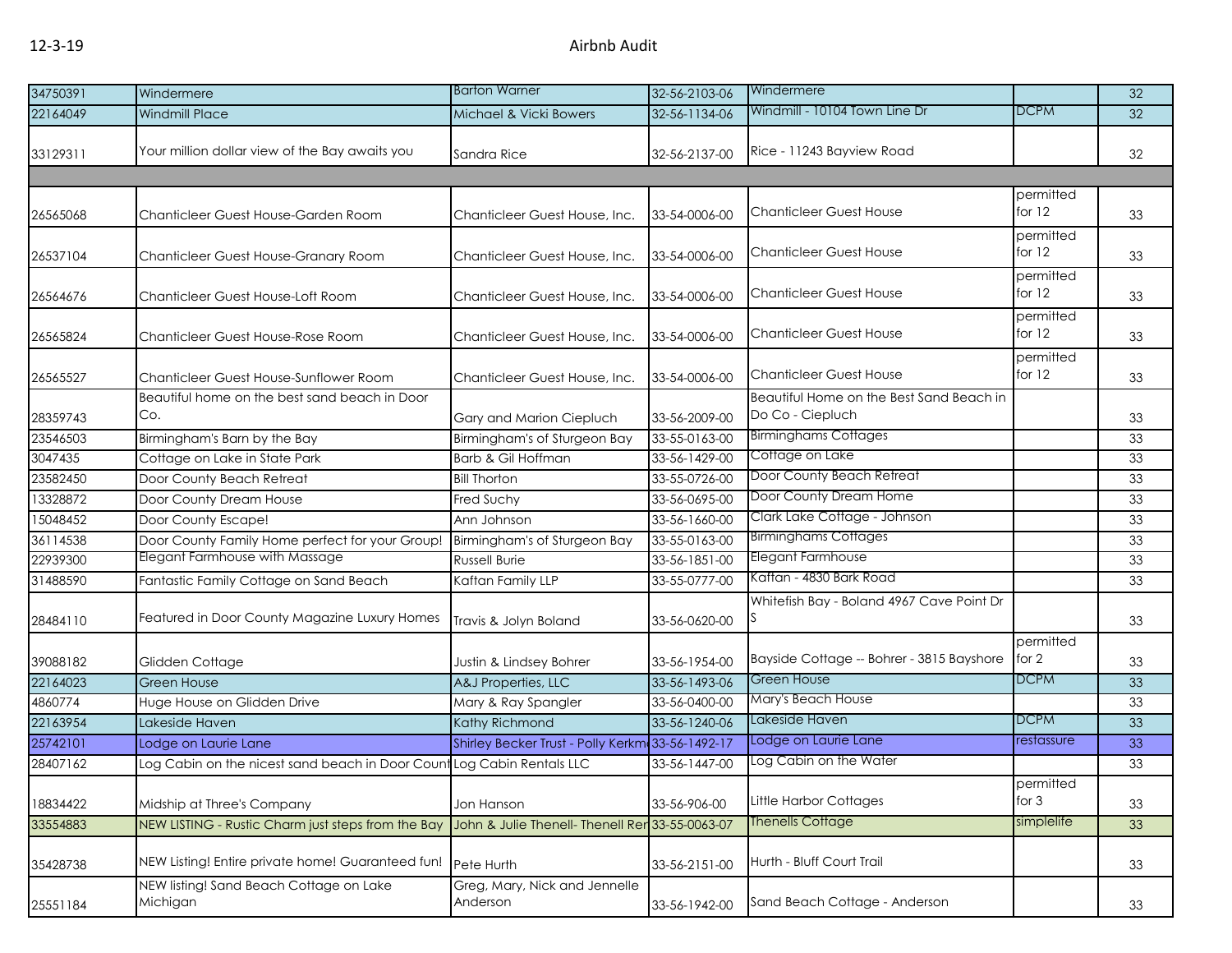|          |                                                    |                                                                  |               | Quella -4324 Whitefish Bay Rd-Secluded      |                      |    |
|----------|----------------------------------------------------|------------------------------------------------------------------|---------------|---------------------------------------------|----------------------|----|
| 36451928 | Secluded Forest Retreat in Door County             | John F Quella                                                    | 33-56-2169-00 | pine tree retre                             |                      | 33 |
| 18834309 | Starboard Cottage at Three's Company               | Jon Hanson                                                       | 33-56-0906-00 | Little Harbor Cottages                      | permitted<br>for $3$ | 33 |
| 19767552 | <b>Stunning Door County Sunsets</b>                | <b>Beth Ann Resch</b>                                            | 33-56-1792-00 | <b>Stunning Door County Sunsets - Resch</b> |                      | 33 |
|          |                                                    |                                                                  |               |                                             |                      |    |
| 25487105 | Sturgeon Bay Waterfront Cottage                    | Justin & Lindsey Bohrer                                          | 33-56-1954-00 | Bayside Cottage -- Bohrer - 3815 Bayshore   |                      | 33 |
| 38026760 | Sunset Bluff                                       | Carter Holdings LLC                                              | 33-56-2205-00 | Sunset Bluff - 5217 Red Sunset Lane         |                      | 33 |
| 12323917 | Woodsy Retreat on Lake Michigan                    | Joan Shiels                                                      | 33-56-1627-00 | Woodsy Retreat on Lake Michigan             |                      | 33 |
|          |                                                    |                                                                  |               |                                             |                      |    |
| 26339590 | 1 Bedroom Suite                                    | Nora Zacek                                                       | 34-50-0077-00 | Open Hearth Lodge                           |                      | 34 |
| 26339607 | Evergreen Suite                                    | Nora Zacek                                                       | 34-50-0077-00 | Open Hearth Lodge                           |                      | 34 |
| 35615823 | 101: Downtown Sister Bay Door County, Wisconsin    | Mary Erickson                                                    | 34-53-2150-00 | Marina View Condominium #101 - The 101      |                      | 34 |
| 34598765 | Marina View #104                                   | Max Mc Cormick                                                   | 34-56-2023-06 | Marina View Condominiums #104               | <b>DCPM</b>          | 34 |
| 34599988 | Marina View #201                                   | <b>McCormick Family Enterprises</b><br><b>LLP-Kris McCormick</b> | 34-53-2024-06 | Marina View Condominiums #201               | <b>DCPM</b>          | 34 |
| 34538998 | Mill Road Place #1                                 | <b>Patrick Quinn</b>                                             | 34-53-2072-06 | Mill Road Place #1                          | <b>DCPM</b>          | 34 |
| 34539755 | Mill Road Place #2                                 | Kevin and Vicki Quinn                                            | 34-53-2120-06 | Mill Road Place #2                          | <b>DCPM</b>          | 34 |
| 34540316 | Mill Road Place #3                                 | Ken Larsen - Mill Road Place LLC 34-53-2112-06                   |               | Mill Road Place #3                          | <b>DCPM</b>          | 34 |
| 34540627 | Mill Road Place #4                                 | Ken Larsen - Mill Road Place LLC 34-53-2113-06                   |               | Mill Road Place #4                          | <b>DCPM</b>          | 34 |
| 38355098 | Abode on Spring                                    | Kevin Schuhart                                                   | 34-56-1291-06 | Abode on Spring                             | <b>DCPM</b>          | 34 |
| 23698884 | Another Thyme                                      | David Peterson                                                   | 34-56-1805-06 | Anpther Thyme                               | <b>DCPM</b>          | 34 |
| 12672427 | Beach view waterfront park access!                 | Dawn and Walter Nawrot                                           | 34-56-1620-00 | Parkview Drive - Nawrot                     |                      | 34 |
| 22163827 | Copper Moon                                        | Donald Denny                                                     | 34-55-0761-06 | Copper Moon Cottage                         | <b>DCPM</b>          | 34 |
| 24200272 | Cotter Cottage                                     | <b>Brandon Cotter</b>                                            | 34-56-1885-00 | Cotter Cottage                              |                      | 34 |
| 19227870 | Cute and Cozy Steps from Downtown                  | Audrey and Craig Schmidt                                         | 34-56-1769-00 | Cute and Cozy Sister Bay - Schmidt          |                      | 34 |
| 25692012 | Door in the woods                                  | Tom Ahlbeck - Daisy Ahlbeck Tru 34-56-1892-06                    |               | Door in the Woods                           |                      | 34 |
| 16332969 | Family Friendly Retreat in the Heart of Sister Bay | Pamela Schmitz/ CPS Holdings L                                   | 34-56-1695-00 | Sister Bay Chalet                           |                      | 34 |
| 33579557 | Farmhouse on Northwoods                            | <b>Hillside Cove LLC</b>                                         | 34-56-2080-00 | Farmhouse on Northwoods                     |                      | 34 |
| 22163906 | <b>Hidden Gem</b>                                  | Julie & Nathan Slovin                                            | 34-56-0495-06 | Hidden Gem on Trillium                      | <b>DCPM</b>          | 34 |
| 22164027 | <b>High Garden</b>                                 | Jeff & Alisha Wiswell - Wiswell Pro 34-56-1888-06                |               | <b>High Garden</b>                          | <b>DCPM</b>          | 34 |
| 30368118 | Hillside Haven                                     | Pamela Schmitz/ CPS Holdings L 34-56-2051-00                     |               | Hillside Haven                              |                      | 34 |
| 22339043 | King's Landing                                     | <b>Wiswell Property Group</b>                                    | 34-56-1602-06 | <b>Kings Landing</b>                        | <b>DCPM</b>          | 34 |
| 30958438 | Maple Manor                                        | Gary Polipnick                                                   | 34-56-2050-00 | Maple Manor - Polipnick                     |                      | 34 |
| 33591420 | Newly Renovated Home in Heart of Sister Bay        | Fred Bexell                                                      | 34-56-2138-00 | Heart of Sister Bay Bexell                  |                      | 34 |
| 22163993 | Port New                                           | Andrew Bookmeier                                                 | 34-56-0075-06 | Port New                                    | <b>DCPM</b>          | 34 |
| 25692031 | Salinskys Domicile Cottage                         | Jim Salinsky                                                     | 34-56-1757-06 | Salinskys Domicile Cottage                  | <b>DCPM</b>          | 34 |
| 20981273 | Sister Bay Cottage                                 | Karen Berndt                                                     | 34-56-1788-00 | Sister Bay Cottage                          |                      | 34 |
| 23352551 | Sister Bay Eclectic Cottage                        | Tim Raduenz                                                      | 34-56-1859-00 | <b>SBDC</b>                                 |                      | 34 |
| 25692218 | <b>Sister Bay View</b>                             | James Johnson                                                    | 34-56-1422-06 | <b>Sister Bay View</b>                      | <b>DCPM</b>          | 34 |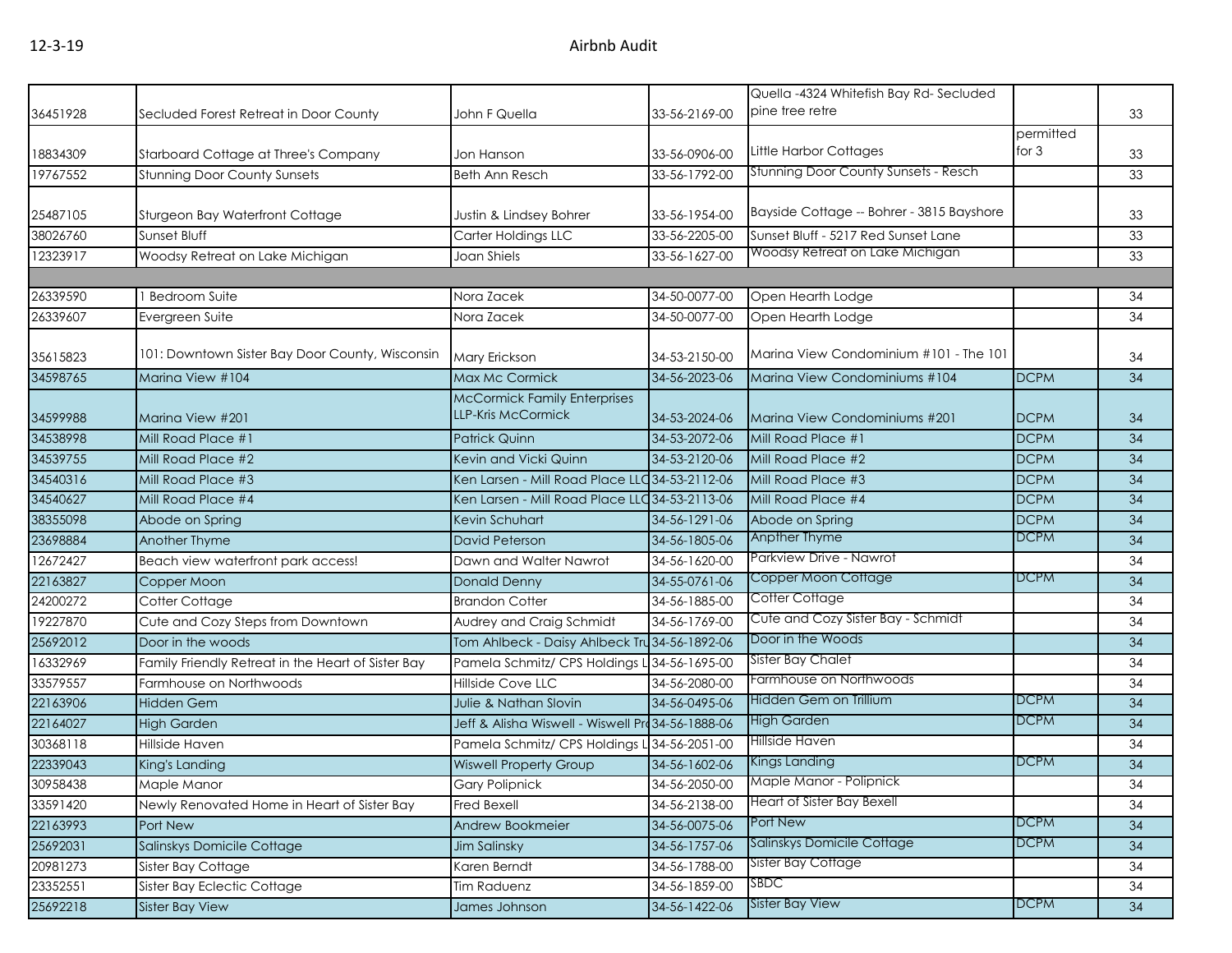| 38747238 | Spacious Sister Bay Home                                     | <b>HRISTO BLAGOEV ET AL</b>                | 34-56-2180-00 | Spacious Sister Bay Home   | evolve        | 34 |
|----------|--------------------------------------------------------------|--------------------------------------------|---------------|----------------------------|---------------|----|
| 40176826 | Sweetbriar Country Manor                                     | Deb Homan                                  | 34-56-0743-00 | Sweetbriar                 |               | 34 |
| 26327643 | The Yoga Pad - Open & Eclectic Includes Free Yog Brad Massey |                                            | 34-56-1982-00 | Yoga Pad, The              |               | 34 |
| 22164033 | <b>Trillium Lane</b>                                         | Dennis & Maribeth Dorn                     | 34-56-1702-06 | <b>Trillium Retreat</b>    | <b>DCPM</b>   | 34 |
| 22164040 | <b>Wall to Wall Retreat</b>                                  | Jack and Teresa Wall                       | 34-56-1335-06 | Wall to Wall Retreat       | <b>DCPM</b>   | 34 |
|          |                                                              |                                            |               |                            |               |    |
|          |                                                              |                                            |               |                            |               |    |
|          |                                                              |                                            |               |                            | 17 (15 rooms) |    |
| 27656165 | 33ft Yacht!                                                  | Jon Hanson                                 | 35-50-0907-00 | Snug Harbor Inn            | + 2 boats)    | 35 |
|          |                                                              |                                            |               |                            |               |    |
|          |                                                              |                                            |               |                            | 17 (15 rooms) |    |
| 20869118 | Carver Cabin                                                 | Jon Hanson                                 | 35-50-0907-00 | Snug Harbor Inn            | + 2 boats)    | 35 |
|          |                                                              |                                            |               |                            | permitted     |    |
| 31929058 | Deluxe Room, 1 King Bed, Second Floor                        | Holiday Motel Management LLC 35-50-0964-00 |               | <b>Holiday Music Hotel</b> | for $18$      | 35 |
|          |                                                              |                                            |               |                            | permitted     |    |
| 31927648 | Deluxe Room, 1 Queen Bed, Second Floor                       | Holiday Motel Management LLC 35-50-0964-00 |               | <b>Holiday Music Hotel</b> | for 18        | 35 |
|          |                                                              |                                            |               |                            |               |    |
|          |                                                              |                                            |               |                            | 17 (15 rooms  |    |
| 24113755 | Luxury Cottage 1                                             | Jon Hanson                                 | 35-50-0907-00 | Snug Harbor Inn            | + 2 boats)    | 35 |
|          |                                                              |                                            |               |                            |               |    |
|          |                                                              |                                            |               |                            | 17 (15 rooms  |    |
| 33549110 | Luxury Suite                                                 | Jon Hanson                                 | 35-50-0907-00 | Snug Harbor Inn            | + 2 boats)    | 35 |
|          |                                                              |                                            |               |                            | permitted     |    |
| 31928802 | Room, 1 King Bed, Second Floor                               | Holiday Motel Management LLC 35-50-0964-00 |               | <b>Holiday Music Hotel</b> | for $18$      | 35 |
|          |                                                              |                                            |               |                            | permitted     |    |
| 24498867 | Room, 1 Queen Bed and 1 Full Bed, Ground Floor               | Holiday Motel Management LLC 35-50-0964-00 |               | <b>Holiday Music Hotel</b> | for 18        | 35 |
|          |                                                              |                                            |               |                            | permitted     |    |
| 31928561 | Room, 1 Queen Bed and 1 Full Bed, Second Floor               | Holiday Motel Management LLC 35-50-0964-00 |               | <b>Holiday Music Hotel</b> | for $18$      | 35 |
|          |                                                              |                                            |               |                            | permitted     |    |
| 24476710 | Room, 1 Queen Bed, Ground Floor                              | Holiday Motel Management LLC 35-50-0964-00 |               | Holiday Music Hotel        | for $18$      | 35 |
|          |                                                              |                                            |               |                            | permitted     |    |
| 31927631 | Room, 1 Queen Bed, Second Floor                              | Holiday Motel Management LLC 35-50-0964-00 |               | Holiday Music Hotel        | for $18$      | 35 |
|          |                                                              |                                            |               |                            | permitted     |    |
| 31926806 | Room, 2 Double beds, Ground Floor                            | Holiday Motel Management LLC 35-50-0964-00 |               | <b>Holiday Music Hotel</b> | for $18$      | 35 |
|          |                                                              |                                            |               |                            | permitted     |    |
| 31928285 | Room, 2 Double Beds, Second Floor                            | Holiday Motel Management LLC 35-50-0964-00 |               | <b>Holiday Music Hotel</b> | for 18        | 35 |
|          |                                                              |                                            |               |                            |               |    |
|          |                                                              |                                            |               |                            | 17 (15 rooms  |    |
| 33826447 | Snug Harbor Inn - 2 Bedroom Cottage                          | Jon Hanson                                 | 35-50-0907-00 | Snug Harbor Inn            | +2 boats)     | 35 |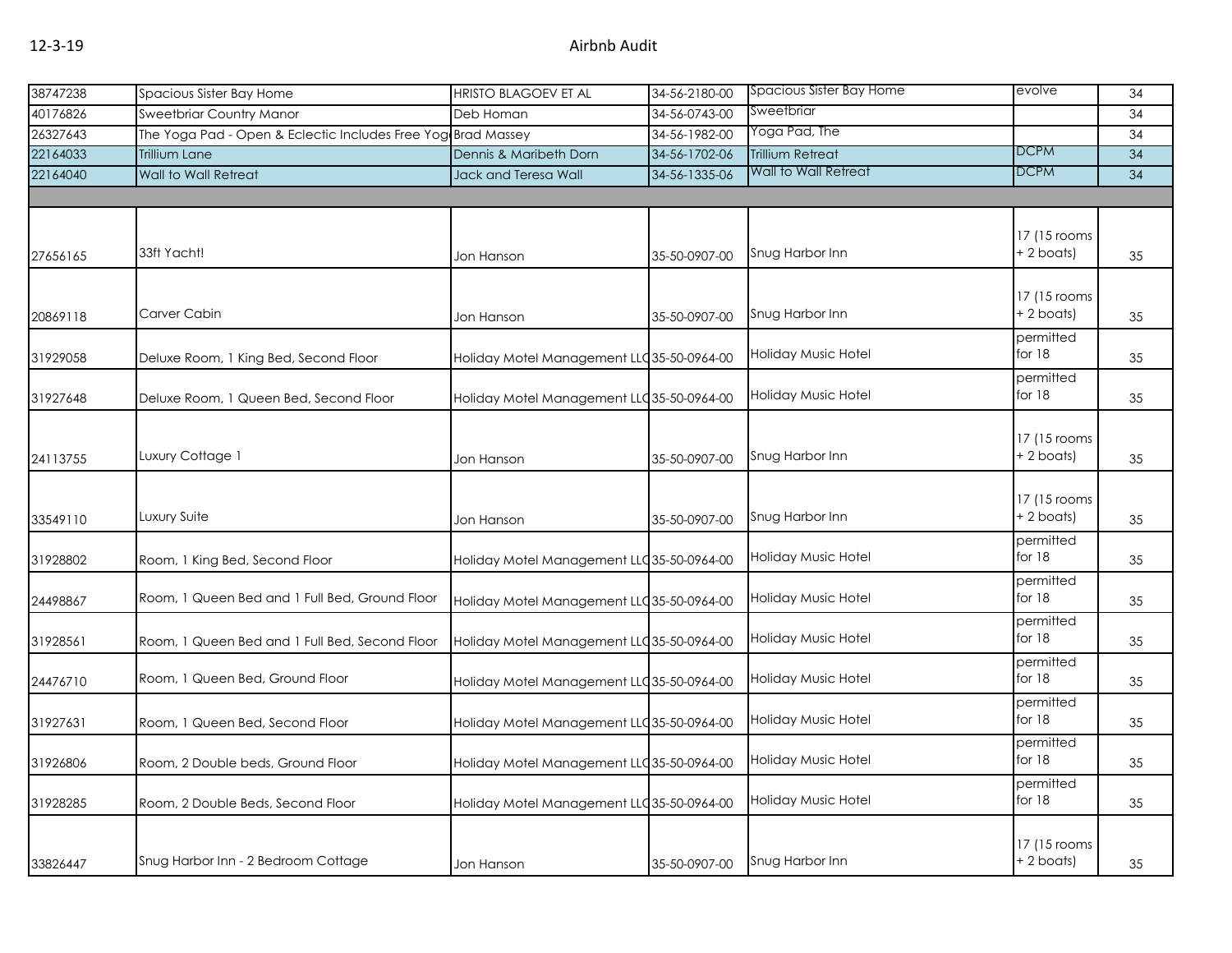| 33826446 | Snug Harbor Inn - Cottage 1A                                 | Jon Hanson          | 35-50-0907-00 | Snug Harbor Inn               | 17 (15 rooms<br>+ 2 boats)  | 35 |
|----------|--------------------------------------------------------------|---------------------|---------------|-------------------------------|-----------------------------|----|
| 33826458 | Snug Harbor Inn - Deluxe                                     | Jon Hanson          | 35-50-0907-00 | Snug Harbor Inn               | 17 (15 rooms)<br>+ 2 boats) | 35 |
| 24114293 | Snug Harbor Inn - Luxury Cottage 4                           | Jon Hanson          | 35-50-0907-00 | Snug Harbor Inn               | 17 (15 rooms)<br>+2 boats)  | 35 |
| 18834495 | Snug Harbor Inn - Port Cottage                               | Jon Hanson          | 35-50-0907-00 | Snug Harbor Inn               | 17 (15 rooms<br>+2 boats)   | 35 |
| 24114480 | Studio Suite                                                 | Jon Hanson          | 35-50-0907-00 | Snug Harbor Inn               | 17 (15 rooms<br>+ 2 boats)  | 35 |
| 31535739 | Room 1: Door County Orchard (Main House) -<br>White Lace Inn | <b>Dennis Statz</b> | 35-52-0856-00 | White Lace Inn                | permitted<br>for $19$       | 35 |
| 31560774 | Room 10: Secret Garden (Garden House) - White<br>Lace Inn    | <b>Dennis Statz</b> | 35-52-0856-00 | White Lace Inn                | permitted<br>for 19         | 35 |
| 31560870 | Room 11: The Hideaway (Garden House) - White<br>Lace Inn     | <b>Dennis Statz</b> | 35-52-0856-00 | White Lace Inn                | permitted<br>for 19         | 35 |
| 31535845 | Room 2: Old Garden Roses (Main House) - White<br>Lace Inn    | <b>Dennis Statz</b> | 35-52-0856-00 | White Lace Inn                | permitted<br>for $19$       | 35 |
| 31536049 | Room 3: English Lavender (Main House) - White<br>Lace Inn    | <b>Dennis Statz</b> | 35-52-0856-00 | White Lace Inn                | permitted<br>for 19         | 35 |
| 31536176 | Room 4: Romantic Retreat (Main House) - White<br>Lace Inn    | <b>Dennis Statz</b> | 35-52-0856-00 | White Lace Inn                | permitted<br>for 19         | 35 |
| 31536254 | Room 6: Vintage Rose (Garden house) - White<br>Lace Inn      | <b>Dennis Statz</b> | 35-52-0856-00 | White Lace Inn                | permitted<br>for 19         | 35 |
| 31536340 | Room 7: Garden View (Garden House) - White<br>Lace Inn       | <b>Dennis Statz</b> | 35-52-0856-00 | White Lace Inn                | permitted<br>for 19         | 35 |
| 31560145 | Room 8: English Country (Garden House) - White<br>Lace Inn   | <b>Dennis Statz</b> | 35-52-0856-00 | White Lace Inn                | permitted<br>for 19         | 35 |
| 31560520 | Room 9: Casual Victorian (Garden House) - White<br>Lace Inn  | Dennis Statz        |               | 35-52-0856-00  White Lace Inn | permitted<br>for 19         | 35 |
| 31561008 | Room A: Royal Chamber (Washburn House) -<br>White Lace Inn   | <b>Dennis Statz</b> | 35-52-0856-00 | White Lace Inn                | permitted<br>for 19         | 35 |
| 31566668 | Room C: Wild Roses (Washburn House) - White<br>Lace Inn      | <b>Dennis Statz</b> | 35-52-0856-00 | White Lace Inn                | permitted<br>for $19$       | 35 |
| 31566760 | Room D: Country Cottage (Washburn House) -<br>White Lace Inn | <b>Dennis Statz</b> | 35-52-0856-00 | White Lace Inn                | permitted<br>for $19$       | 35 |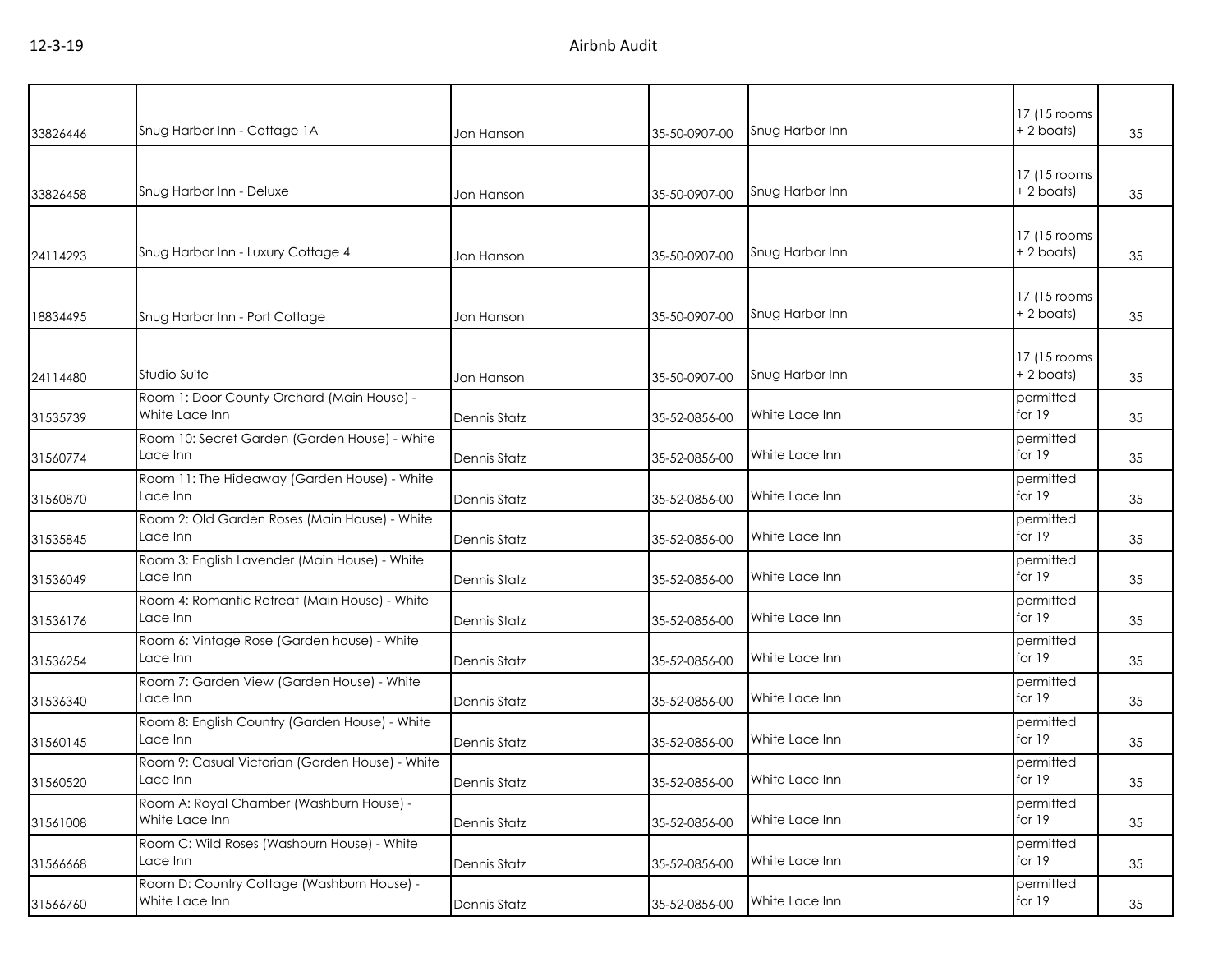| 31877729 | Steeple View Cottage                                          | Dennis Statz                                 | 35-52-0856-00 | White Lace Inn                    | permitted<br>for 19          | 35 |
|----------|---------------------------------------------------------------|----------------------------------------------|---------------|-----------------------------------|------------------------------|----|
| 31586882 | Suite 16: Winter Warmth (Hadley House) - White<br>Lace Inn    | Dennis Statz                                 | 35-52-0856-00 | White Lace Inn                    | permitted<br>for 19          | 35 |
| 31587028 | Suite 17: Country Summer (Hadley House) - White<br>Lace Inn   | Dennis Statz                                 | 35-52-0856-00 | White Lace Inn                    | permitted<br>for 19          | 35 |
| 31587189 | Suite 18: Fall Festival (Hadley House) - White Lace<br>Inn    | Dennis Statz                                 | 35-52-0856-00 | White Lace Inn                    | permitted<br>for 19          | 35 |
| 31587433 | Suite 19: Spring Floral (Hadley House) - White Lace<br>Inn    | Dennis Statz                                 | 35-52-0856-00 | White Lace Inn                    | permitted<br>for 19          | 35 |
| 31561096 | Suite B: Victorian Suite (Washburn House) - White<br>Lace Inn | Dennis Statz                                 | 35-52-0856-00 | White Lace Inn                    | permitted<br>for 19          | 35 |
| 3190446  | Downtown Sturgeon Bay - Postcard                              | RME Holdings - Robert Esposito 35-53-1452-00 |               | Arbor and Postcard - RME Holdings | Permitted for<br>two units   | 35 |
| 12792862 | Downtown Sturgeon Bay CornerSuite                             | Robert & Teresa Esposito                     | 35-53-1628-00 | Villa and Corner Suite            | permitted<br>for $3$         | 35 |
| 12793691 | Downtown Sturgeon Bay Villa Suite                             | Robert & Teresa Esposito                     | 35-53-1628-00 | Villa and Corner Suite            | permitted<br>for $3$         | 35 |
| 3324489  | Downtown Sturgeon Bay, Arbor                                  | RME Holdings - Robert Esposito 35-53-1452-00 |               | Arbor and Postcard - RME Holdings | Permitted for<br>two units   | 35 |
| 21642288 | Overlooking Third Ave                                         | Joe Baw and Rob Paul                         | 35-53-1816-00 | Overlooking Third Ave             |                              | 35 |
| 19180482 | The Coach House                                               | Robert & Teresa Esposito                     | 35-53-1628-00 | Villa and Corner Suite            | permitted<br>for $3$         | 35 |
| 4692800  | the Magnolia Suite                                            | Diane Allen & Mike Perski                    | 35-53-1096-00 | The Magnolia                      |                              | 35 |
| 22027336 | Dancing Dragonfly Airbnb                                      | David Hayes                                  | 35-54-1427-00 | Dancing Dranglfy                  |                              | 35 |
| 9506189  | Diplomat Bed and Breakfast/Treaty Suite                       | Tami Dal Santo                               | 35-54-1544-00 | Diplomat Bed and Breakfast        | permitted<br>for six units   | 35 |
| 27085342 | Garden Gate Bed & Breakfast: English Lavender<br>Room         | Robin Vallow                                 | 35-54-0858-00 | Garden Gate                       | permitted<br>for $4$         | 35 |
| 27085059 | Garden Gate Bed and Breakfast: Cottage Rose<br>Room           | Robin Vallow                                 | 35-54-0858-00 | Garden Gate                       | permitted<br>for $4$         | 35 |
| 27084207 | Garden Gate Bed and Breakfast: Garden Suite                   | Robin Vallow                                 | 35-54-0858-00 | Garden Gate                       | permitted<br>for $4$         | 35 |
| 26745725 | Garden Gate Bed and Breakfast: Vintage Rose<br>Room           | Robin Vallow                                 | 35-54-0858-00 | Garden Gate                       | permitted<br>for $4$         | 35 |
| 33826450 | Snug Harbor Inn - Basic-Water                                 | Jon Hanson                                   | 35-50-0907-00 | Snug Harbor Inn                   | 17 (15 rooms<br>$+ 2$ boats) | 35 |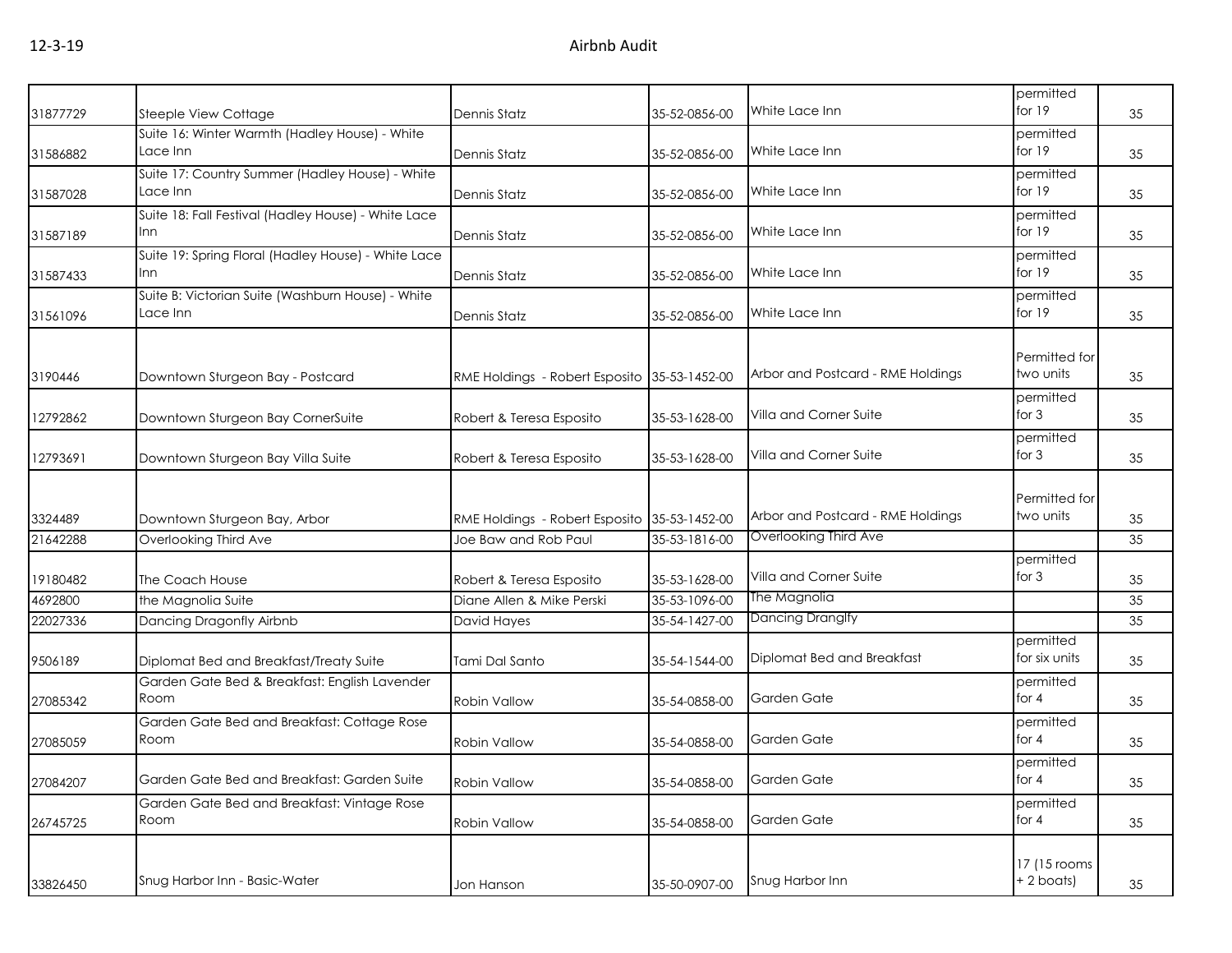|          |                                                                                                   |                                                |               |                                             | permitted                       |    |
|----------|---------------------------------------------------------------------------------------------------|------------------------------------------------|---------------|---------------------------------------------|---------------------------------|----|
| 35225889 | Suite Sweets #2 Cherries Jubilee                                                                  | <b>Terry Ullman</b>                            | 35-54-1967-00 | Door County Candy B&B                       | for $3$                         | 35 |
| 28540445 | <b>Sweet Suites</b>                                                                               | <b>Terry Ullman</b>                            | 35-54-1967-00 | Door County Candy B&B                       | permitted<br>for $3$            | 35 |
| 17586605 | The Diplomat Bed and Breakfast/Chancery suite                                                     | Tami Dal Santo                                 | 35-54-1544-00 | Diplomat Bed and Breakfast                  | permitted<br>for six units      | 35 |
| 24911248 | 3BR Newly Renovated House in Sturgeon Bay                                                         | Phlip Lyons and Judith Dwyer Ly 35-56-1994-00  |               | Three Bedroom House - Lyons                 |                                 | 35 |
| 1095333  | A City Cottage in the Heart of Town                                                               | Kelly Avenson & Elliot Goettelmd 35-56-1651-17 |               | City Cottage, The                           | <b>permitted</b><br>for 2       | 35 |
| 26203239 | Air Mikey B                                                                                       | Michael Bleck                                  | 35-56-1911-00 | Bleck-316 N Joliet                          |                                 | 35 |
| 18359397 | <b>Barbara's Guest House</b>                                                                      | Stephen Day                                    | 35-56-1727-00 | <b>Barbara's Guest House</b>                |                                 | 35 |
| 35255687 | Between Two Bridges                                                                               | Charolette Baierl                              | 35-56-2143-00 | Between two bridges                         |                                 | 35 |
| 37879336 | Canal House - Waterfront Living in Sturgeon Bay                                                   | Shaun Tauber                                   | 35-56-2163-00 | Tauber Memorial Drive                       |                                 | 35 |
| 24733645 | Castaway Cottage                                                                                  | Jonathan & Kathy Salit                         | 35-56-1936-00 | Castaway Cottage                            |                                 | 35 |
| 19824536 | Chalet by the Bay                                                                                 | Jonathan Salit                                 | 35-56-1807-00 | Chalet by the Bay - Salit                   |                                 | 35 |
| 9271311  | Chalet on the Shore                                                                               | Jennifer Jorns & Brian Frisque                 | 35-56-1663-00 | Chalet by the Shore                         |                                 | 35 |
| 28415584 | City Apartment   In the heart of historic downtown Kelly Avenson & Elliot Goettelmd 35-56-1651-17 |                                                |               | City Cottage, The                           | permitted<br>for 2              | 35 |
| 34182259 | Compass Cove   Downtown Home with Modern<br>updates                                               | Matthew and Desiree Wood                       | 35-56-2048-00 | <b>Compass Cove</b>                         |                                 | 35 |
| 8146241  | Cute Yellow House                                                                                 | Joan Schiels/Jan Mills                         | 35-56-1559-00 | Little Yellow House                         |                                 | 35 |
| 19762075 | Delaware Dream                                                                                    | Carter Holdings LLC                            | 35-56-1746-00 | Perfectly Downtown and Delaware Dream for 2 | permitted                       | 35 |
| 24261293 | Dock on the Bay Coach Home                                                                        | Fear Investments                               | 35-56-1889-00 | Dock on the Bay                             |                                 | 35 |
| 19179293 | Door County Bayview                                                                               | Diane Rockwell                                 | 35-56-1772-00 | Door County Bayview                         |                                 | 35 |
| 28511065 | Door County Home Away From Home                                                                   | Alison and Phil Weckler                        | 35-56-2001-00 | Door County Home Away from Home             |                                 | 35 |
| 3280736  | Door County Waterfront Cottage                                                                    | CenterPointe Yacht Services                    | 35-56-0911-00 | CenterPointe Marina                         | permitted<br>for three<br>units | 35 |
| 13749828 | Door County Waterfront Cottage                                                                    | CenterPointe Yacht Services                    | 35-56-0911-00 | CenterPointe Marina                         | permitted<br>for three<br>units | 35 |
| 3518762  | Downtown Sturgeon Bay, Door County                                                                | Hans Reumschuessel                             | 35-56-1437-00 | Downtown Sturgeon Bay                       |                                 | 35 |
| 28284749 | Eagle's Nest, Watertront Apartment                                                                | Alisa Landman                                  | 35-56-1808-00 | Lily Pad Cottage                            |                                 | 35 |
| 33846594 | Home Sweet Home   Sturgeon Bay-Door County                                                        | <b>Mary Olsen</b>                              | 35-56-2087-17 | Home Sweet Home                             | Restassure                      | 35 |
| 38731591 | Hudson House                                                                                      | Marisa Gotsch                                  | 35-56-2174-00 | Gotsch - Hudson Ave Hudson House            |                                 | 35 |
| 16392503 | Lily Pad Cottage                                                                                  | Alisa Landman                                  | 35-56-1808-00 | Lily Pad Cottage                            |                                 | 35 |
| 18346670 | Manor on Main                                                                                     | Paul Larson                                    | 35-56-1777-00 | Main Manor - Larson                         |                                 | 35 |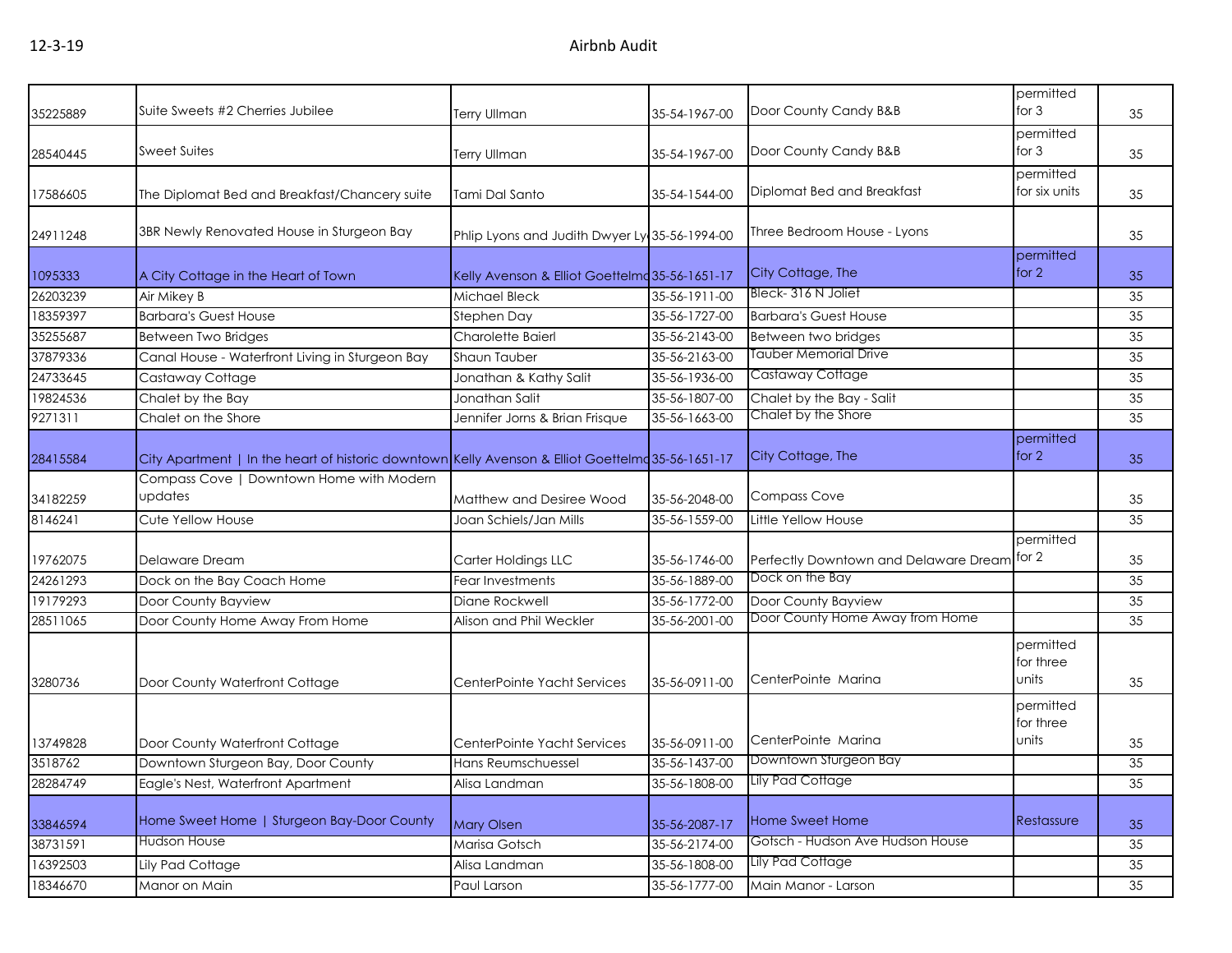|          | Modern Sturgeon Bay Home by Potawatomi State          |                                               |               |                                                       |                    |    |
|----------|-------------------------------------------------------|-----------------------------------------------|---------------|-------------------------------------------------------|--------------------|----|
| 25578596 | Park!                                                 | Tom and Christine Dehnert                     | 35-56-1927-00 | Port View Cottage                                     |                    | 35 |
| 27877637 | <b>Myrtles Place</b>                                  | <b>Bonny Schinkten</b>                        | 35-56-1947-00 | <b>Myrtles Place</b>                                  |                    | 35 |
| 26270652 | NEW! 'Collectic Farmhouse Suite!' in Sturgeon Bay!    | Aaron Hilpipre                                | 35-56-1939-00 | Hilpipre-228 N 7th Ave - Collectic<br>Farmhouse Suite |                    | 35 |
| 24629975 | NEW!Waterfront Sturgeon Bay Home w/Deck & Fire<br>Pit | Cheryl Link                                   | 35-56-1875-00 | On Bay Thyme                                          |                    | 35 |
| 29946818 | Oak Street Loft   Westside Water View                 | <b>Jeff Tebon</b>                             | 35-56-2029-17 | Oak Street Loft - Tebon                               | Restassure         | 35 |
| 34744184 | Patti's Place                                         | Richard and Pat Wickman                       | 35-56-2111-00 | Patti's Place                                         |                    | 35 |
| 25614073 | Pelican Suite, Door County: Waterfront Suite          | John Hermanson                                | 35-56-1819-00 | Suite on the Water                                    | Peritted for 3     | 35 |
| 18683132 | Perfectly Downtown                                    | Carter Holdings LLC                           | 35-56-1746-00 | Perfectly Downtown and Delaware Dream for 3           | permitted          | 35 |
| 38794419 | Petite Maison Bleu                                    | <b>Terry Cummings</b>                         | 35-56-1755-17 | Petite Maison Bleu                                    | Restassure         | 35 |
| 37967142 | <b>Pleasantly Downtown</b>                            | Carter Holdings LLC                           | 35-56-1746-00 | Perfectly Downtown and Delaware Dream                 | permitted<br>for 3 | 35 |
| 25319787 | <b>R&amp;H Bayshore Estate</b>                        | Helen & Robin Urban                           | 35-56-1957-00 | R & H Bayshore Estate                                 |                    | 35 |
| 17380652 | Sawyer View Villa                                     | Ken Glasheen                                  | 35-56-1726-00 | <b>Sawyer View Village</b>                            |                    | 35 |
| 27834966 | Sive's Door                                           | Sive's Door LLC - Rebecca Bodm 35-56-1972-00  |               | Sive's Door                                           |                    | 35 |
| 33165932 | Small new home designed for energy efficiency         | Thomas Strang                                 | 35-56-2125-00 | Strang - Energy Efficient Home                        |                    | 35 |
| 26452662 | Sturgeon Bay Countryside Studio                       | Aaron Carmody                                 | 35-56-1928-00 | Sturgeon Bay Countryside Studio                       |                    | 35 |
| 8129738  | Sturgeon Bay Doll House                               | Patrice Sebastian                             | 35-56-1565-00 | Sturgeon Bay Doll House                               |                    | 35 |
| 21982114 | Sturgeon Bay Waterfront Cottage                       | Eric Minten                                   | 35-56-1767-00 | Door County Waterfront Cottage Minten                 |                    | 35 |
| 37520676 | Summer Crush                                          | Russell and Jill Kelley                       | 35-56-2185-00 | Summer Crush                                          |                    | 35 |
| 28844540 | Sunset house                                          | ODK PROPERTIES Ben Keleny                     | 35-56-2017-00 | Sunset House - Keleny-Door Belle                      | permitted<br>for 2 | 35 |
| 28538540 | The Ballard House Door County                         | Restassure                                    | 35-56-2044-17 | <b>Ballard House</b>                                  | Restassure         | 35 |
| 27503937 | The Blue Cottage Cozy city cottage near<br>downtown.  | Tom Haight                                    | 35-56-1991-00 | Blue Cottage, The -Haight                             |                    | 35 |
| 34258306 | The Corner Ranch   A Stylish Modern Retreat           | <b>Robert Starr</b>                           | 35-56-2081-00 | The Corner Ranch                                      |                    | 35 |
| 30062445 | The Door Belle                                        | ODK PROPERTIES Ben Keleny                     | 35-56-2017-00 | Sunset House - Keleny                                 | permitted<br>for 2 | 35 |
| 25621059 | The Nest, Door County: Room in Waterfront Home        | John Hermanson                                | 35-56-1819-00 | Suite on the Water                                    | Peritted for 3     | 35 |
| 25623966 | Turtle Suite, Door County: Waterfront Suite           | John Hermanson                                | 35-56-1819-00 | Suite on the Water                                    | Peritted for 3     | 35 |
| 23343621 | Veronica Joyce                                        | Lola DeVillers and Stuart Champ 35-56-1877-00 |               | Veronica Joice                                        |                    | 35 |
| 24607218 | <b>West Side Gem</b>                                  | Susan I Guthrie                               | 35-56-1918-00 | West Side Gem - 223 S Lansing                         | <b>Bacon</b>       | 35 |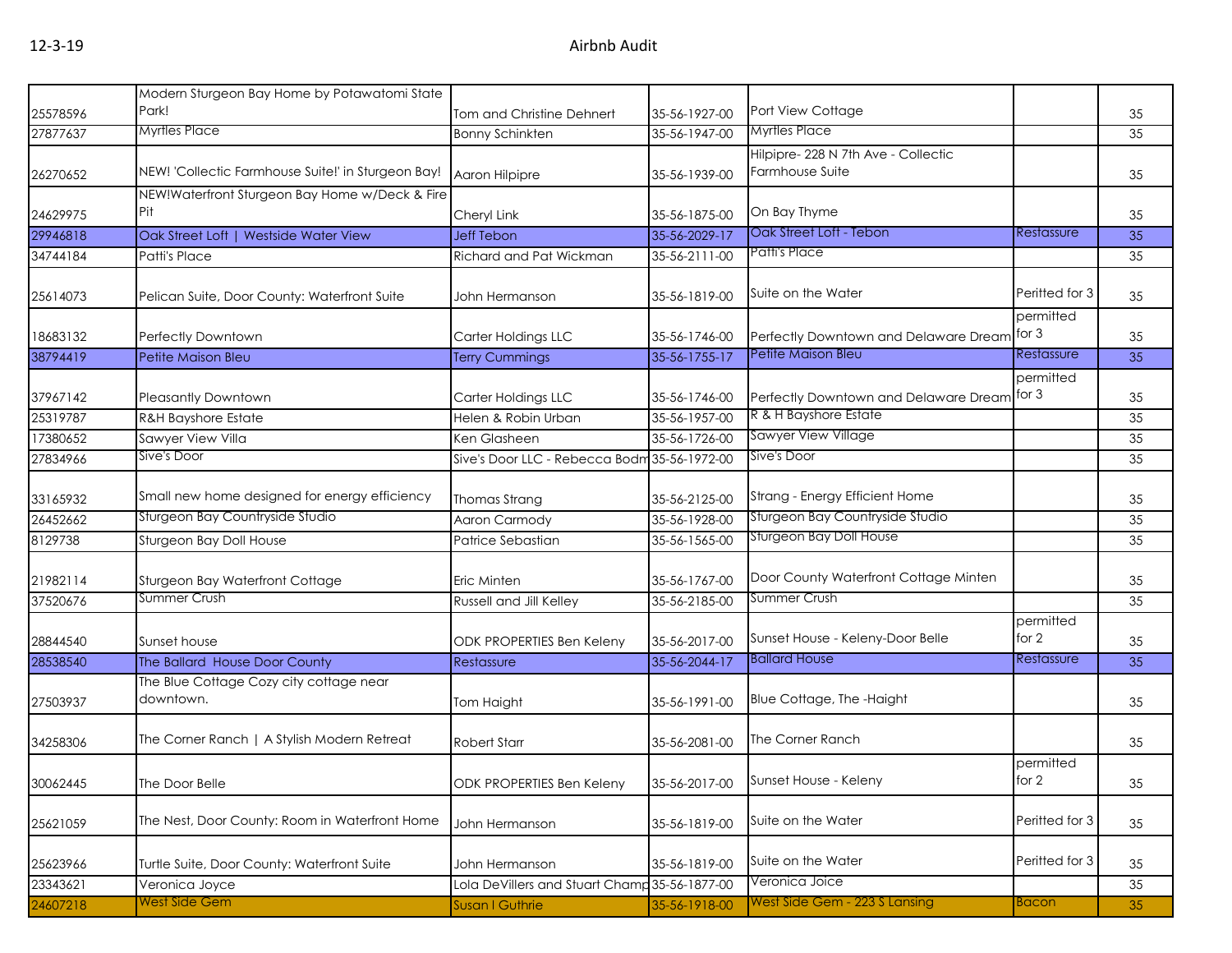| 15678659 | Yellow Cottage                                                           | Megan and Shane Wheeler                     | 35-56-1946-00 | Yellow Cottage, Wheeler                  |                       | 35 |
|----------|--------------------------------------------------------------------------|---------------------------------------------|---------------|------------------------------------------|-----------------------|----|
| 23915694 | <b>Boat Bungalow</b>                                                     | Sam Parent                                  | 35-59-1907-00 | Gypsy Soul - Boat bungalow               |                       | 35 |
|          |                                                                          |                                             |               |                                          |                       |    |
| 30532976 | Abode on the beach                                                       | LLC Great Wulf Partners/Cap Wu36-56-0811-00 |               | Abode on the Beach                       |                       | 36 |
|          |                                                                          |                                             |               | A Spirit of Adventure-Wadkins -2986 Lake |                       |    |
| 28333052 | Beach House right on Lake Michigan!                                      | Mercedes Wadkins                            | 36-56-1814-01 | <b>Forest Park Road</b>                  |                       | 36 |
| 18073736 | Claybanks   A Woodsy Retreat near Lake Michigar David Goettelman         |                                             | 36-56-1731-17 | Clay Banks Woodsy Retreat                | restassure            | 36 |
| 38794494 | Flagstaff Manor   Waterfront + High Speed Internet Amber and Brian Writt |                                             | 36-56-2139-17 | Writt-3446 N Lake Michigan Drive         | restassure            | 36 |
| 10283729 | Historic Family Farm                                                     | <b>Tom Mickelson</b>                        | 36-56-1579-00 | <b>Historic Family Farm</b>              |                       | 36 |
| 11699220 | Lake Lane Cottage #2                                                     | Rob Vogel                                   | 36-56-0869-00 | Lake Lane Cottages                       | permitted<br>for $3$  | 36 |
| 11700582 | Lake Lane Cottages Camper                                                | Rob Vogel                                   | 36-56-0869-00 | Lake Lane Cottages                       | permitted<br>for $3$  | 36 |
| 6253565  | Lake Lane Cottages in Door County #1                                     | Rob Vogel                                   | 36-56-0869-00 | Lake Lane Cottages                       | permitted<br>for $3$  | 36 |
| 28214581 | Peace of Beach                                                           | Chris Jeanquart                             | 36-56-1969-00 | Jeanquart - 3140 Lake Forest Park Road   |                       | 36 |
| 32846114 | The Chickadee Cottage                                                    | <b>Tyler Lenz</b>                           | 36-56-2073-00 | Chickadee Cottage                        |                       | 36 |
| 20123299 | The Clerestory on Lake Michigan                                          | Christopher Mohar                           | 36-56-1789-00 | The Clerestory on Lake Michigan          |                       | 36 |
|          |                                                                          |                                             |               |                                          |                       |    |
| 36638262 | Gracie Room - 1 Queen bed and 1 Twin bed                                 | Liz Merner                                  | 39-50-1736-00 | Countryside Motel & RV Sites             |                       | 39 |
| 19285613 | <b>Beautiful Waterfront Cabin Door County</b>                            | Donn Rozz, Robert Paul                      | 39-53-1374-00 | Rozz Little Cemetery                     |                       | 39 |
|          |                                                                          |                                             |               |                                          | permitted             |    |
| 27457684 | Door County Waterfront Cabin New Construction 2 Donn Rozz, Robert Paul   |                                             | 39-53-1374-00 | Rozz Little Cemetery                     | for $2$               | 39 |
| 34381636 | "Almost Like Home" Bayside                                               | Jerome Kobishop                             | 39-56-2121-00 | Almost like home bayside                 |                       | 39 |
| 1327057  | 3 Bedroom Cottage with a Water View                                      | Mark and Jill Schwarzbauer                  | 39-56-1320-00 | La Bella Casa Di Mattoni                 |                       | 39 |
| 15057147 | Door County Shore Front 2 Bdrm Cabin on 1.2 Acres Pat O'Donnell          |                                             | 39-56-1398-00 | Cabin Sun Over Beach                     |                       | 39 |
| 17300921 | Family Friendly Cabin On The Bay!                                        | Goffard                                     | 39-56-1709-00 | Cabin on the Bay - Goffard               |                       | 39 |
| 39081225 | Picturesque Door County Waterfront Cottage!                              | Michael Morrison                            | 39-56-2219-00 | The Bayhouse                             |                       | 39 |
| 18833980 | Sunset Cliff Cottage                                                     | Jon Hansen                                  | 39-56-0860-00 | <b>Sunset Cliff Cottage</b>              |                       | 39 |
|          |                                                                          |                                             |               |                                          |                       |    |
|          |                                                                          |                                             |               |                                          |                       |    |
| 35934019 | Bay Front - Stunning new construction in S Door Co 315 Breezy Acres      |                                             | 42-56-2115-07 | 315 Breezy Acres- Maison Rouge           |                       | 42 |
| 19594834 | Waterfront Door County Cottage                                           | Lisa Soukup                                 | 42-56-1774-00 | Waterftont Cottage - Soukup              |                       | 42 |
|          |                                                                          |                                             |               |                                          |                       |    |
| 11389754 | Charming Near Town Motel Room                                            | Andrew Valentincic                          | 46-50-1596-00 | Viking Village                           | permitted<br>for $13$ | 46 |
| 14825088 | Charming one bedroom flat at Viking Village                              | Andrew Valentincic                          | 46-50-1596-00 | <b>Viking Village</b>                    | permitted<br>for $13$ | 46 |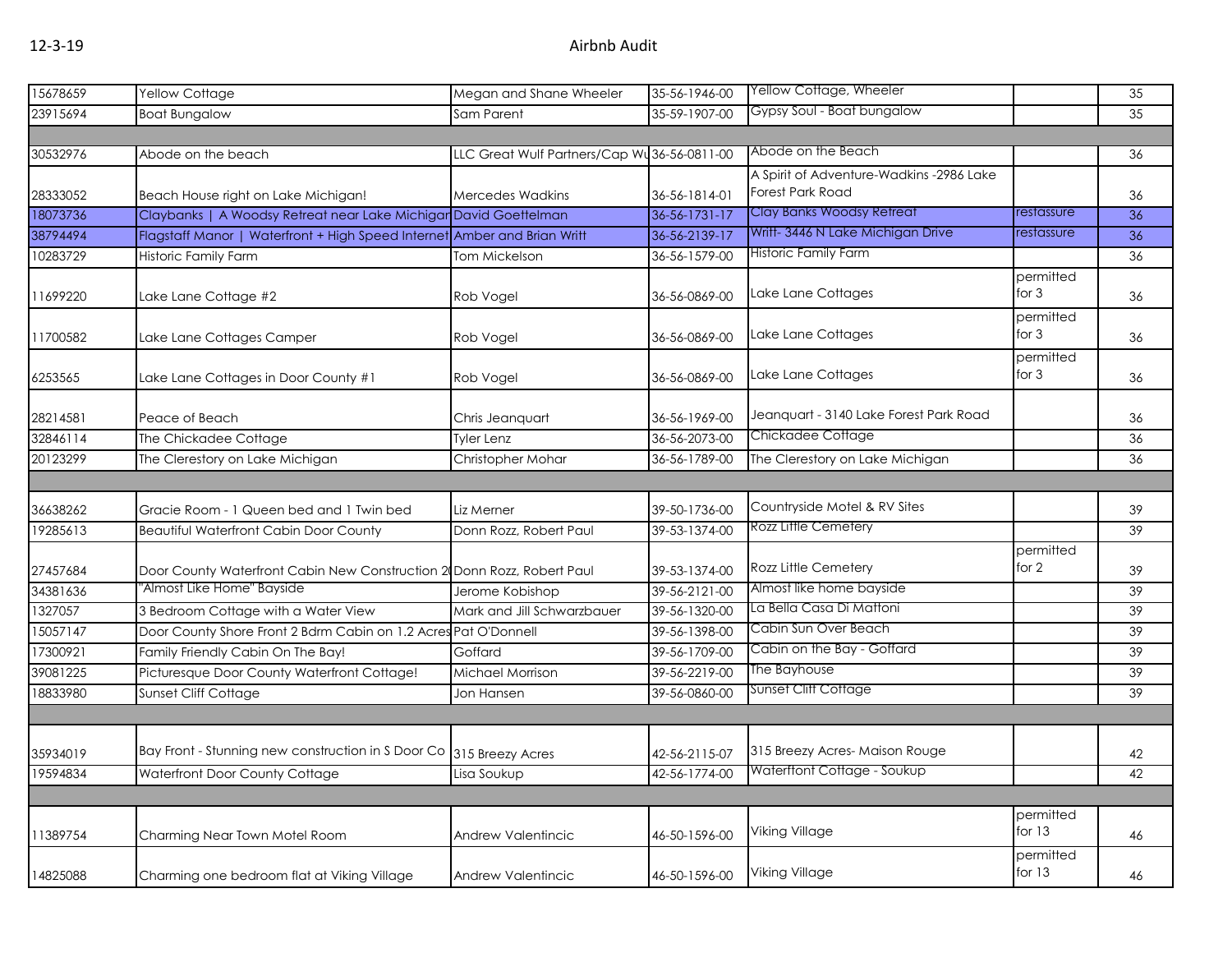|          |                                                                                                 |                                                |               |                                                | permitted  |    |  |
|----------|-------------------------------------------------------------------------------------------------|------------------------------------------------|---------------|------------------------------------------------|------------|----|--|
| 8898775  | Viking Village 2 Bedroom Flat                                                                   | Andrew Valentincic                             | 46-50-1596-00 | Viking Village                                 | for $13$   | 46 |  |
|          |                                                                                                 |                                                |               |                                                |            |    |  |
| 31445707 | Aunt Ethel's Cozy Island Cottage - close to town!                                               | Evelyn and Chad Beneda                         | 46-56-2066-00 | Aunty Ethyl's                                  |            | 46 |  |
| 14443055 | <b>Bay Farm Lake Cottage</b>                                                                    | Kathleen Young                                 | 46-56-1650-00 | <b>Bay Farm LLC</b>                            |            | 46 |  |
| 25811058 | <b>Breezy Beach</b>                                                                             | <b>Richard Tobey</b>                           | 46-56-1940-00 | <b>Breezy Beach</b>                            |            | 46 |  |
| 27853119 | <b>Buckwild Estate</b>                                                                          | Dan Jorgenson                                  | 46-56-1332-00 | <b>Buckwild Farm</b>                           |            | 46 |  |
| 6541476  | Charming Waterfront Cottage                                                                     | Alex Trueblood                                 | 46-56-1411-00 | <b>Trueblood Cottage</b>                       |            | 46 |  |
|          | Coffee Creek Cabins~Biker Cabin~Washington                                                      |                                                |               |                                                | permitted  |    |  |
| 13378765 | Island                                                                                          | Dawn Chier                                     | 46-56-0731-00 | Coffee Creek Cabin                             | for $2$    | 46 |  |
|          |                                                                                                 |                                                |               |                                                | permitted  |    |  |
| 13156138 | Cute Affordable Cabin on Island - Kayaker Cabin                                                 | Dawn Chier                                     | 46-56-0731-00 | Coffee Creek Cabin                             | for 2      | 46 |  |
| 25622011 | Folk Tree Farm on Washington Island                                                             | Casey Dahl & Shawn Murray                      | 46-56-1933-00 | Folk Tree Farm                                 |            | 46 |  |
|          | Gull Cottage Waterfront Home on Washington                                                      |                                                |               |                                                |            |    |  |
| 35580755 | Island                                                                                          | Vern Rubenic                                   | 46-56-1354-00 | Gull Cottage                                   |            | 46 |  |
| 25616352 | Island View Cottage on Washington Island                                                        | Edward & Peri Ann Wasie                        | 46-56-1909-00 | <b>Island View Cottage - Wasie</b>             |            | 46 |  |
| 22717916 | Old Orchard Farm                                                                                | Deb Sheridan                                   | 46-56-1867-00 | Old Orchard Farm                               |            | 46 |  |
| 29857856 | Quiet Island Waterfront Retreat                                                                 | Daniel Wiersum                                 | 46-56-2036-00 | Quiet Island Waterfront Retreat                |            | 46 |  |
|          |                                                                                                 |                                                |               |                                                |            |    |  |
| 34836681 | The Birches - Private Home on Washington Island                                                 | Christine Klann                                | 46-56-2131-00 | Klann - 2129 Mc Donald Road                    |            | 46 |  |
| 25488651 | Washington Island Home in the Woods                                                             | Jeff and Corinn Sevcik                         | 46-56-1891-00 | West Harbor - Sevcik                           |            | 46 |  |
|          |                                                                                                 |                                                |               | Washington Island Historical Home -            |            |    |  |
| 24117398 | Washington Island home With history and warmth                                                  | Carol Lemon                                    | 46-56-1917-00 | Lemon                                          |            | 46 |  |
| 26269262 | Watermark Inn-Washington Island (Suite B)                                                       | Larry Kilduff                                  | 46-56-0584-00 | Watermark Inn                                  |            | 46 |  |
| 23713057 | Watermark Inn-Washington Island (Suite G)                                                       | Larry Kilduff                                  | 46-56-0584-00 | Watermark Inn                                  |            | 46 |  |
| 35673335 | <b>Hope Floats</b>                                                                              | Ashley Cote Hogan                              | 46-59-2162-00 | Hope Floats                                    |            | 46 |  |
|          |                                                                                                 | <b>NOT LOCATED IN DOOR COUNTY</b>              |               |                                                |            |    |  |
| 36871011 | The Family Lure                                                                                 |                                                |               | Not Door County Comes up in Door County Search | Outside DC |    |  |
| 21549001 | <b>Cozy Lakefront Home</b>                                                                      | Not Door County Comes up in Door County Search |               |                                                | Outside DC |    |  |
| 32736987 | Warm, Inviting 2 bedroom house in Marinette, WI                                                 | Not Door County Comes up in Door County Search |               |                                                | Outside DC |    |  |
| 31441773 | 1 bed apartment, lake view next to Lake Michigan Not Door County Comes up in Door County Search |                                                |               |                                                | Outside DC |    |  |
| 31401357 | Double Queen Beds - Independence Stay of Marin Not Door County Comes up in Door County Search   |                                                |               |                                                | Outside DC |    |  |
| 1075853  | Modern, Sunny Getaway Door County!                                                              | Not Door County Comes up in Door County Search |               |                                                | Outside DC |    |  |
| 32284600 | Private Room with 10' Ceilings & Kitchen                                                        | Not Door County Comes up in Door County Search |               |                                                | Outside DC |    |  |
| 32317062 | Big Private Room with 10' Ceiling & Pool Table                                                  | Not Door County Comes up in Door County Search |               |                                                | Outside DC |    |  |
| 30106811 | Nice Studio with 2 Full Beds and Full Kitchen                                                   | Not Door County Comes up in Door County Search |               |                                                | Outside DC |    |  |
| 14266783 | Cottage on Cedar                                                                                | Not Door County Comes up in Door County Search |               |                                                | Outside DC |    |  |
| 19012043 | Home Away From Home Northern Wisconsin                                                          | Not Door County Comes up in Door County Search |               |                                                | Outside DC |    |  |
| 19176512 | Guest House on the Menominee River                                                              | Not Door County Comes up in Door County Search |               |                                                | Outside DC |    |  |
| 20991844 | <b>Menominee River Vacation Home</b>                                                            | Not Door County Comes up in Door County Search |               |                                                | Outside DC |    |  |
| 21816932 | <b>Hogans Place 2</b>                                                                           | Not Door County Comes up in Door County Search |               |                                                | Outside DC |    |  |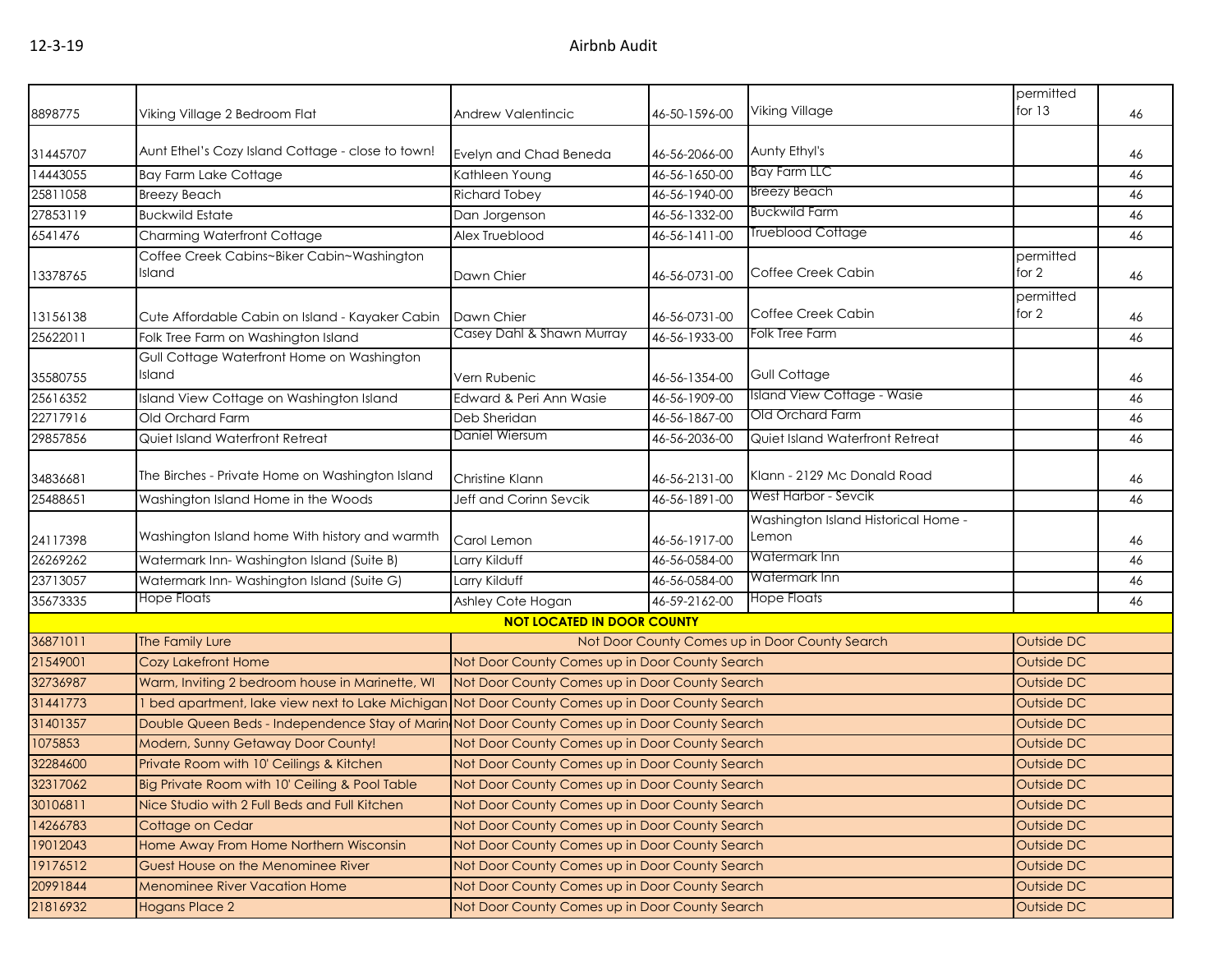| 21816968  | Hogans Place 1                                                                                  | Not Door County Comes up in Door County Search               | Outside DC |  |
|-----------|-------------------------------------------------------------------------------------------------|--------------------------------------------------------------|------------|--|
| 27232787  | Cute 2 Bedroom Bungalow                                                                         | Not Door County Comes up in Door County Search               | Outside DC |  |
| 31402597  | King Executive Suite - Independence Stay<br>Marinette #202                                      | Not Door County Comes up in Door County Search               | Outside DC |  |
| 443694    | Lundgren Tree Farm                                                                              | Not Door County Comes up in Door County Search               | Outside DC |  |
| 33710736  | Winding River Cottages-Pine Cone Cottage                                                        | Not Door County Comes up in Door County Search               | Outside DC |  |
| 33045130  | Winding River Cottages-Evergreen Cottage                                                        | Not Door County Comes up in Door County Search               | Outside DC |  |
| 33155244  | Quiet & Cozy upstairs apartment 1 bedroom                                                       | Not Door County Comes up in Door County Search               | Outside DC |  |
| 28734368  | Luxury on the Lake                                                                              | Not Door County Comes up in Door County Search               | Outside DC |  |
| 29841495  | Hogan's Place 3                                                                                 | Not Door County Comes up in Door County Search               | Outside DC |  |
| 31402252  | King Suite Room - Independence Stay of Marinette<br>#205                                        | Not Door County Comes up in Door County Search               | Outside DC |  |
| 27703908  | 2 bedroom duplex in quiet neighborhood                                                          | Not Door County Comes up in Door County Search               | Outside DC |  |
| 30403078  | <b>Bentley's Place</b>                                                                          | Not Door County Comes up in Door County Search               | Outside DC |  |
| 32744370  | Cottage on the Bay                                                                              | Not Door County Comes up in Door County Search               | Outside DC |  |
| 29843132  | <b>Hogans Place 4</b>                                                                           | Not Door County Comes up in Door County Search               | Outside DC |  |
| 35508656  | CEDAR CABIN on the BAY (Lake Michigan--Green B Not Door County Comes up in Door County Search   |                                                              | Outside DC |  |
| 31440292  | Stunning Waterfront! Fully Equipped 1 BR Condo                                                  | Not Door County Comes up in Door County Search               | Outside DC |  |
| 23147359  | Lakefront beauty Algoma condo                                                                   | Not Door County Comes up in Door County Search               | Outside DC |  |
| 17416421  | Gorgeous beach & 5 mi's 2 Door Cty.                                                             | Not Door County Comes up in Door County Search               | Outside DC |  |
| 32941122  | Buck's Harbor LLC in Algoma, WI                                                                 | Not Door County Comes up in Door County Search               | Outside DC |  |
| 36077426  | <b>Country Farmhouse living</b>                                                                 | Not Door County Comes up in Door County Search               | Outside DC |  |
| 15203485  | Minutes from Door County                                                                        | Not Door County Comes up in Door County Search               | Outside DC |  |
| 11893626  | Lake Michigan Sunrise view, close to Door County                                                | Not Door County Comes up in Door County Search               | Outside DC |  |
| 29252930  | Lake Michagan Living                                                                            | Not Door County Comes up in Door County Search               | Outside DC |  |
| 29779882  | 3 bed apartment next to Lake Michigan loading doNot Door County Comes up in Door County Search  |                                                              | Outside DC |  |
| 29780152  | 2 bed apartment, lake view next to Lake Michigan Not Door County Comes up in Door County Search |                                                              | Outside DC |  |
| 31402434  | 1 BR Suite - Independence Stay of Marinete                                                      | Not Door County Comes up in Door County Search               | Outside DC |  |
| 26424111  | Waterfront Inn Sail & Stay                                                                      | Not Door County Comes up in Door County Search               | Outside DC |  |
| 3010681   | Nice Studio with 2 Full Beds and Full Kitchen                                                   | Not Door County Comes up in Door County Search               | Outside DC |  |
| 20411213  | <b>Paradise View</b>                                                                            | Not Door County Comes up in Door County Search               | Outside DC |  |
| 30106940  | 2-Bedroom Apt next to Lake Michigan Loading Dod Not Door County Comes up in Door County Search  |                                                              | Outside DC |  |
| 14648642  | Upper Peninsula MI Retreat                                                                      | Not Door County Comes up in Door County Search               | Outside DC |  |
| 32837226  | Downstairs apartment on private lake                                                            | Not Door County Comes up in Door County Search               | Outside DC |  |
| 38894590? | Shug Lake View Condo @ The Shores                                                               | Not Door County Comes up in Door County Search               | Outside DC |  |
| 37351248  | <b>Camp Bayshore</b>                                                                            | Not Door County Comes up in Door County Search               | Outside DC |  |
| 35127711  | King Suite Room Independence Stay RM 103                                                        | Not Door County Comes up in Door County Search               | Outside DC |  |
| 35127334  | King Executive Suite Independence Stay RM 216                                                   | Not Door County Comes up in Door County Search               | Outside DC |  |
| 35129476  | King Suite Room Independence Stay RM 102 HC                                                     | Not Door County Comes up in Door County Search               | Outside DC |  |
| 39154811  | <b>Historic Menominee District</b>                                                              | Outside DC<br>Not Door County Comes up in Door County Search |            |  |